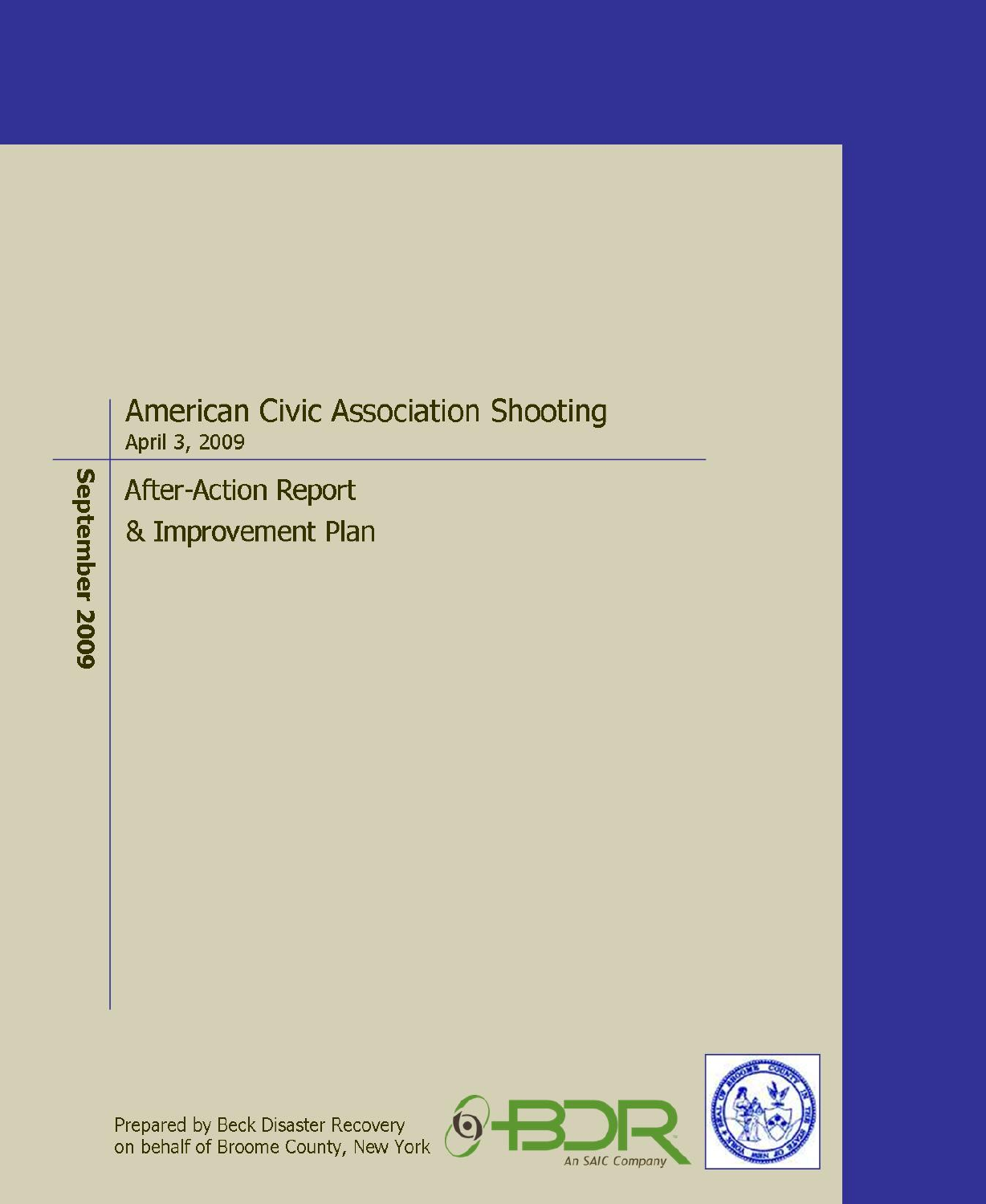# **BROOME COUNTY American Civic Association Shooting April 3, 2009** After Action Report and Improvement Plan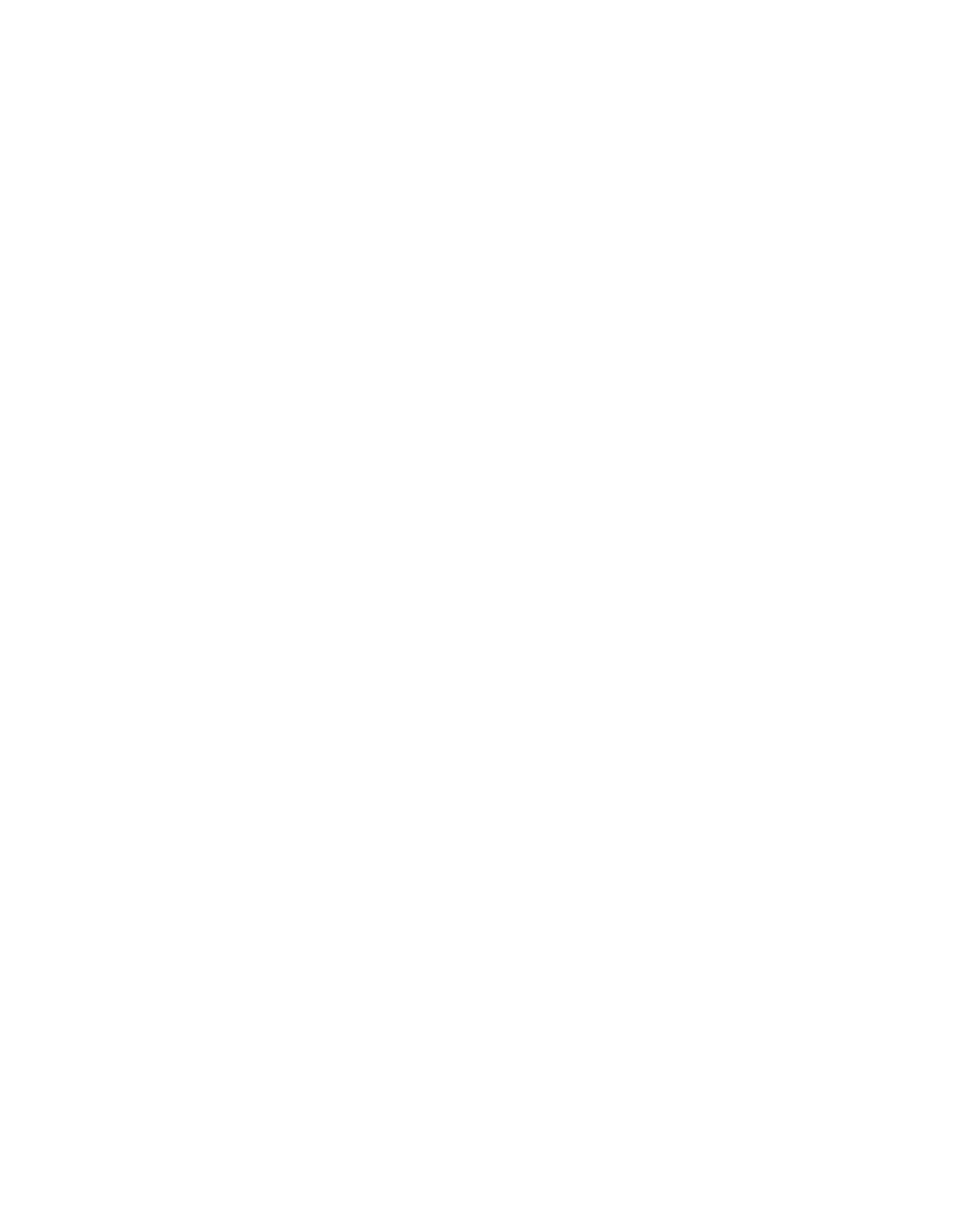# <span id="page-3-0"></span>**HANDLING INSTRUCTIONS**

This document, entitled Broome County American Civic Association Shooting April 3, 2009 After Action Report and Improvement Plan, should be safeguarded, handled, transmitted and stored in accordance with appropriate security directives. Reproduction of this document, in whole or in part, without prior approval from the Broome County Office of Emergency Services (OES) is prohibited.

Questions or concerns related to this After Action Report and Improvement Plan (AAR/IP) should be directed to:

Mr. Joseph Sluzar County Attorney (607) 778-2117 jsluzar@co.broome.ny.us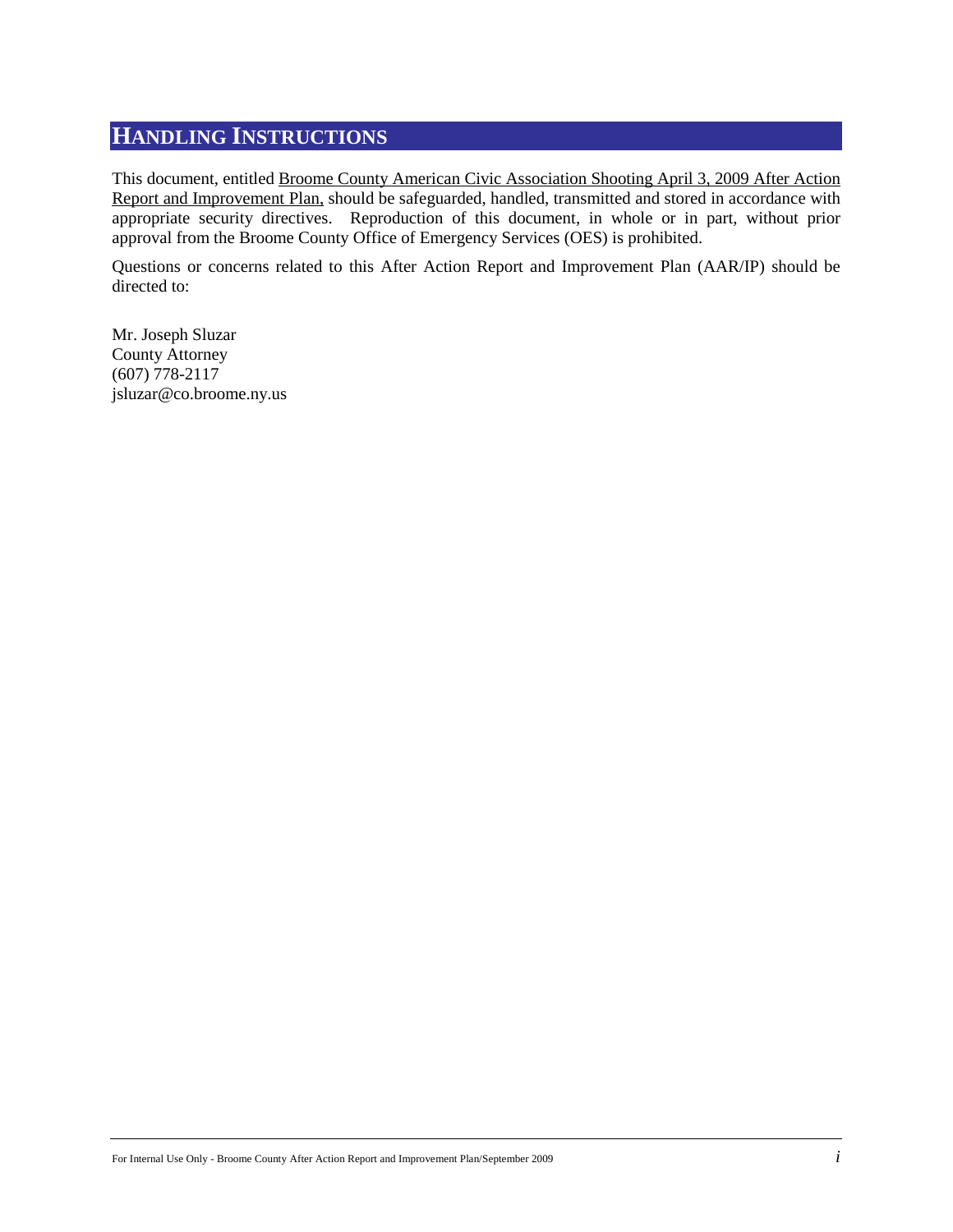# <span id="page-4-0"></span>**TABLE OF CONTENTS**

| Step III - Draft AAR/IP and submit for comments and approval to stakeholders 14 |  |
|---------------------------------------------------------------------------------|--|
|                                                                                 |  |
|                                                                                 |  |
|                                                                                 |  |
|                                                                                 |  |
|                                                                                 |  |
|                                                                                 |  |
|                                                                                 |  |
|                                                                                 |  |
|                                                                                 |  |
|                                                                                 |  |
|                                                                                 |  |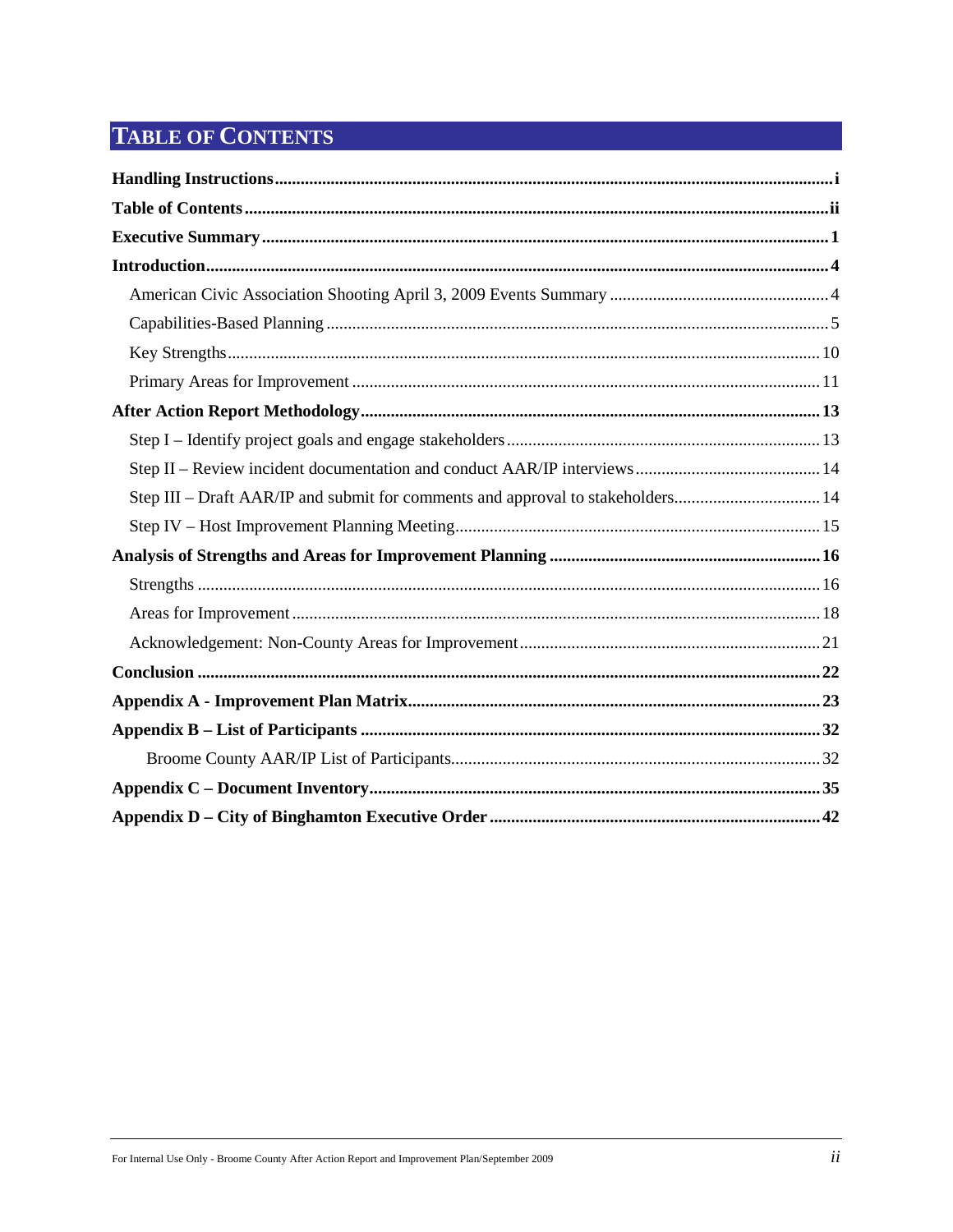# <span id="page-5-0"></span>**EXECUTIVE SUMMARY**

The Broome County Office of Emergency Services (OES) initiated the effort to develop a comprehensive After Action Report and Improvement Plan (AAR/IP)following the tragic events surrounding the American Civic Association (ACA) Shooting on April 3, 2009. The intent of this document is to identify strengths and areas for improvement observed during response and recovery activities. The strengths and areas for improvement identified in this AAR/IP affect the ability of the City of Binghamton (City) and Broome County (County) governments, first responder agencies and associated support organizations as a whole to respond to and recover from major incidents and are not specific to any one

*This After Action Report in no way overlooks the noble dedication of City of Binghamton and Broome County government and first responders, and associated support agencies during the ACA Shooting. It strives to improve upon these strengths for even better preparedness for and response to any future emergency.*

organization. As such, identifying and implementing solutions to ensure that strengths are repeatable and areas for improvement are remedied rests in the hands of all City and County departments, other government agencies, not-for-profit organizations and other private sector partners.

The resulting improvement plan serves as a roadmap to enhance the outcomes of emergency management efforts and potentially guide funding decisions. This roadmap is applicable to all organizations that are involved in a broad array of emergency response and recovery activities. In support of this AAR/IP process, the City of Binghamton Mayor and the Broome County Executive agreed that this report will be fully disclosed to the public. This clearly demonstrates the proactive approach being taken by senior leadership to ensure that lessons learned from this tragic event are institutionalized and carried forward.

While this process is focused on the events surrounding the ACA Shooting, it is designed to strengthen Broome County's capacity to effectively respond as a region to any catastrophic incident in a highly coordinated way, whether that incident is natural or human-caused.

*With the singular goal of improvement as a guide, the main objective of this AAR/IP process is:*

*To understand and review the processes and procedures undertaken by Broome County OES and the City of Binghamton in postevent deployments and to provide a comprehensive report and process improvement plan that will highlight both key strengths and areas for improvement.*

The AAR/IP process used to develop this document is based on a Capabilities-Based Planning (CBP) approach that focuses on all-hazards planning using a wide range of possible scenarios to plan, prepare and train for response and recovery efforts that can address modern-day challenges. Capabilities-Based Planning involves a functional analysis of operation requirements, identification of current capabilities, and cost-effective and efficient options for achieving full operation requirements.

The United States Department of Homeland Security (DHS) has developed a Target Capabilities List (TCL) that identifies 36 target capabilities jurisdictions can use to enhance

comprehensive response plans, procedures and training to support a multi-agency/multi-jurisdictional response effort. The following TCLs were identified for review during the development of this document:

- **Planning**
- **Communications**
- On-site Incident Management
- **Emergency Operations Center (EOC) Management**
- **Responder Safety and Health**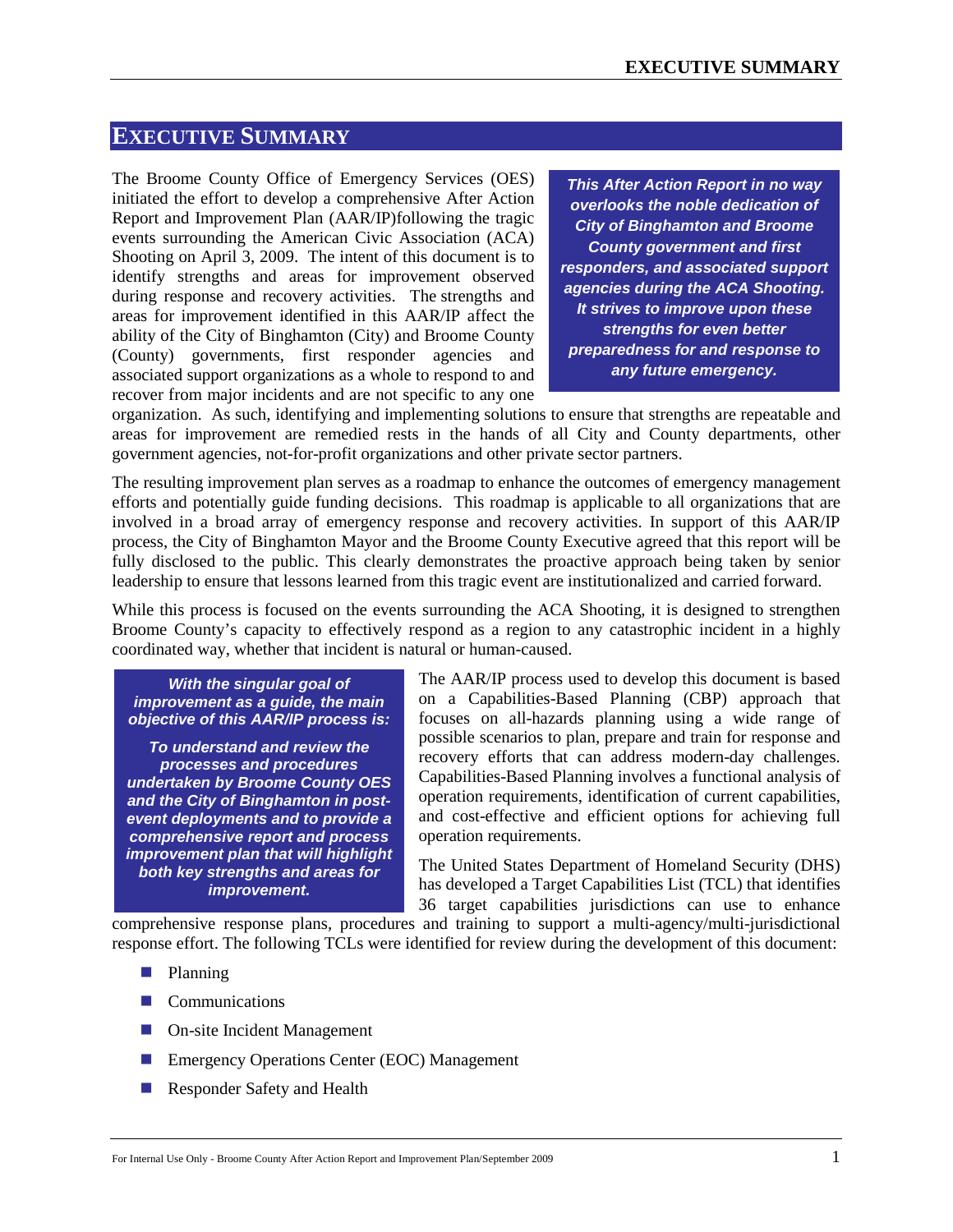- **Emergency Public Information and Warning**
- **Fatality Management**

Using those TCLs as a baseline, the AAR/IP was developed in four phases or steps over an eight-week period shortly following the ACA Shooting:



During the AAR/IP interview and meeting steps, a number of major strengths were identified by those involved that highlight the response efforts to the ACA Shooting incident:

- Demonstration of high level of experience and training by County and City personnel
- Timely response from police, fire, OES, medical/forensic professionals and state government
- **Partnership and integration of resources between Broome County OES and the City of** Binghamton
- **Rapid organization of the County EOC to include necessary resources for short- and long-term** management
- **Recognition of need and implementation of a Joint Information Center (JIC) and Family** Assistance Center (FAC) despite the lack of a formal County plan for either
- Utilization of State Incident Management Assistance Team (IMAT) resources for EOC staffing and guidance
- **Commitment and active participation of elected officials during response and recovery efforts**
- **Effective lockdown of Binghamton High School and Nursing Facility and rapid activation of** local hospitals to prepare for potential of medical surge
- Use of language interpreter service
- **O** Cooperation between local crime scene investigators and funeral directors to expeditiously process fatalities from the scene
- Assistance for victims and families from the State regarding legal issues and other federal and state processes, including expedited death certificates
- Use of local law enforcement agencies to respond to Binghamton Police Department (BPD) calls for service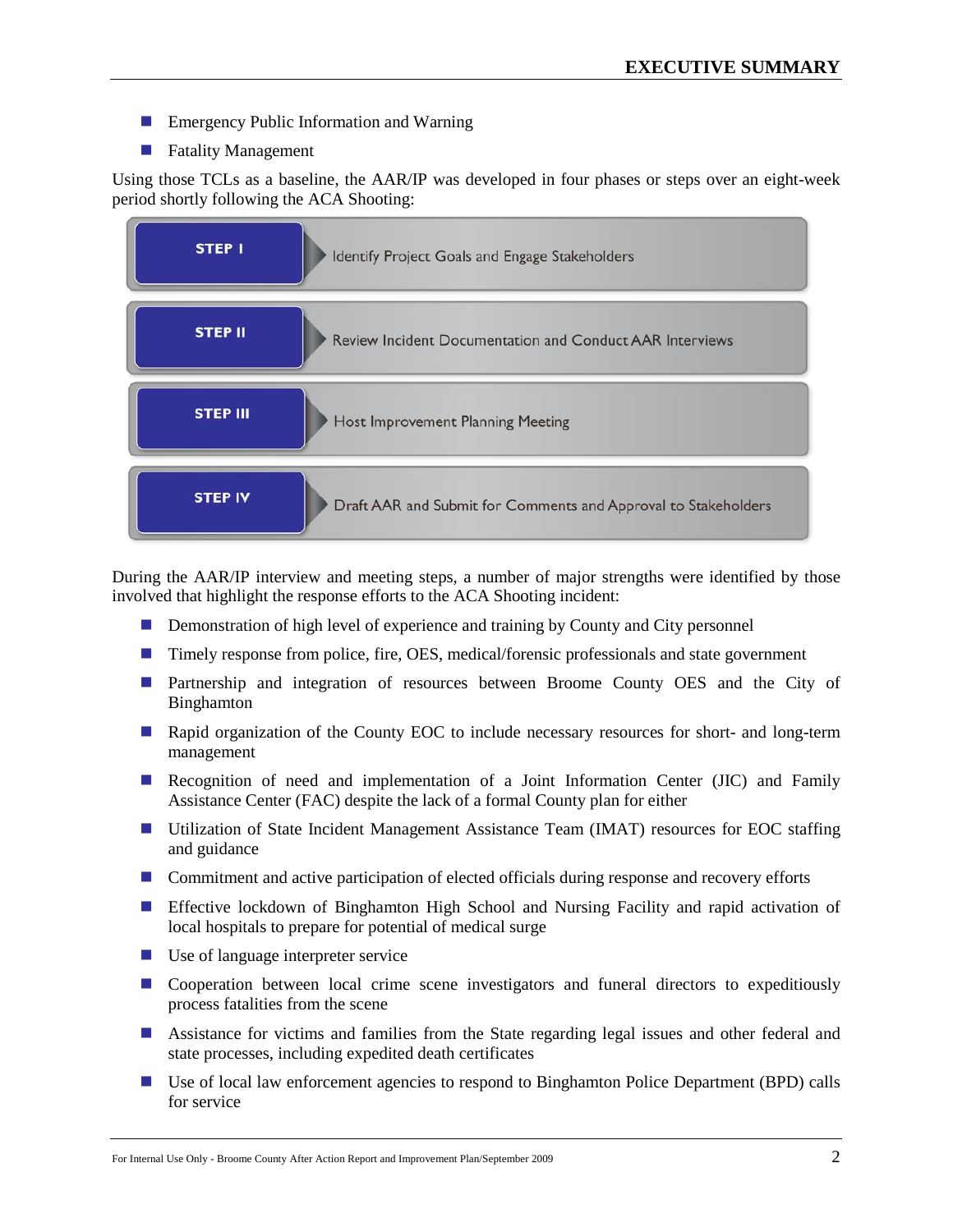Increased staffing among Crime Victims Assistance, American Red Cross and local behavioral health agencies to provide assistance to families of victims after notification; availability of Critical Incident Stress Debriefing (CISD) to County and local staff

Brought to a successful conclusion by dedicated response personnel, the ACA Shooting incident, one of the largest multi-agency response efforts undertaken by the City and County, also highlighted areas that could be strengthened or improved to allow for enhanced response and coordination efforts in the future. Areas for improvement include:

- Full implementation of an Incident Command System (ICS), including Unified Command
- **Better integration of communications, particularly with regard to interoperable communications** among law enforcement, fire and EMS
- Utilization and integration of the Broome County mobile communications vehicle
- **Timely information flow and enlistment from the State Office of Emergency Management; NY** ALERT (Broome County Public Notice Information System) should be utilized earlier in an event and to its full potential
- $\blacksquare$  Familiarization of victim services personnel with the tenets of ICS
- Familiarization of first responders with Government Emergency Telecommunications Service (GETS) and Wireless Priority Service (WPS)
- Increased experience/training of American Red Cross in post-disaster criminal situations
- Enhancement of current plans to address the areas of worst-case scenario medical surges, the handling of large numbers of deceased, Family Assistance Center planning, etc.
- **E** Creation of plans for determining which agency is the lead agency for human services needs and providing guidance regarding who is responsible for that determination
- Integration of coroner liaison or other informed designee available to families at the FAC to conduct regular briefings on the death identification process and treatment of deceased
- Clear guidance for the dissemination of public information and the role of Public Information Officers (PIOs)
- Incorporation of self-dispatched responder protocols to alleviate response redundancies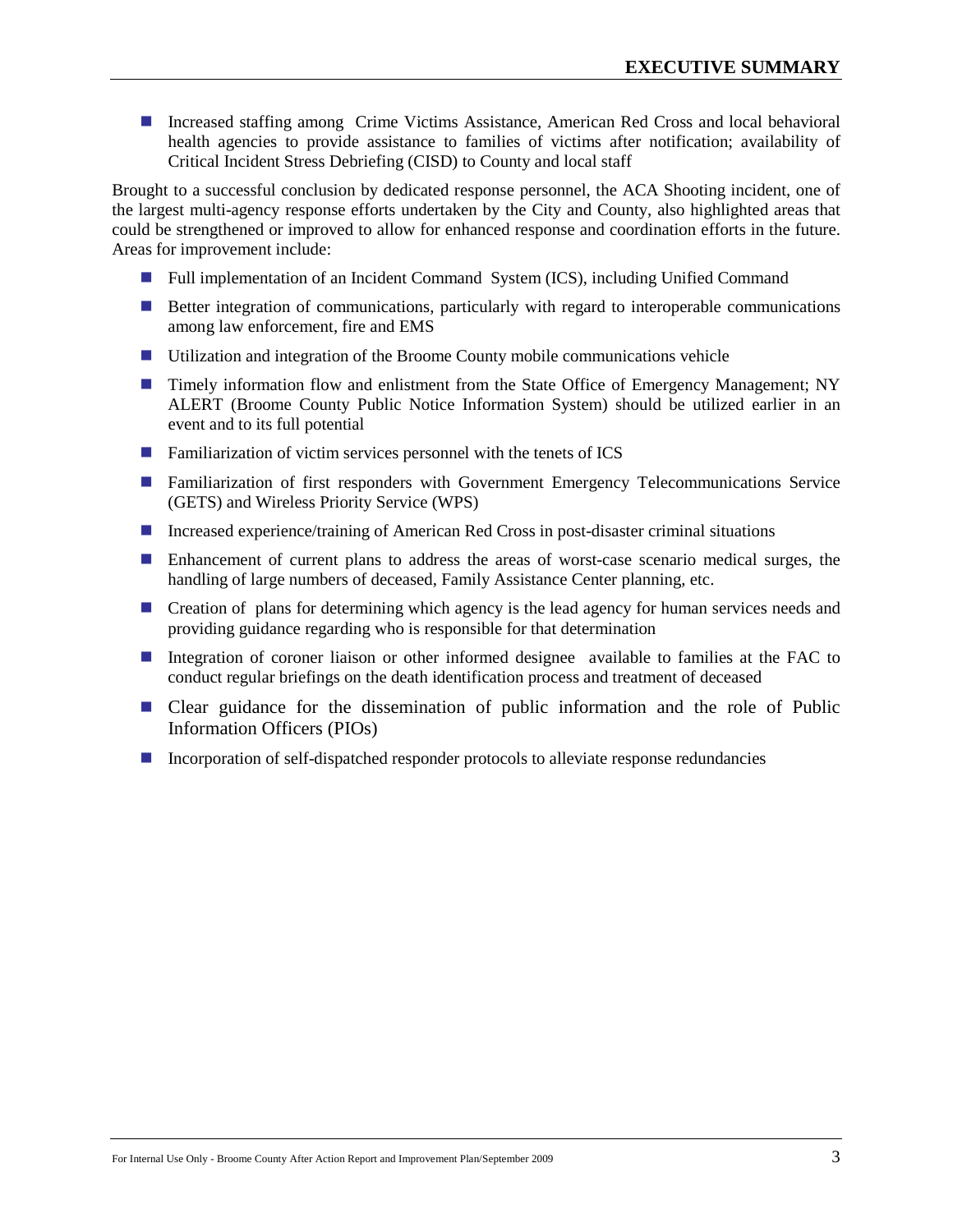## <span id="page-8-0"></span>**INTRODUCTION**

The Broome County Office of Emergency Services (OES) strives to be a national model of best practices in emergency planning, preparation, response and recovery. Its core function is to help prepare, safeguard and protect the residents of Broome County and their property from disaster. During times of crisis, OES is the lead coordinating agency for regional response. OES activates the County EOC and supports the efforts of its regional emergency management partners. OES initiated the development of the ACA Shooting AAR/IP in an effort to improve the County's ability to respond to future emergencies.

*This After Action Report reflects the County's emergency management strengths and provides a roadmap for future assessments and improvements.*

This AAR/IP serves to document the strengths and areas for

improvement observed during response and recovery activities. The strengths and areas for improvement identified in this AAR/IP affect the ability of the County as a whole to respond to and recover from a disaster and are not specific to any one organization. As such, identifying and implementing solutions to ensure that strengths are repeatable and weaknesses are remedied rests in the hands of all City and County departments, other government agencies, not-for-profit organizations and other private sector partners. The resulting improvement plan serves as a roadmap to enhance the outcomes of emergency management efforts and potentially guide funding decisions. This roadmap is applicable to all City and County organizations that are involved in a broad array of emergency response and recovery activities.

#### <span id="page-8-1"></span>**AMERICAN CIVIC ASSOCIATION SHOOTING APRIL 3, 2009 EVENTS SUMMARY**

The American Civic Association Shooting on April 3, 2009, during which 14 people were killed and 4 people were injured, was the deadliest mass shooting in the United States since the 2007 massacre at Virginia Tech. On the morning of April 3, 2009, at approximately 10:30 a.m. EDT, Jiverly Wong entered the Binghamton, New York American Civic Association building and fired 99 shots; 88 from a 9mm Beretta and 11 from a .45-caliber Beretta. He had barricaded the back door with a car before entering through the front of the building and immediately shooting two female receptionists. Though one receptionist did not survive, the other feigned death after a shot to the stomach and waited until Wong left before taking cover under a desk and calling 911. Wong then entered the nearest classroom and continued to fire, inflicting multiple shots and fatally shooting the professor and 12 of 15 students in the English as a Second Language (ESL) class. When fire sirens sounded at 10:33 a.m., Wong shot himself in the head. The spree lasted only 3 minutes, killing 13 victims and culminating in the shooter's suicide.

At 10:30 a.m. EDT, Broome County 911 Center received two 911 calls after bystanders heard the gunshots aimed at the receptionists. Within two minutes, four Binghamton Police Department (BPD) officers were dispatched to the scene, arriving at 10:33 a.m. Upon arrival, no further shots were heard. Binghamton Fire Ambulance and Superior Ambulance Service responded minutes later and EMS staged nearby. At 10:37 a.m., BPD headquarters requested SWAT team assistance. Police remained outside the building until confirmation that the shooter and any potential accomplices were dead. Binghamton High School and nearby streets were locked down. SWAT members entered the ACA building at 11:13 a.m. and escorted ten survivors from the building at noon. Approximately ten more followed at 12:40 p.m., while the other survivors remained hidden in the boiler room of the ACA basement for nearly three hours as SWAT members secured the building. Four were taken to local hospitals in critical condition.

Located in the City of Binghamton in Broome County, New York, the American Civic Association building provides English as a Second Language (ESL) classes and other services to recent U.S. immigrants. Wong, a naturalized immigrant, had attended ESL classes there. In a letter mailed on the day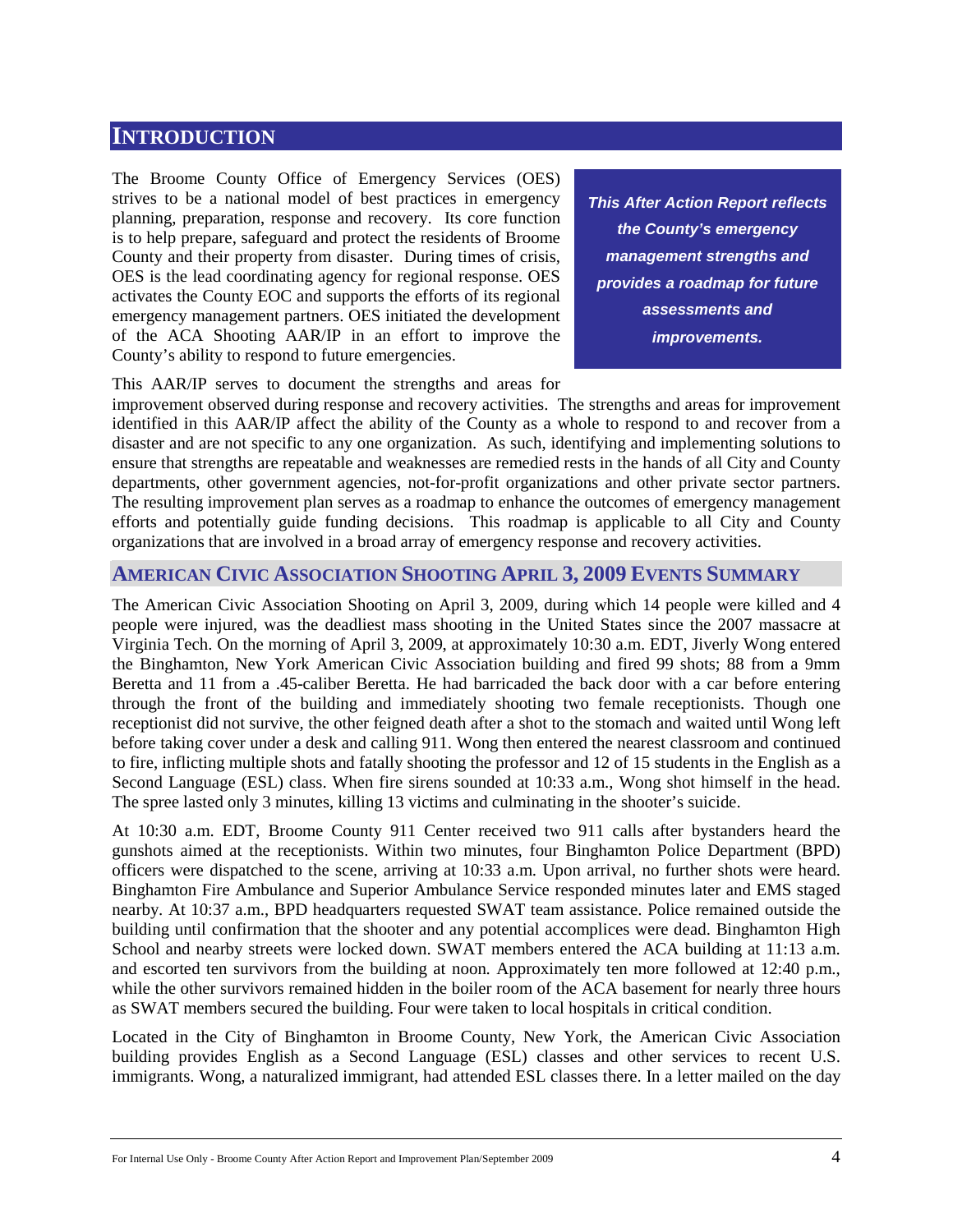of the shootings and received by Syracuse television station News 10 Now, Wong blamed his actions on perceived police harassment and feelings of degradation due to his lack of English skills.

# <span id="page-9-0"></span>**CAPABILITIES-BASED PLANNING**

The AAR/IP process used to develop this document is based on a Capabilities-Based Planning (CBP) approach that focuses on all-hazards planning, using a wide range of possible scenarios to plan, prepare and train for response and recovery efforts that can address modern-day challenges. Capabilities-Based Planning involves a functional analysis of operation requirements, identification of current capabilities, and cost-effective and efficient options for achieving full operation requirements.

The United States Department of Homeland Security (DHS) has developed a Target Capabilities List (TCL) that identifies 36 target capabilities which jurisdictions can use to enhance comprehensive response plans, procedures and training to support a multi-agency/multi-jurisdictional response effort. The following TCLs were identified for review during the development of this document:

- **Planning**
- **Communications**
- On-site Incident Management
- **Emergency Operations Center (EOC) Management**
- **Responder Safety and Health**
- **EMEL Emergency Public Information and Warning**
- **Fatality Management**

Using those TCLs as a baseline, the AAR/IP was developed in four phases or steps over an eight-week period shortly following the ACA Shooting:



With the singular goal of improvement as a guide, the main objective of this AAR/IP process is:

■ To understand and review the processes and procedures undertaken by Broome County OES and the City of Binghamton in post-event deployments and to provide a comprehensive report and process improvement plan that will highlight both key strengths and areas for improvement.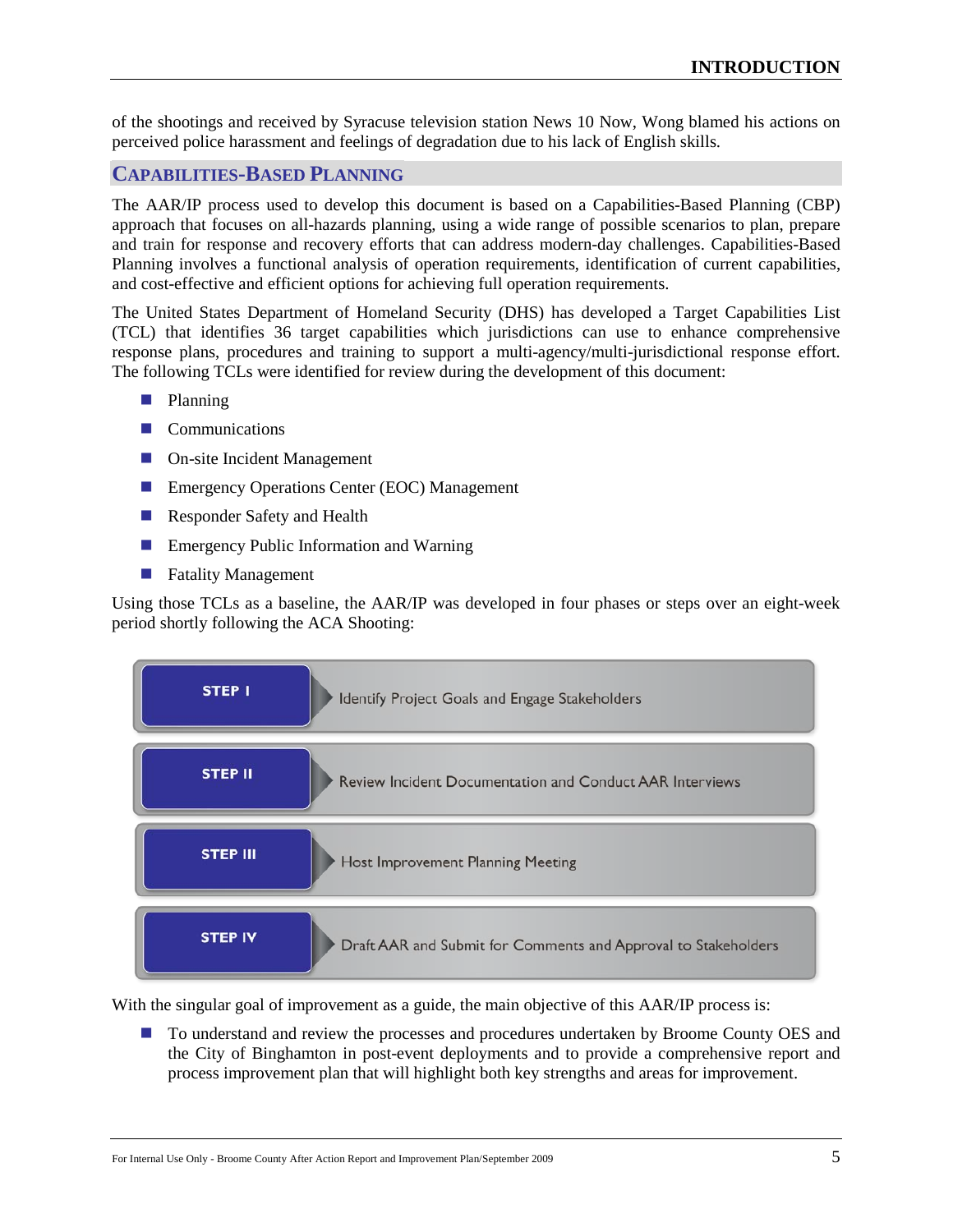- The evaluation of activities, processes and procedures is a fundamental link to improvement planning because it assesses performance in a real-world event and identifies strengths and areas for improvement. The evaluation process identifies improvement opportunities and improvement planning provides a disciplined process for implementing corrective actions.
- Utilizing standard evaluation methodology, BDR employed an analytical process to assess the demonstration of capabilities during the response and recovery of the ACA Shooting.

The standard evaluation process incorporates three distinct levels of analysis:

- **Capability Level**
- Activity Level
- **Task Level**

This AAR/IP process looks at Capabilities-Based Planning (CBP) as the underlying foundation used in a comprehensive approach to organizational preparedness. The fundamental questions identified in CBP translate seamlessly to the process used here.

A meeting was held on Wednesday July 15, 2009 with a diverse group of stakeholders involved in the ACA Shooting incident. During this session, the CBP approach and the entire AAR/IP process was introduced.

Using the CBP approach, participants were asked a series questions. The stakeholders themselves identified key CBP components necessary for a truly integrated, multi-agency, multi-jurisdictional response to incidents of significance. It is important to note here that BDR staff served to facilitate this process. The critical information contained in this report was provided by those personally involved in the incident.

Utilizing this information along with CBP methodology, area responders can review the improvement plan and corrective action matrix and quickly address all of the areas for improvement through this methodology. The questions and participant responses are as follows:

#### **What should we be prepared for?**

- **The unexpected**
- **Participants offered that one week prior** to the incident, an analysis was conducted for the County and this incident was deemed so low of a priority, it was almost off the radar
- Natural disasters, floods, ice storms
- $\blacksquare$  Infrastructure failures
- Bombings, IED and VBIED
- Shootings at schools or universities, participants indicated that police train for active shooter incidents

#### **What tasks need to be performed?**

- $\blacksquare$  Security
- **Planning**
- Training, drills, AAR/IP process lessons learned
- **Exacuations or reception of evacuated** populations
- **HAZMAT** incidents
- **Exercise Epidemic or pandemic**
- **Communications failures**
- Utility failures, water, power
- **Cyber terrorism**
- Aircraft crash
- **Bioterrorism**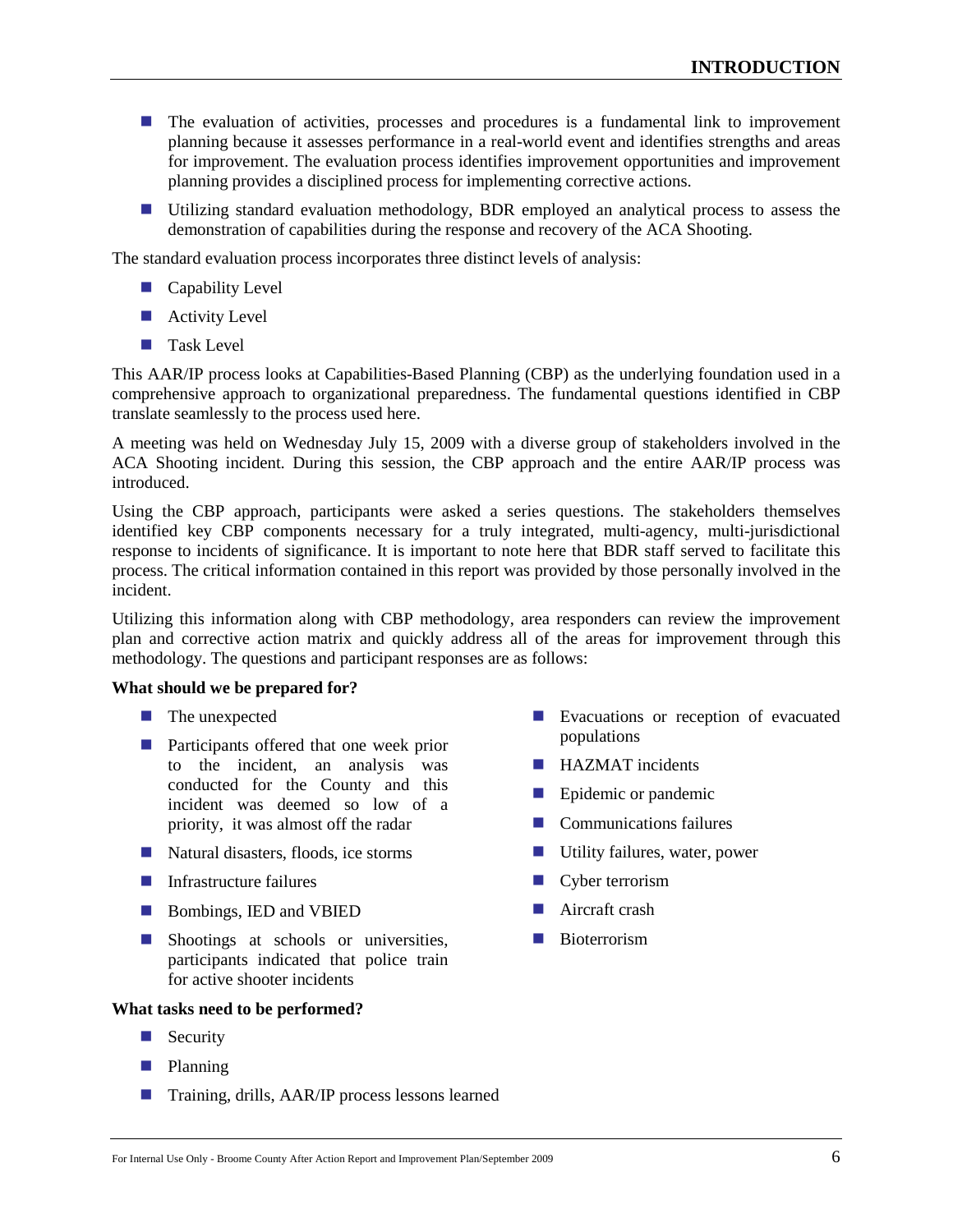- Communicate
	- **Resources**
	- Who can do what when
	- Situation reports, situation awareness
	- Interoperability
	- Did the incident go to simulcast? Do they have that ability?
	- EMS response
	- Hospitals
	- Recovery
		- o Human Services Component

#### **Under what conditions are the tasks performed?**

- Stressful
- **Emotional**
- **Physical**
- **T** Time
- **Urgent, no notice, limited notice**

#### **What standards or laws govern response?**

- Recover, reconstitute
- Ethnic considerations
- **OSHA, PESH**
- **NFPA**
- $HIPPA$

#### **Which tasks are critical?**

- **Communications**
- **Personnel accountability**
- **Chain of command**
- $\blacksquare$  Initial response
- **Planning**
- **Public awareness/information**
- **Span of control**

#### **What capabilities are needed?**

- **Technical infrastructure**
- **Flexibility to deploy resources/resource** typing
- **Trained/skilled personnel**
- Sustainability
- **D** Outside demands
- $\blacksquare$  Simultaneous incidents
- **Location**
- $\blacksquare$  Scrutiny, visibility
- **Agency SOPs**
- **Public Health Law**
- Article 2B State of Emergency
- **NIMS/ICS**
- **Past practice, incident review**
- $\blacksquare$  Security
- **Logistics**
- **Finance**
- **Administration**
- $\blacksquare$  Training
- **Recovery**
- **Leadership**
- **Cooperation**
- **MOUs/Mutual aid agreements**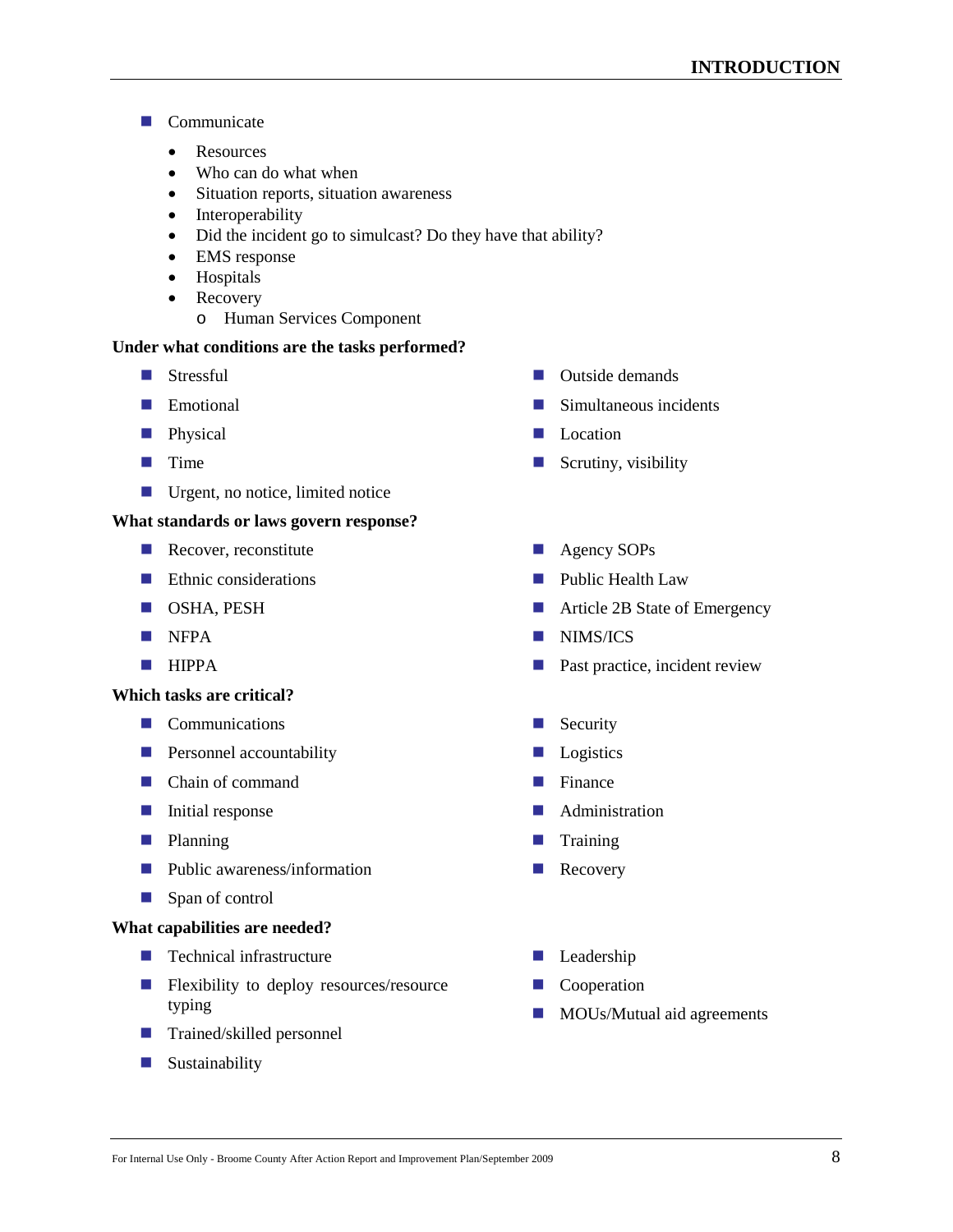#### **What level of capability is needed to perform tasks?**

- **Multi-agency response**
- **Expansion capability**
- **Local Incident Management Assistance** Team (IMAT)
- **Mental health intervention team**
- **Political manpower**
- Case workers
- Interpreter services by telephone and in person

#### **How do we share responsibilities across agencies?**

- $\blacksquare$  Training/joint training with other agencies
- $\blacksquare$  High level planning meetings
- **Development of protocols** 
	- Mass casualty/mass fatalities
	- Mutual aid agreements
	- Incident Command System (ICS)
	- Standard Operating Guidelines (SOG)
	- Continuity of Operations (COOP)/Continuity of Government COG
	- Technical and resource redundancy
	- Communications interoperability
		- o Media/PIO shared message

#### **What capabilities need to be developed?**

- $\blacksquare$  Access to scene /transportation
- **Plan review and updates**
- OES development of IMAT capabilities
- **Exercise** Education/awareness of other agency capabilities
- $\blacksquare$  Financial ability to cover expenses

#### **What capabilities are needed for functional area?**

**Pre-incident agreements** 

#### **How do we allocate resources to have the greatest impact?**

- Centrally
- **Through ICS**
- **Pre-incident response plan**
- **Cultural awareness**
- **Immigration and international law**
- **PIO technology NY ALERT**
- **Budget capacity**
- Lead agency change/hand-off
- $\blacksquare$  Credentialing/accountability
- **Patient tracking**

- Contingency plans for space needs
- $\blacksquare$  Contingency for specialists
- $\Box$  Codify public information strategies
- Better technology and equipment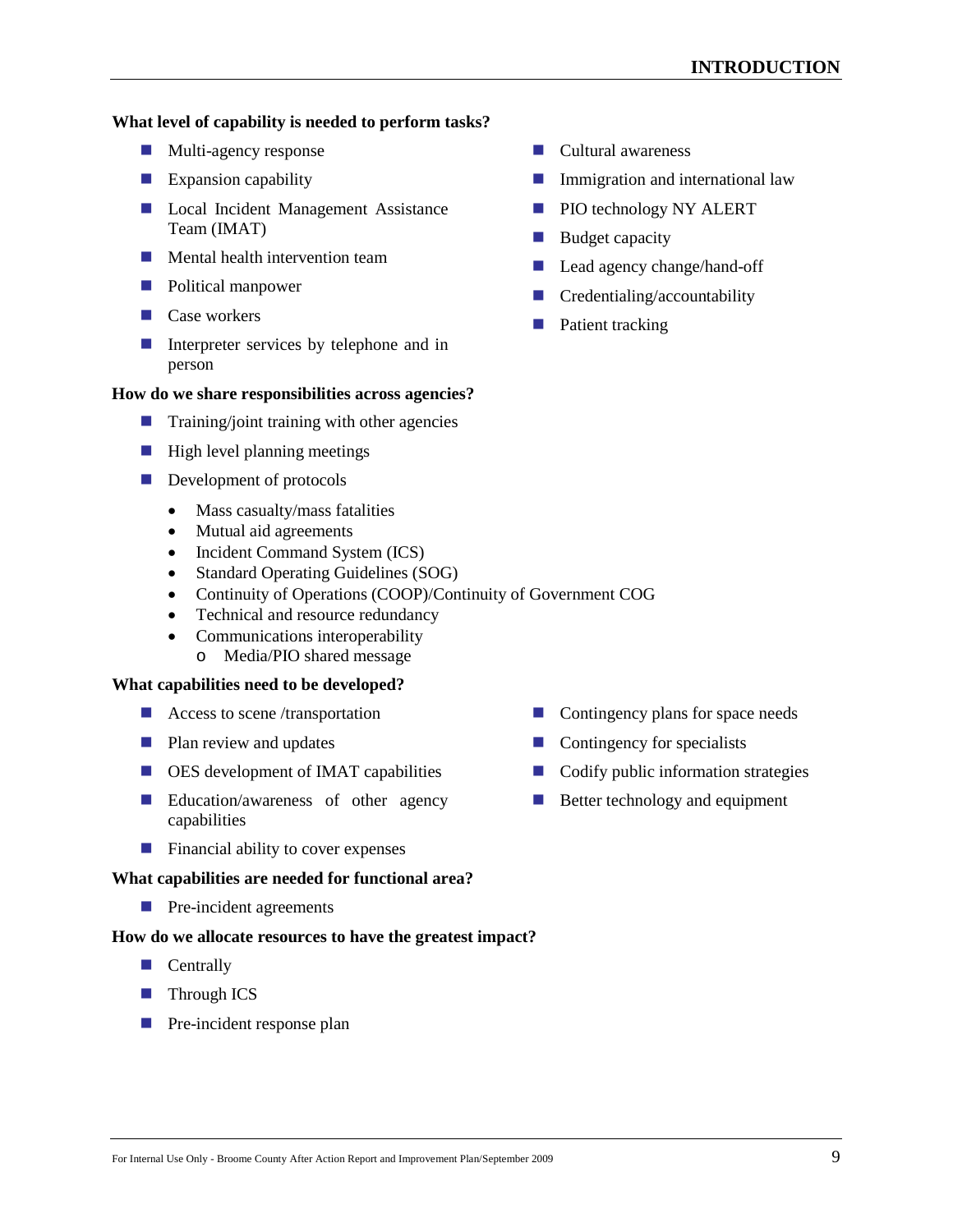#### **What could be done better?**

#### Planning

- **Space planning was not adequate** 
	- Confusion regarding the FAC location; some thought it had been moved several times
- $\blacksquare$  Finance/Fund-raising plans are deficient
	- No plans in place for victim/family assistance fund-raising efforts
	- No plans for cost recovery from state and federal resources
- No published material exists to assist victims or families specific to the language needs of this event
	- Pamphlets exist in English, but there is no means of rapid translation
- No plans exist for determining which agency is the lead agency for human services needs and providing guidance on who makes that determination
- **Mass fatality plan not used to its full potential. It was implemented by Broome County OES, but** this was unknown to Binghamton Police Department
- $\blacksquare$  Hospital plans should incorporate worst-case scenarios
	- Bring surgical teams in to support the number of surgical suites available
	- Plans need to be developed for flying in surgical teams (Rochester Memorial made the offer to do so)

#### Interoperable Communications

- Mobile communications vehicle from Broome County was not utilized
	- Vehicle was delivered on request from commanders on scene with two staff but never utilized
- **There was no BPD representative in the Communications/dispatch center during the response**
- Information did not flow out of City on the morning or afternoon of the incident
	- Conference meeting on Saturday morning post-event set the stage to advise the City that assistance was available and should be enlisted from the State Office of Emergency Management and that the County OES and State would manage the incident long term
	- Improved relationship between City and County regarding emergency operations would improve ability to respond
- NY ALERT should be utilized earlier in the event.
	- BPD officials not familiar with NY ALERT and declined offer from County to utilize it early in the event
		- o Subsequently used to notify community to minimize cell phone use during response efforts
- $\blacksquare$  Human Services from the State were not engaged in a timely fashion
- **Responders were not familiar with GETS/WPS programs and were reticent to make use of those** programs

#### On-site Incident Management

■ Unified command could have been done better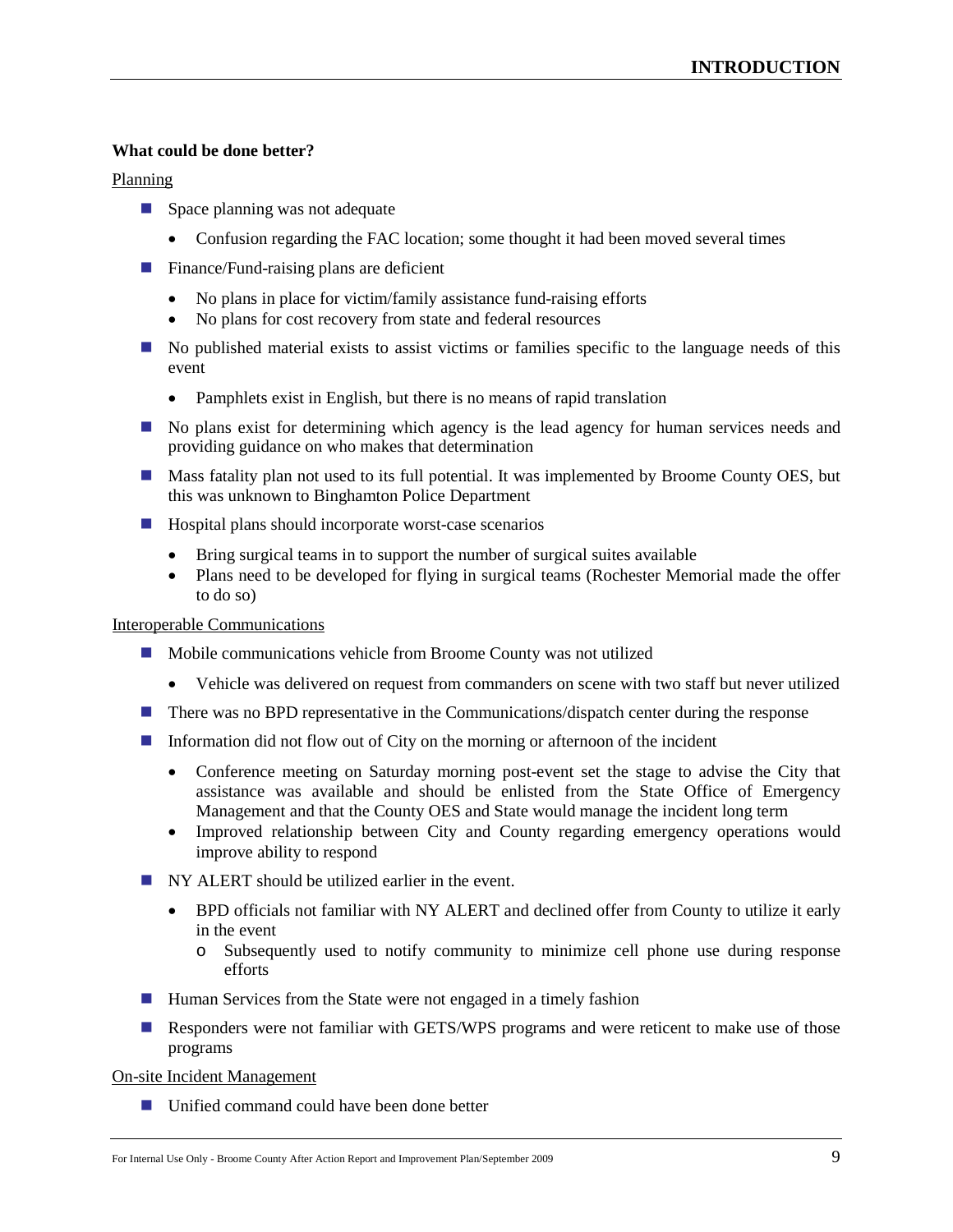- Command seemed to involve law enforcement only. Fire and EMS response chiefs were not included
- Accurate and timely sharing of information across disciplines did not occur
- Dispatch communications could have been accomplished on one channel versus multiple channels in the absence of a unified command
- $\blacksquare$  Credentialing/accountability was nonexistent at scene
- Victim services personnel were not familiar with the tenets of ICS
	- Responders did not know where they were supposed to be

#### Responder Safety and Health

- American Red Cross personnel had never worked a situation that was a crime scene
	- Always work natural disasters
	- No training for crime scene considerations
	- No plans exist with American Red Cross for crime scene response/how to integrate with law enforcement and crime victim assistance programs while dealing with active crime scene

#### Fatality Management

- Need a standardized process for confirming identity of bodies (Dr. Telerzian)
- Standardize death investigation from hospital pathologists perspective (Lourdes Hospital)
- **Plans needed for post death notification.** 
	- Contingencies needed for home of relatives after notification to include clergy, family, friends, law enforcement and funeral directors
- No coroner available to families at Family Assistance Center (FAC)/American Red Cross facility.
	- Coroner would explain process to family and loved ones with respect to treatment of deceased
	- Coroner would conduct regular briefings with families until ID confirmed (coroner suggested)

As evidenced by the participant responses, there is a clear understanding of the need and benefit to preparing for catastrophic incidents utilizing a multi-agency/multi-jurisdictional response effort. The challenge is to ensure that personnel in all levels of the organization have the necessary training, equipment and documented procedures to support the response. These procedures must then be translated into common practice and use during actual incidents.

Throughout all of the meetings and interviews conducted by BDR, those personnel involved in this incident identified "great things" that happened during the response. These strengths are a tribute to the dedication of all personnel involved in the incident.

#### <span id="page-14-0"></span>**KEY STRENGTHS**

The major strengths identified during the ACA Shooting response and recovery: $1$ 

1. Demonstration of high level of experience and training by County and City personnel

<span id="page-14-1"></span><sup>&</sup>lt;sup>1</sup> The numbering matches the numbering used in Chapter 3 and can be used as a reference to find out more about each issue.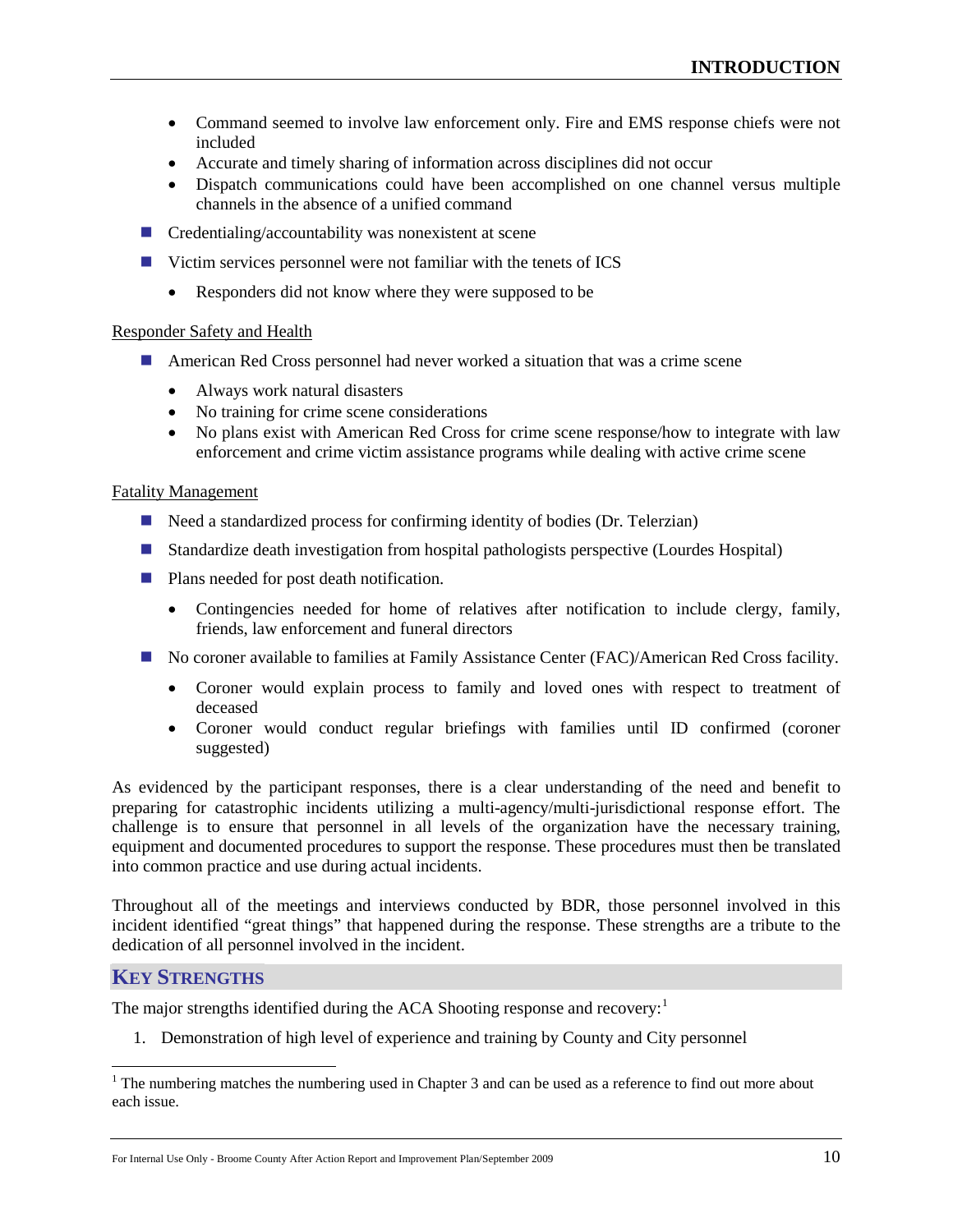- 2. Timely response from police, fire, OES, medical/forensic professionals and state government
- 3. Partnership and integration of resources between Broome County OES and the City of Binghamton; speedy organization of the EOC to include necessary resources for short- and longterm management
- 4. Recognition of need and implementation of a Joint Information Center (JIC) and Family Assistance Center (FAC) despite the lack of a formal County plan for either
- 5. Utilization of State Incident Management Assistance Team (IMAT) resources for EOC staffing and guidance
- 6. Commitment and active participation of elected officials during response and recovery efforts.
- 7. Effective lockdown of Binghamton High School and Nursing Facility and rapid activation of local hospitals to prepare for potential of medical surge
- 8. Use of language interpreter service
- 9. Cooperation between local crime scene investigators and funeral directors to expeditiously process victims at the scene
- 10. Assistance for victims and families from the State regarding legal issues and other federal and state processes, including expedited death certificates
- 11. Use of local law enforcement agencies to respond to BPD calls for service
- 12. Increased staffing by Crime Victims Assistance, American Red Cross and local behavioral health agencies to provide assistance to families of victims after notification; availability of Critical Incident Stress Debriefing (CISD) to county and local staff

#### <span id="page-15-0"></span>**PRIMARY AREAS FOR IMPROVEMENT**

- 1. Full implementation of an Incident Command System ( ICS) including Unified Command
- 2. Better integration of communications, particularly with regard to interoperable communications among law enforcement, fire and EMS
- 3. Utilization and integration of the Broome County mobile communications vehicle
- 4. Timely information flow and enlistment from the State Office of Emergency Management; NY ALERT (Broome County Public Notice Information System) should be utilized earlier in an event
- 5. Familiarization of victim services personnel with the tenets of ICS
- 6. Familiarization of first responders with GETS/WPS
- 7. Increased experience/training of American Red Cross in crime scene situations
- 8. Enhancement of current plans to address the areas of worst-case-scenario medical surges, the handling of large numbers of bodies, Family Assistance Center (FAC) planning, etc.
- 9. Creation of plans for determining which agency is the lead agency for human services needs and providing guidance regarding who is responsible for that determination
- 10. Integration of coroner liaison or other informed designee available to families at the FAC to conduct regular briefings on the death identification process and treatment of deceased
- 11. Clear guidance for the dissemination of public information and the role of Public Information Officers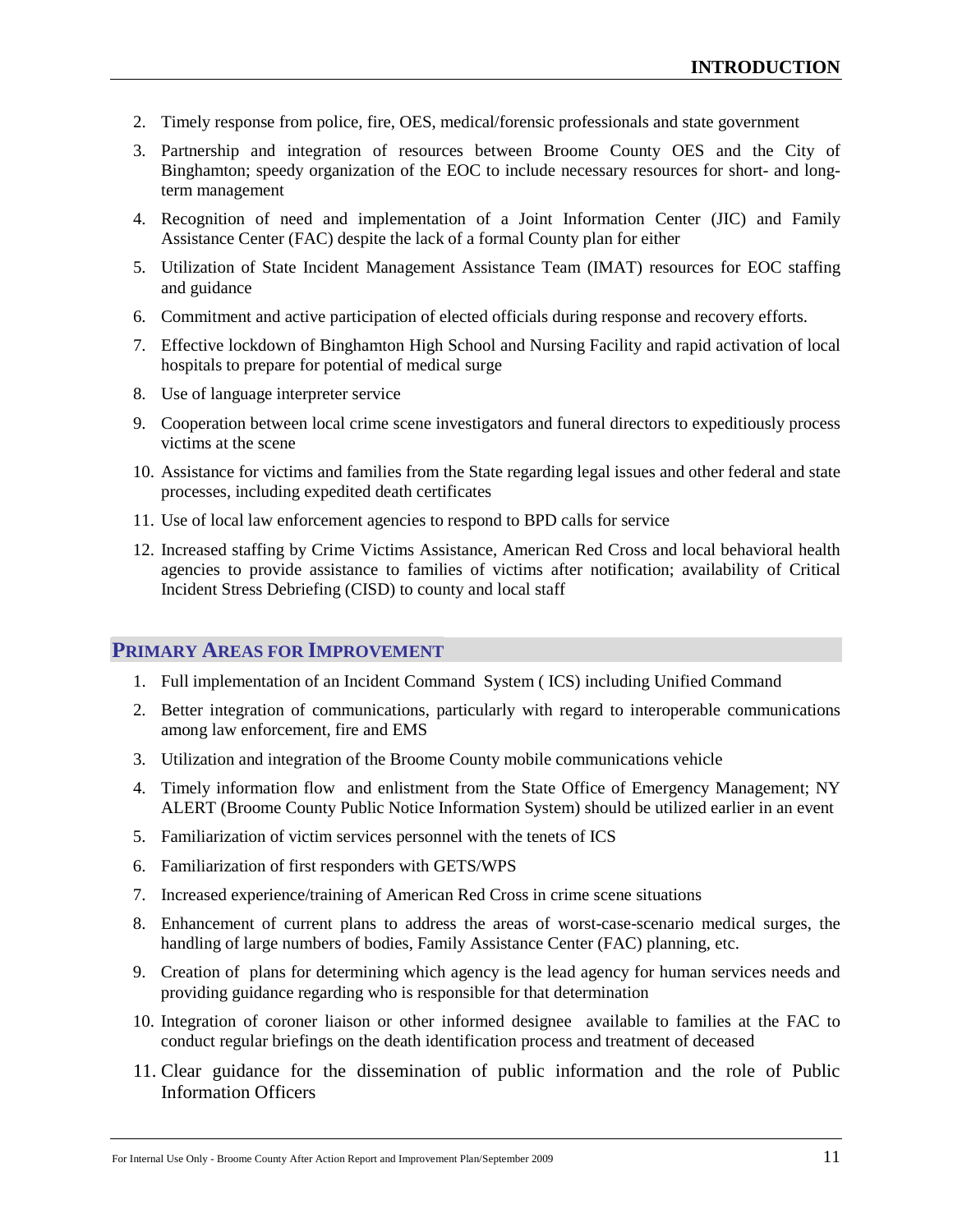12. Incorporation of self-dispatched responder protocols to alleviate response redundancies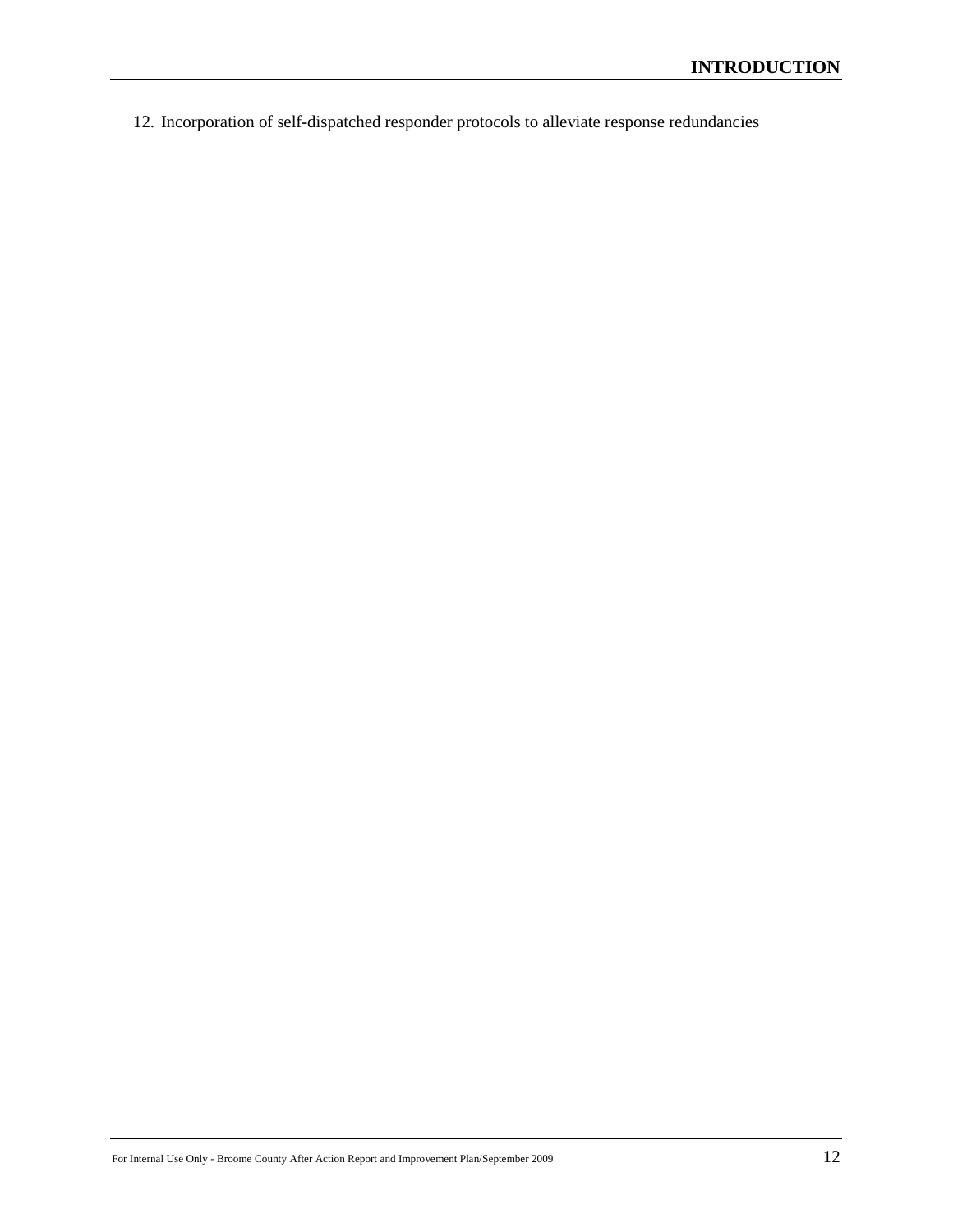# <span id="page-17-0"></span>**AFTER ACTION REPORT METHODOLOGY**

The AAR/IP was developed in four phases, or steps, over an eight-week period shortly following Broome County's ACA Shooting on April 3, 2009:



The process used to create this AAR/IP strived to follow national best practices and can be replicated in the future, not only by Broome County OES but by other jurisdictions. The AAR/IP development methodology described below was time-intensive and corresponded to the magnitude of the event. However, for less significant events or for jurisdictions with less time and resources, this methodology can be scaled down. All communications, including the interview tool, capabilities-based planning matrix and other AAR/IP developed documents, are included as appendices and can serve as a template for other entities wishing to follow the same methodology.

#### <span id="page-17-1"></span>**STEP I – IDENTIFY PROJECT GOALS AND ENGAGE STAKEHOLDERS**

Broome County OES personnel met to discuss the issue areas that the AAR/IP should cover and the timeline for completing the AAR/IP, and to review the major activities and meetings required to successfully develop the AAR/IP. Members of the OES planning team were identified to lead the project and work with a contractor to complete the AAR/IP. The results of this meeting were documented in a project work plan.

A secure web-based AAR/IP collaboration site was established using Microsoft SharePoint. The site served as a document repository for efficient document management that allowed designated users to access current and past versions of documents. Drafts of this AAR/IP were placed on the site to provide an easy means of disseminating information to all stakeholders.

The key to the successful development and completion of this AAR/IP was the active participation of stakeholder groups*.*

Throughout the project, a significant amount of effort was dedicated to stakeholder engagement. Broome County OES Director Brett Chellis identified and invited critical stakeholders to participate in the AAR/IP process. Stakeholders included agencies at the city and county levels .To ensure that the resulting AAR/IP accurately reflected the observations of all stakeholders and included recommendations they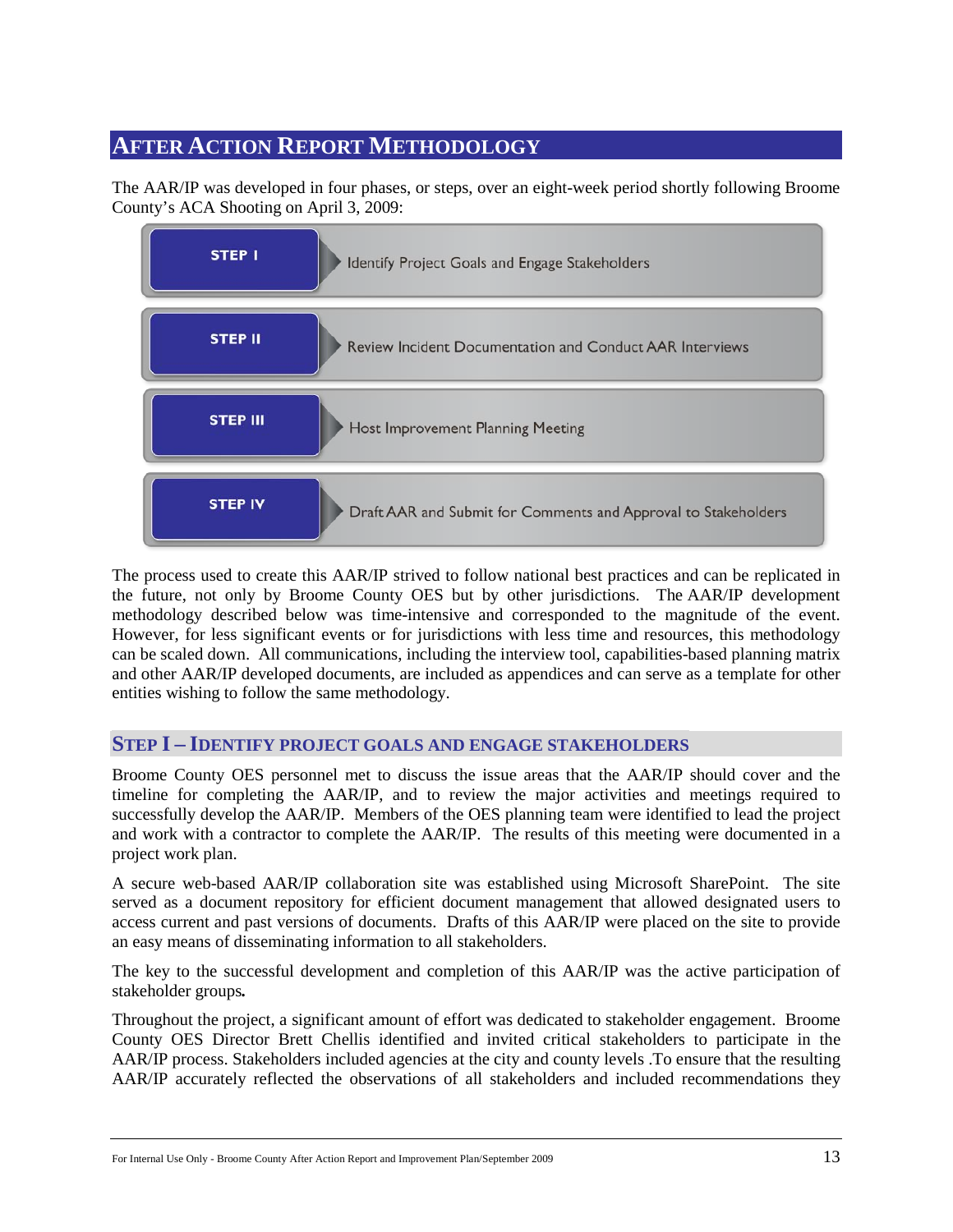would implement, it was essential to engage them throughout the AAR/IP development process and the resulting conclusions.

# <span id="page-18-0"></span>**STEP II – REVIEW INCIDENT DOCUMENTATION AND CONDUCT AAR/IP INTERVIEWS**

The AAR/IP personnel task leaders reviewed incident documentation and emergency operation plans to get an understanding of County roles and responsibilities as well as emergency management capabilities and processes. Previous AAR/IPs for the Virginia Tech Shooting, the Columbine Shooting and other events provided a baseline for comparison with the ACA Shooting response and the foundation for identifying strengths and areas for improvement in the overall emergency management process.

Using the information learned during the plan review, the AAR/IP task leads developed an interview method using capabilities-based planning as a framework. This interview method asked a series of questions focusing on the following areas, which were identified by Broome County OES senior staff during the project kickoff meeting:

- **Planning**
- **Communications**
- On-site Incident Management
- **Emergency Operations Center (EOC) Management**
- Responder Safety and Health
- Emergency Public Information and Warning
- **Fatality Management**

In order to gather information, a stakeholder group meeting was conducted on July 14, 2009. Executive briefings were held by the Binghamton Office of the Mayor, Broome County Executive Office and Broome County OES. In addition, BDR facilitated a three-hour interview session with 911 dispatchers on shift-duty during the April 3, 2009 incident. A multi-disciplinary/jurisdictional After Action Interview/town hall meeting occurred on Wednesday, July 15<sup>th</sup>, 2009. Also, the media was invited to participate and share its feedback on public information in a media-specific breakout session. On Thursday, July 16, 2009, a facility operations tour of the 911 Operation Center was conducted, as well as individual response team interviews. In instances in which further information was desired or stakeholder representatives could not be available, conference calls enabled full communication of response and recovery events. On July 21, 2009 a conference call was held with Binghamton Police Department Police Chief Zikuski to discuss hot zone and incident command activity.

# <span id="page-18-1"></span>**STEP III – DRAFT AAR/IP AND SUBMIT FOR COMMENTS AND APPROVAL TO STAKEHOLDERS**

This AAR/IP will identify strengths, areas of improvement and present a roadmap for any additional assessments and improvements that may need to be made. The AAR/IP draft was distributed to all stakeholders. Comments from stakeholders were incorporated into the AAR/IP prior to finalization.

The AAR/IP consists of these sections:

- Introduction and ACA Shooting Timeline describes the impetus for this AAR/IP along with important events and impacts of a mass fatality emergency.
- AAR/IP Methodology section describes the process used to develop this report.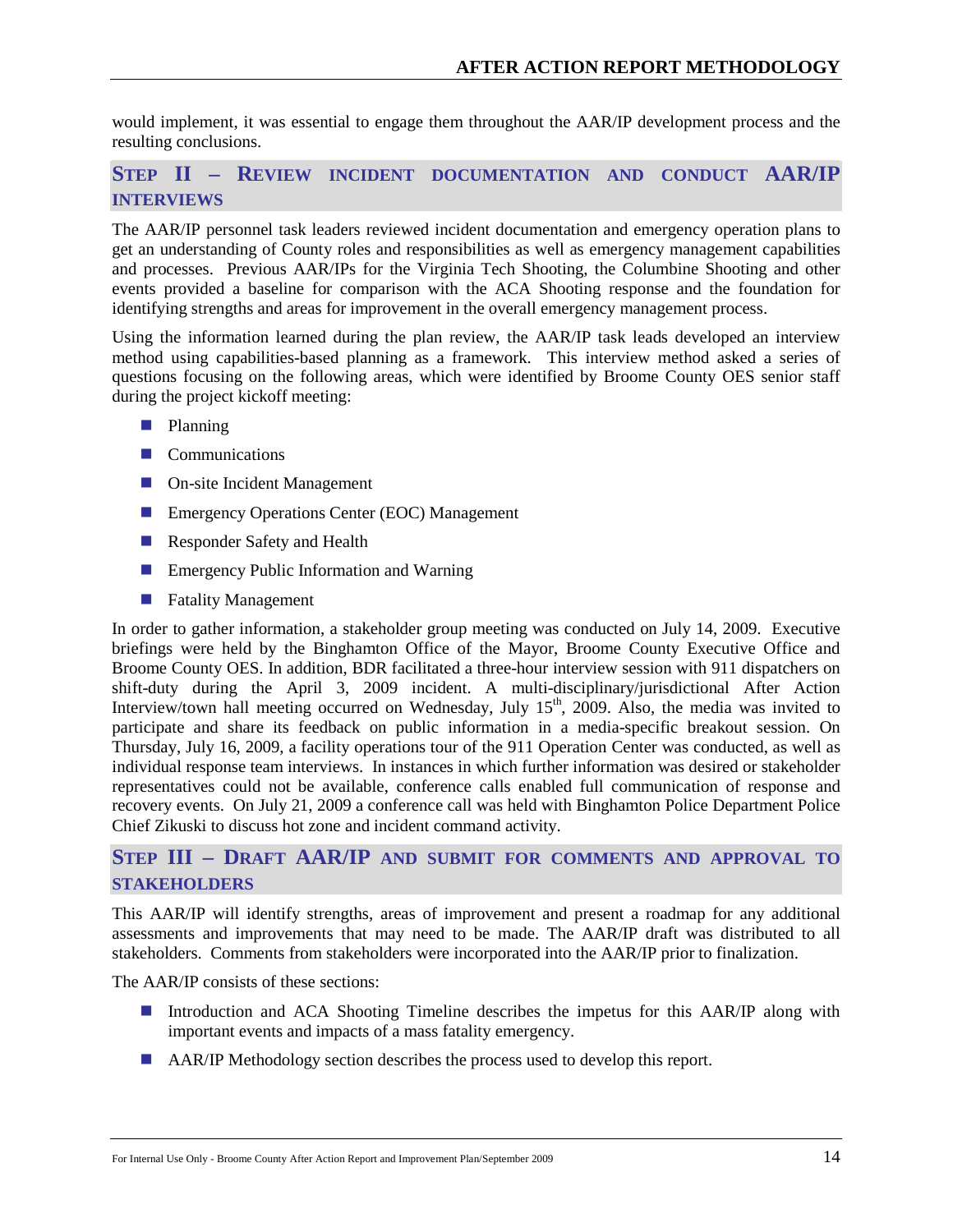- Analysis of Strengths and Areas for Improvement includes a comprehensive summary of the strengths and challenges as observed by those involved in the ACA Shooting emergency response and recovery activities.
- Improvement Plan Matrix (Appendix A) can serve as a stand-alone document and provides a road map for County organizations to improve overall emergency response and recovery capabilities.
- Conclusion is a summary of the overall After Action Report.
- Appendices A to E are all of the documents used during the development of this AAR/IP. These documents can serve as a template for other jurisdictions wishing to complete a similar analysis for future incidents.

#### <span id="page-19-0"></span>**STEP IV – HOST IMPROVEMENT PLANNING MEETING**

Once stakeholder information was gathered and the draft AAR/IP was completed, Broome County OES hosted an Improvement Planning Meeting on September 9, 2009. The purpose of the meeting was to review and confirm findings identified during the interviews, to offer solutions and recommendations to address areas for improvement and to assign an organization(s) to implement the solutions.

Significant effort was again given to encourage stakeholder participation. Invitations were e-mailed to stakeholders and followed up with phone calls to ensure attendance.

During the Improvement Planning Meeting, leadership from all participating agencies engaged in facilitated discussion regarding the key areas of improvement. The goal of the meeting was to establish clear and reasonable ownership of improvement measures that will best benefit the area-wide jurisdictions. Each area of improvement was discussed, affirmed or denied, and given an improvement leader using a consensus method. The results of this interactive session can be reviewed in Appendix A: Improvement Plan Matrix.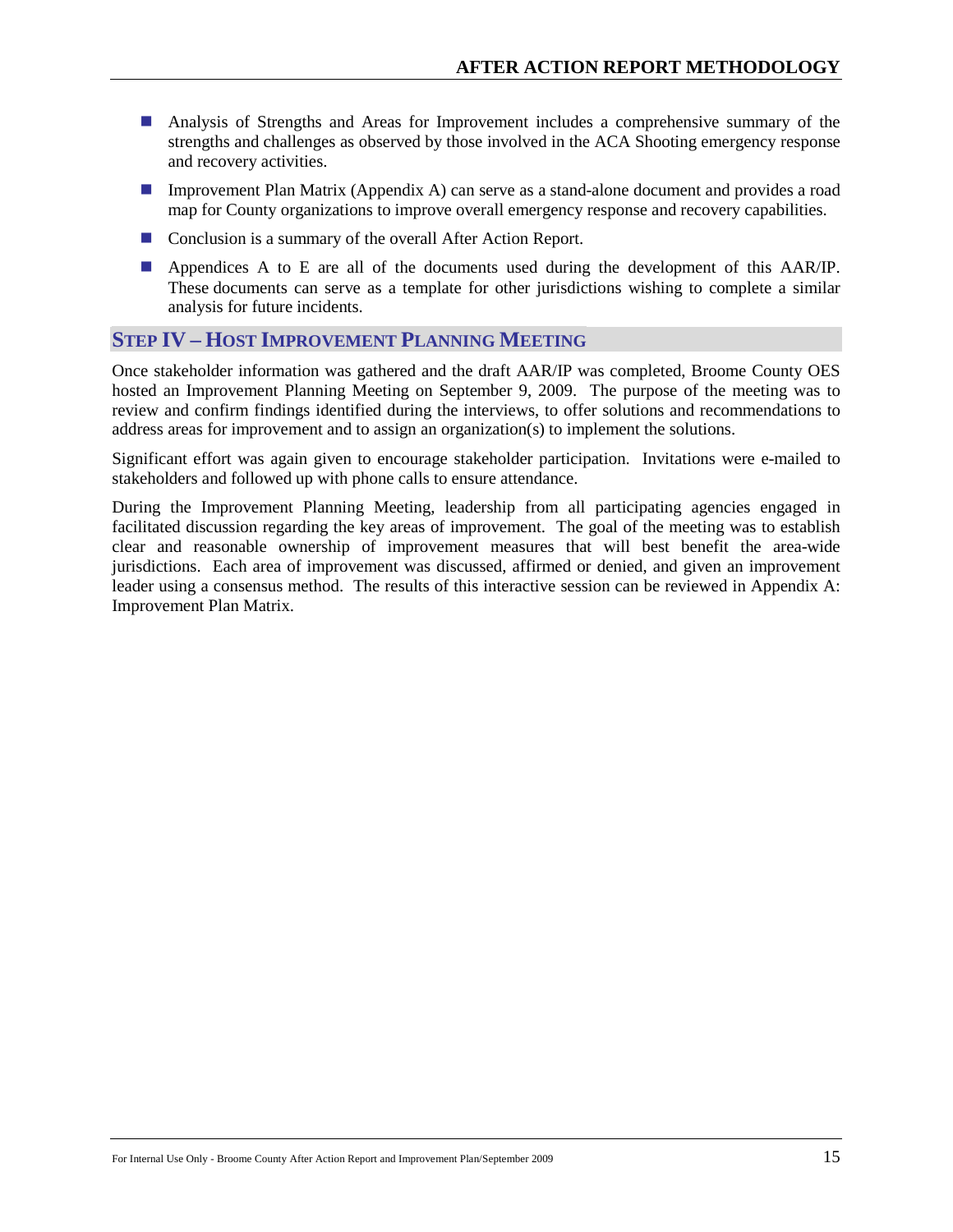<span id="page-20-0"></span>This section of the report reviews the performance of the County's response and recovery capabilities. While each observation is a highlighted strength, BDR recognizes that many response and recovery actions occurred as a result of leadership's sound judgment. Many of these strengths will be included in the improvement planning process as means of formalizing the actions taken.

# <span id="page-20-1"></span>**STRENGTHS** *Demonstration of high level of experience and training by County and City personnel Observation 1 Timely response from police, fire, OES, medical/forensic professionals and state government Observation 2 Partnership and integration of resources between Broome Observation 3 County OES and the City of Binghamton Recognition of need and implementation of a Joint Information Center (JIC) and Family Assistance Center (FAC) despite the lack of a formal County plan for either Observation 5 Utilization of State Incident Management Assistance Team (IMAT) resources for EOC staffing and guidance Observation 6 Rapid organization of the EOC to include necessary resources for short- and long-term management Observation 4*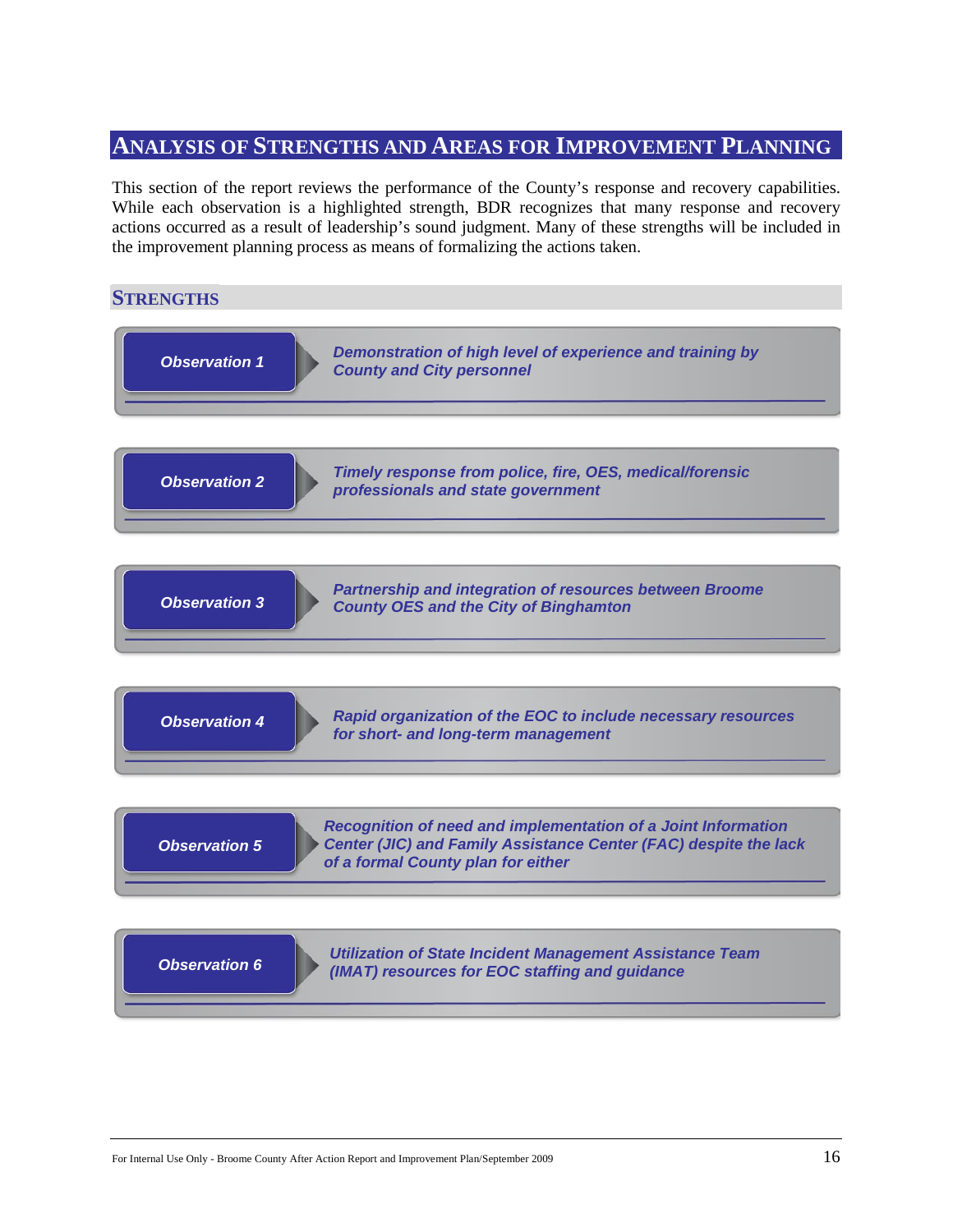| <b>Observation 7</b>  | <b>Commitment and active participation of elected officials during</b><br>response and recovery efforts                                                                                                                                       |
|-----------------------|-----------------------------------------------------------------------------------------------------------------------------------------------------------------------------------------------------------------------------------------------|
| <b>Observation 8</b>  | <b>Effective lockdown of Binghamton High School and Nursing</b><br>Facility and rapid activation of local hospitals to prepare for<br>potential medical surge                                                                                 |
| <b>Observation 9</b>  | Use of language interpreter service                                                                                                                                                                                                           |
| <b>Observation 10</b> | <b>Cooperation between local crime scene investigators and funeral</b><br>directors to expeditiously process victims at the scene                                                                                                             |
| <b>Observation 11</b> | Assistance for victims and families from the State regarding<br>legal issues and other federal and state processes, including<br>expedited death certificates                                                                                 |
| <b>Observation 12</b> | Use of local law enforcement agencies to respond to BPD calls<br>for service                                                                                                                                                                  |
| <b>Observation 13</b> | <b>Increased staffing by Crime Victims Assistance, ARC and local</b><br>behavioral health agencies to provide assistance to families of victims<br>after notification; availability of Critical Incident Stress Debriefing<br>(CISD) to staff |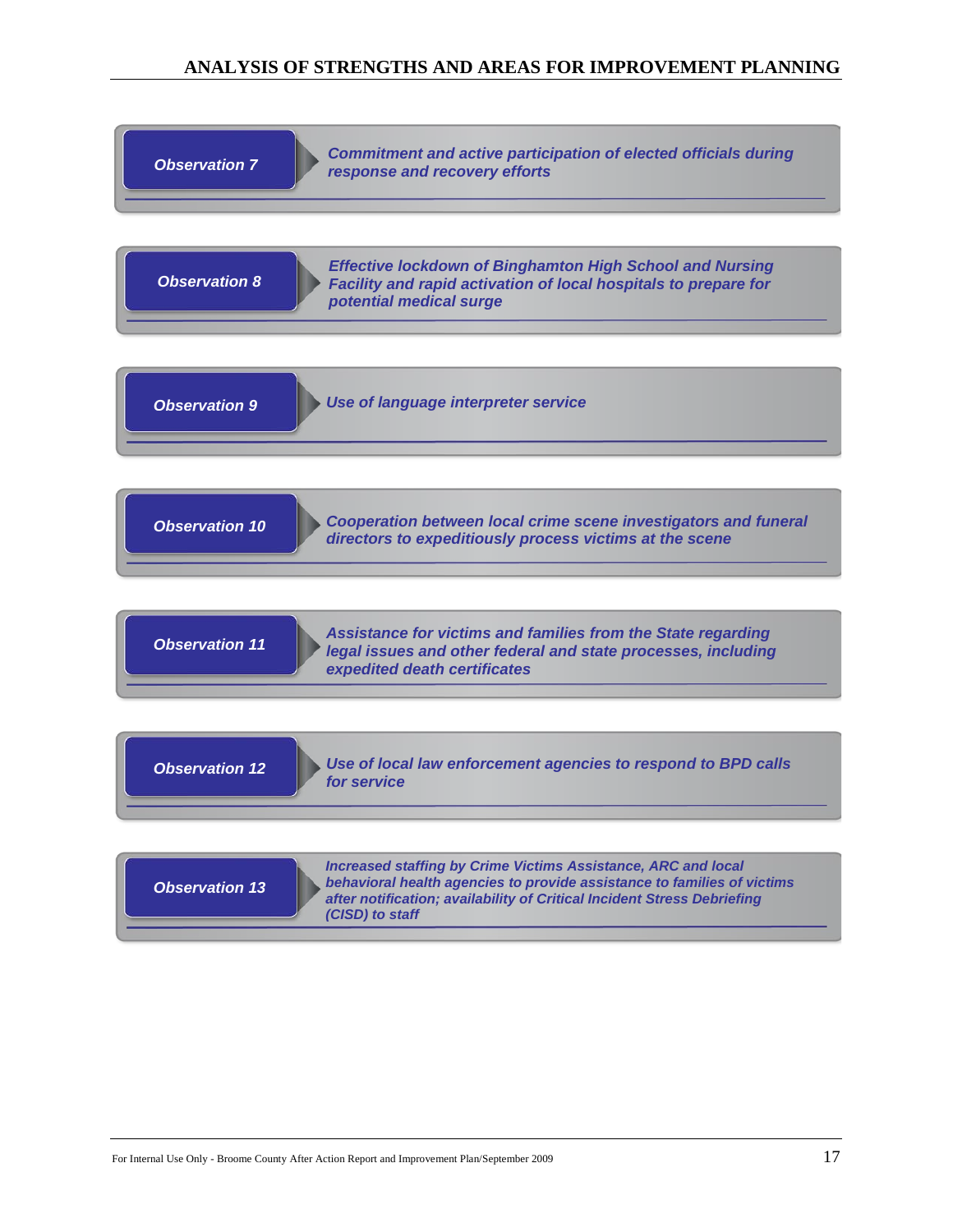#### <span id="page-22-0"></span>**AREAS FOR IMPROVEMENT**



#### **Recommendation:**

- Group defined as a non-issue; however, BDR recommends fortifying concept in all incident trainings.
- **Continue to train jurisdictions within the county regarding the use and implementation of** ICS.
- NIMS training should also be incorporated into training programs and exercised appropriately.



*Better integration of communications, particularly with regard to interoperable communications among law enforcement, fire and EMS*

#### **Recommendation:**

- Establish a unified command center and staff it appropriately with all relevant players.
- Assign a communications liaison from the Command Post to the EOC. Designate a central location near site of the incident to filter information.
- Create a policy statement to pre-plan radio overhaul.
- Create a controlled access policy.
- **First response agencies should develop policies for when an officer initiates self-dispatch.** A staging area should be created for such officers given the inability to control self-dispatch.
- Assign a BPD representative to the EOC or deploy the mobile command vehicle on scene.
- **Remove ICS language from EOC forms where it is not applicable to Broome EOC operations.**

*Area 3*

*Utilization and integration of the Broome County mobile communications vehicle*

#### **Recommendation:**

 Use of the Mobile Command vehicle will alleviate transfer communications and multiple radio frequencies issues. Broome County DHS is currently conducting a needs assessment study.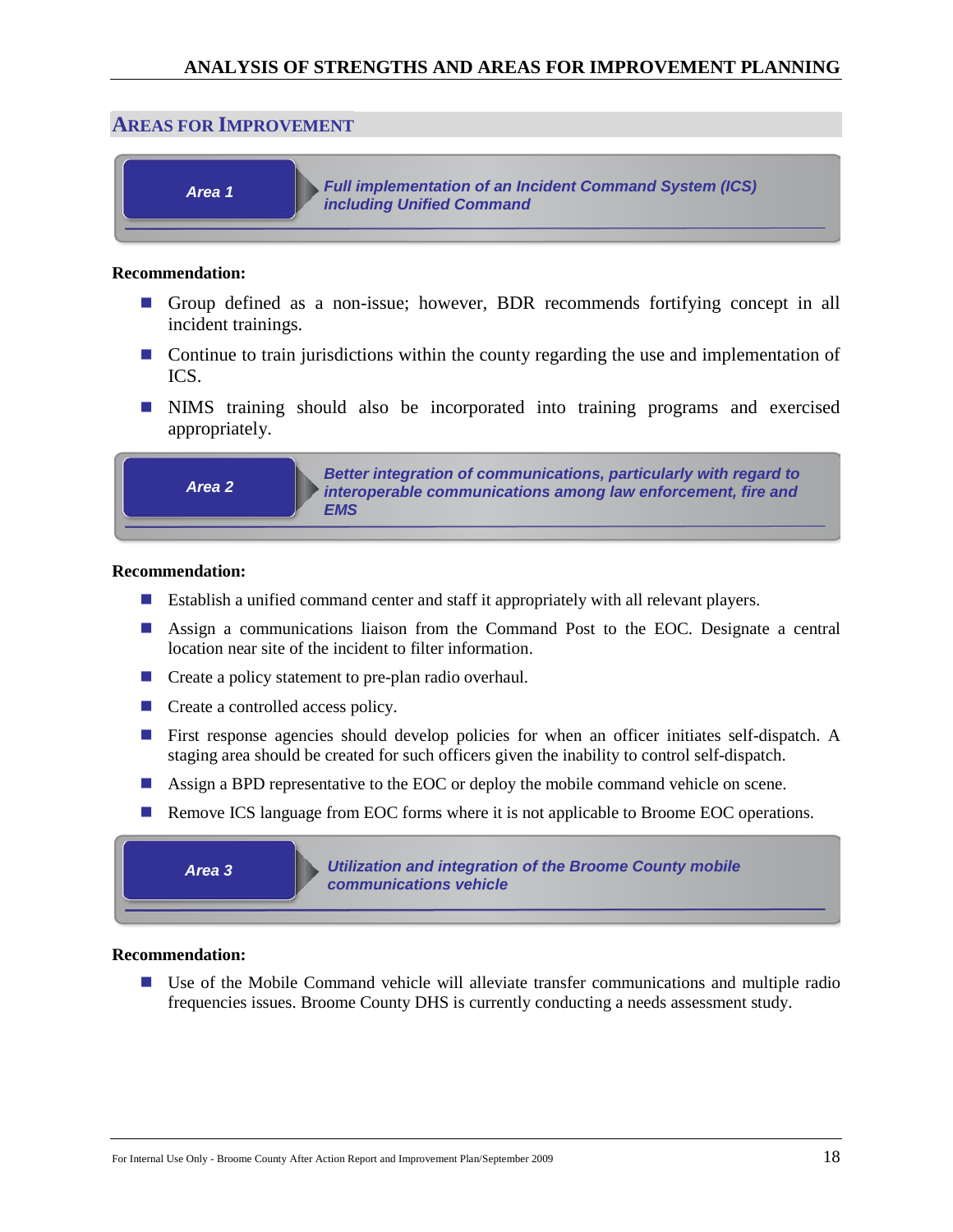| Area 4 | Timely information flow and enlistment of help from the State<br><b>Office of Emergency Management; NY ALERT (Broome County)</b><br>Public Notice Information System) should be utilized earlier in an<br>event |
|--------|-----------------------------------------------------------------------------------------------------------------------------------------------------------------------------------------------------------------|
|--------|-----------------------------------------------------------------------------------------------------------------------------------------------------------------------------------------------------------------|

#### **Recommendation:**

- **E** Ensure all field commanders are educated and trained to use the NY ALERT system.
- **PIOs should maximize the capability of NY ALERT system to provide information to public.**

| Familiarization of victim services personnel with the tenets of<br>Area 5 |
|---------------------------------------------------------------------------|
|---------------------------------------------------------------------------|

#### **Recommendation:**

■ Provide training to Victim's Assistance staff in ICS 100/ICS200.



#### **Recommendation:**

Obtain WPS assets and training for personnel at city and county level-enabled phone.

| Area 7 | <b>Increased experience/training of American Red Cross personnel</b><br>in post-disaster criminal situations |
|--------|--------------------------------------------------------------------------------------------------------------|
|        |                                                                                                              |

#### **Recommendation:**

- **Expose ARC** staff to instruction and protocols for working within a crime scene, perhaps through a program similar to the Citizens Police Academy already offered by BPD
- American Red Cross will follow the lead of Crime Victims Assistance to ensure crime scene compliance and legal compliance maintained for crime-related incidents.



#### **Recommendation:**

**Because the Red Cross has initiated development of a plan, it is recommended that the Red Cross** FAC plan incorporate a county approach and integrate with the county EOP. This plan should set guidelines for selecting a site and/or multiple jurisdictions to host FAC services.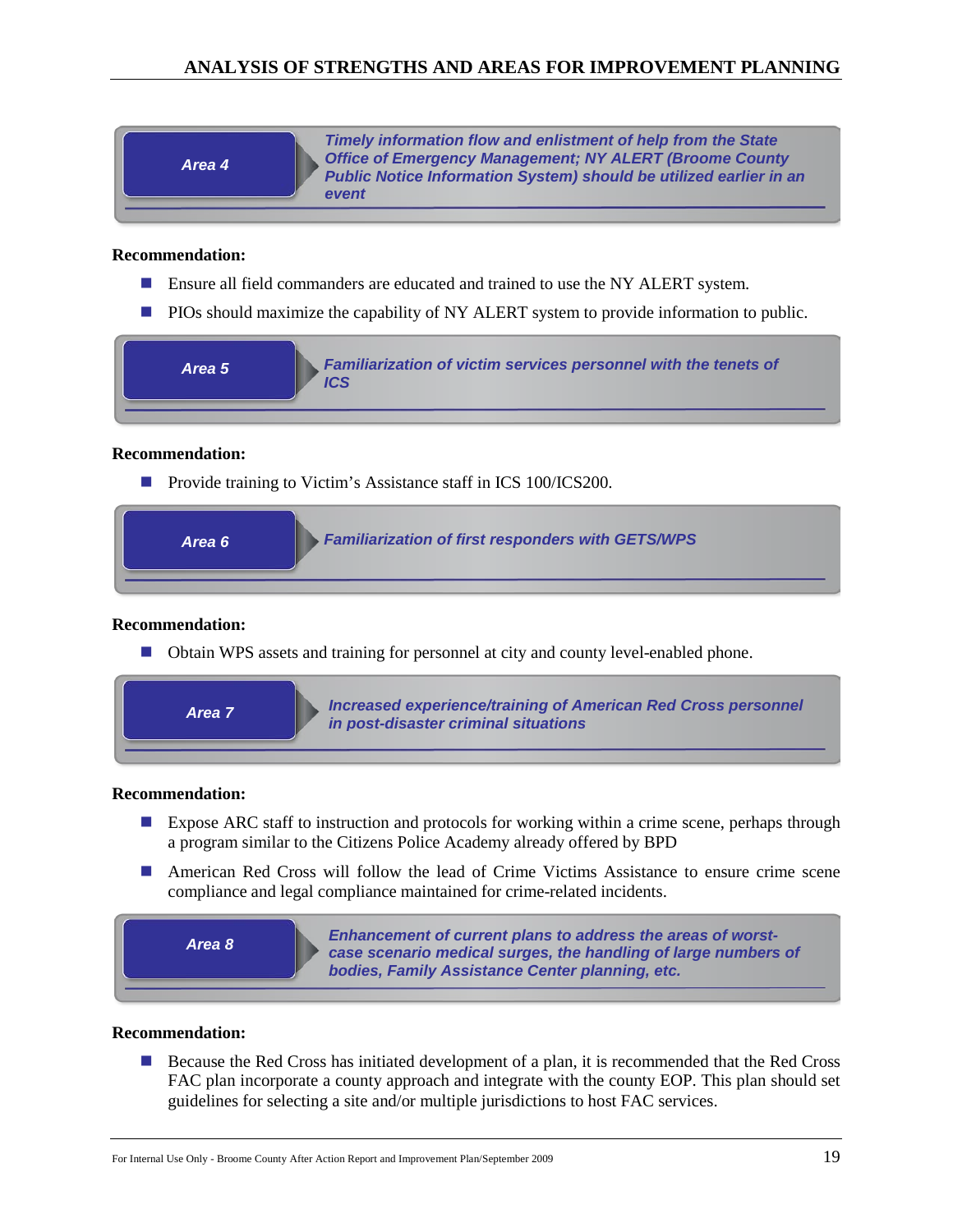- Hold a Public Officials Conference to establish an understanding of roles and responsibilities under article IIB, as well as guidelines for recognizing the size and scope of an incident.
- Develop a Comprehensive Appendix with a list of available state resources.
- Incorporate state, county and municipality into the state mobilization plan. The Emergency Manager and incident management should agree on use of IMAT based on the size and scope of the incident.
- $\blacksquare$  Develop a crisis communications plan that integrates municipality and county levels.
- Add the mass fatality plan component to the crisis communication plan and ensure training.
- **Develop plans with area-wide hospitals, including Binghamton General, to establish centralized** management of hospital resources.
- Provide mental health resources through American Red Cross.



*Creation of plans for determining which agency is the lead agency for human services needs and providing guidance regarding who is responsible for that determination*

#### **Recommendation:**

- Broome County is currently updating language for NIMS compliance.
- Create a policy statement to establish the following: In the emergency action plan for criminal events, crime victims specialists lead the situation. In a natural disaster, biological/medical hazard, the health department leads the situation.

*Area 10*

*Integration of coroner liaison or other informed designee available to families at the FAC to conduct regular briefings on the death identification process and treatment of deceased*

#### **Recommendation:**

- Chiefs should be briefed on the county fatality management plan, which should be reviewed by OES and the County Coroner. The Erie County Plan should be reviewed as an example.
- **Review death investigation and body identification plans with Dr. Tarzian to gather best practice.**
- **Because integration in the planning process is critical, create a death notification plan and** integrate with the mass fatality plan. Victim's assistance should be included in this process to make personnel, referrals and other resources available to families.
- **During a potential mass fatality incident, it will be beneficial to include the County Coroner or a** coroner representative in the EOC to assist with planning modifications.

*Area 11*

*Clear guidance for the dissemination of public information and the role of Public Information Officers*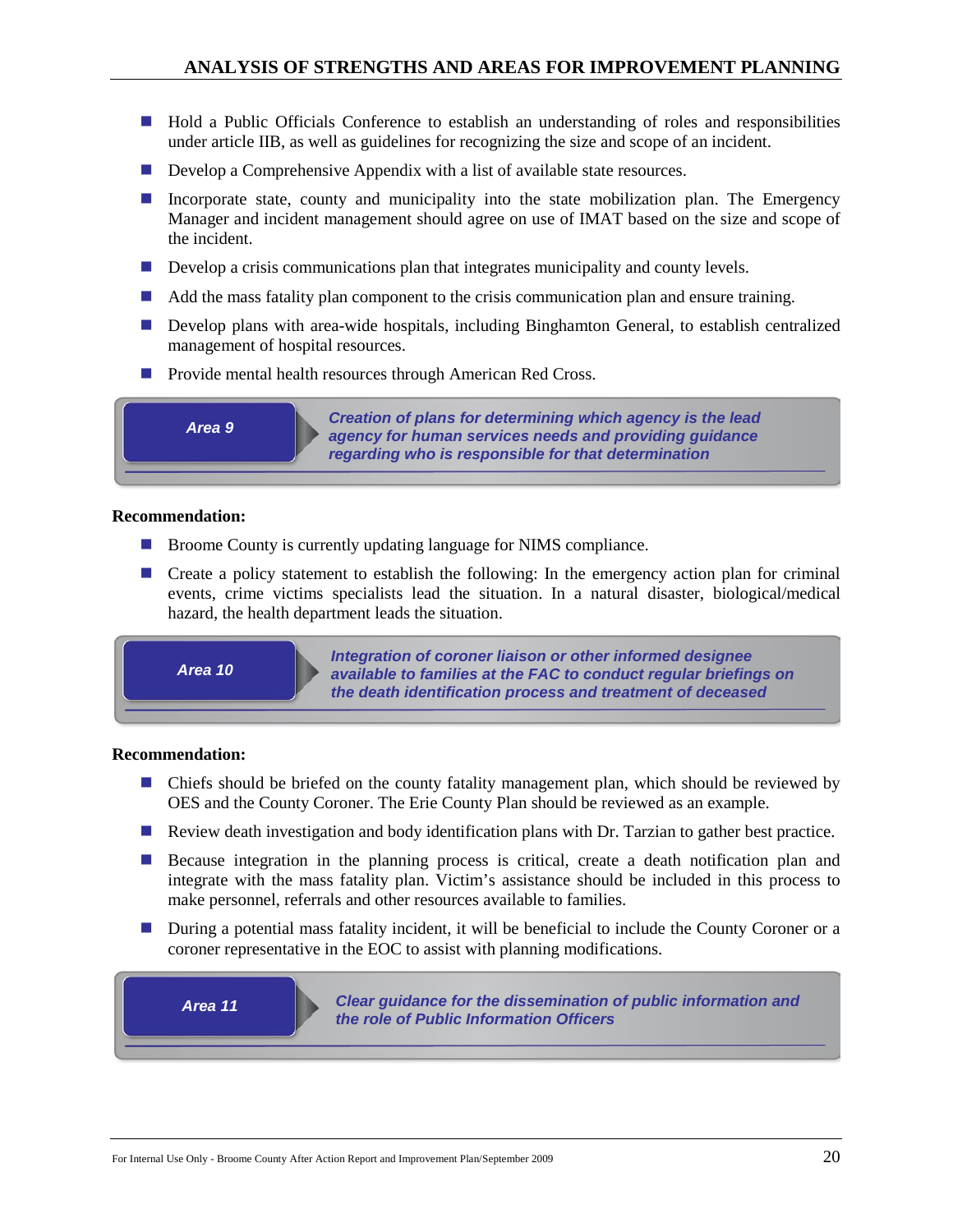#### **Recommendation:**

- Establish clear use of public information tools, such as NY ALERT, Jurisdiction sites, 311 and/or specific hotlines.
- Develop a Joint Information Center (JIC) plan (currently in process). The plan should include specific information regarding the role of a Public Information Officer (PIO), which should be discussed at the Public Officials Conference.
- **Provisions should be made for an at-incident PIO to handle media queries and to contain public** confusion.
- **Emergency public information is currently being developed for Broome County in 17 languages.**



#### **Recommendation:**

**First response agencies should develop policies for when an officer initiates self-dispatch.** A staging area should be created for such officers given the inability to control self-dispatch activities.

## <span id="page-25-0"></span>**ACKNOWLEDGEMENT: NON-COUNTY AREAS FOR IMPROVEMENT**

Several areas for improvement are not within the domain of Broome County but were identified by stakeholders in the AAR/IP process as issues to be addressed as a regional working group. The recommendations are suggestions from a County perspective and the County acknowledges that these are complicated issues that may require complex solutions. Broome County applauds the hard work of their state and municipal emergency management, law enforcement and health and human services colleagues and thus looks forward to working with them on these issues.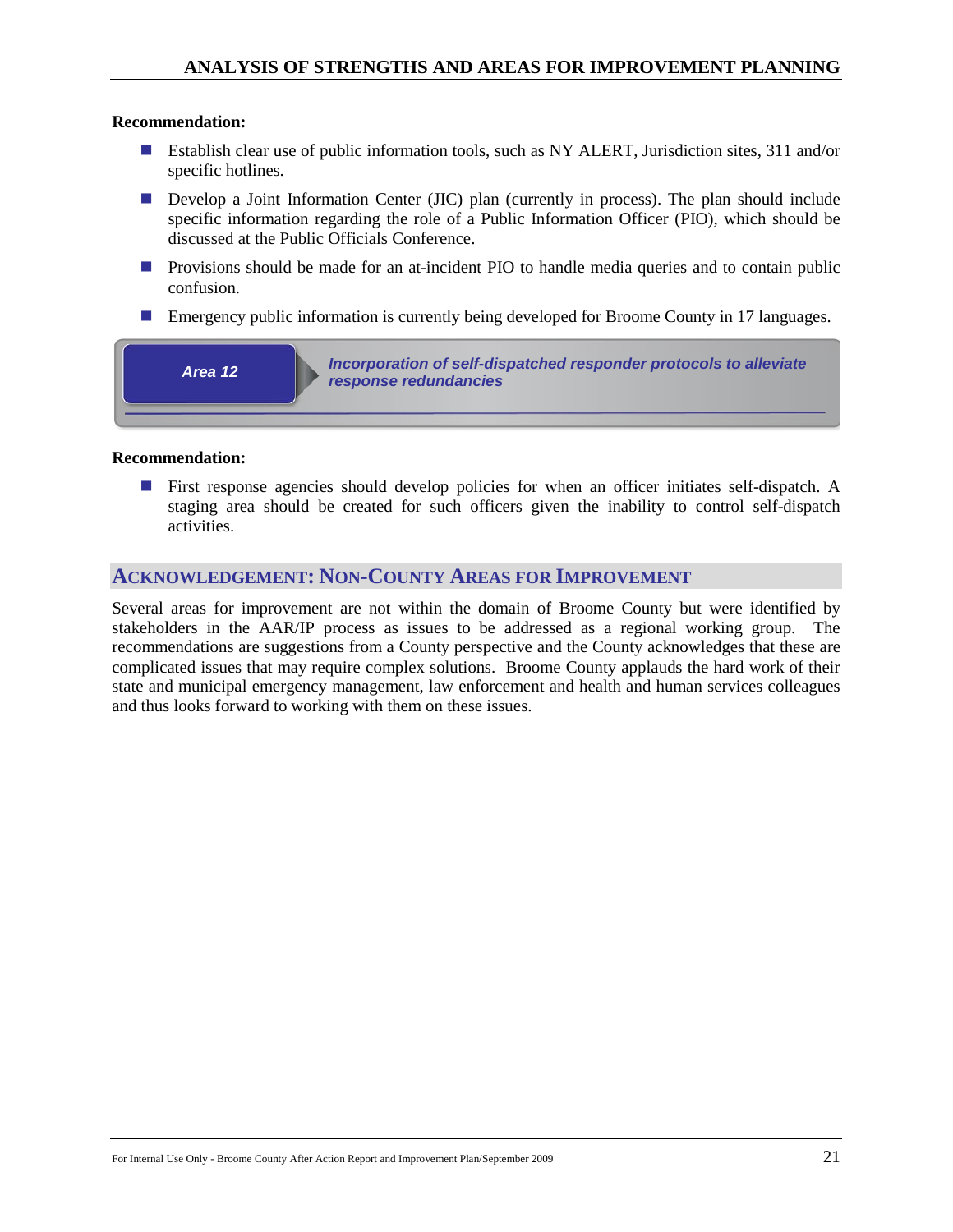# <span id="page-26-0"></span>**CONCLUSION**

The American Civic Association April 3, 2009 After Action Report and Improvement Plan is intended to provide a path forward for improving Broome County's emergency response and recovery capabilities. The action items and next steps listed in this report will be implemented and require the full support of all County departments and elected officials. Some of the items listed are simple solutions, while others require a major, long-term investment of time and money. However, all will work to make Broome County better prepared to handle all types of emergencies, particularly a shooting event.

It is the intent of this document to serve Broome County and act as a guideline for other jurisdictions in the event they may be faced with similar active shooter, hostage, or terrorist-related incidents.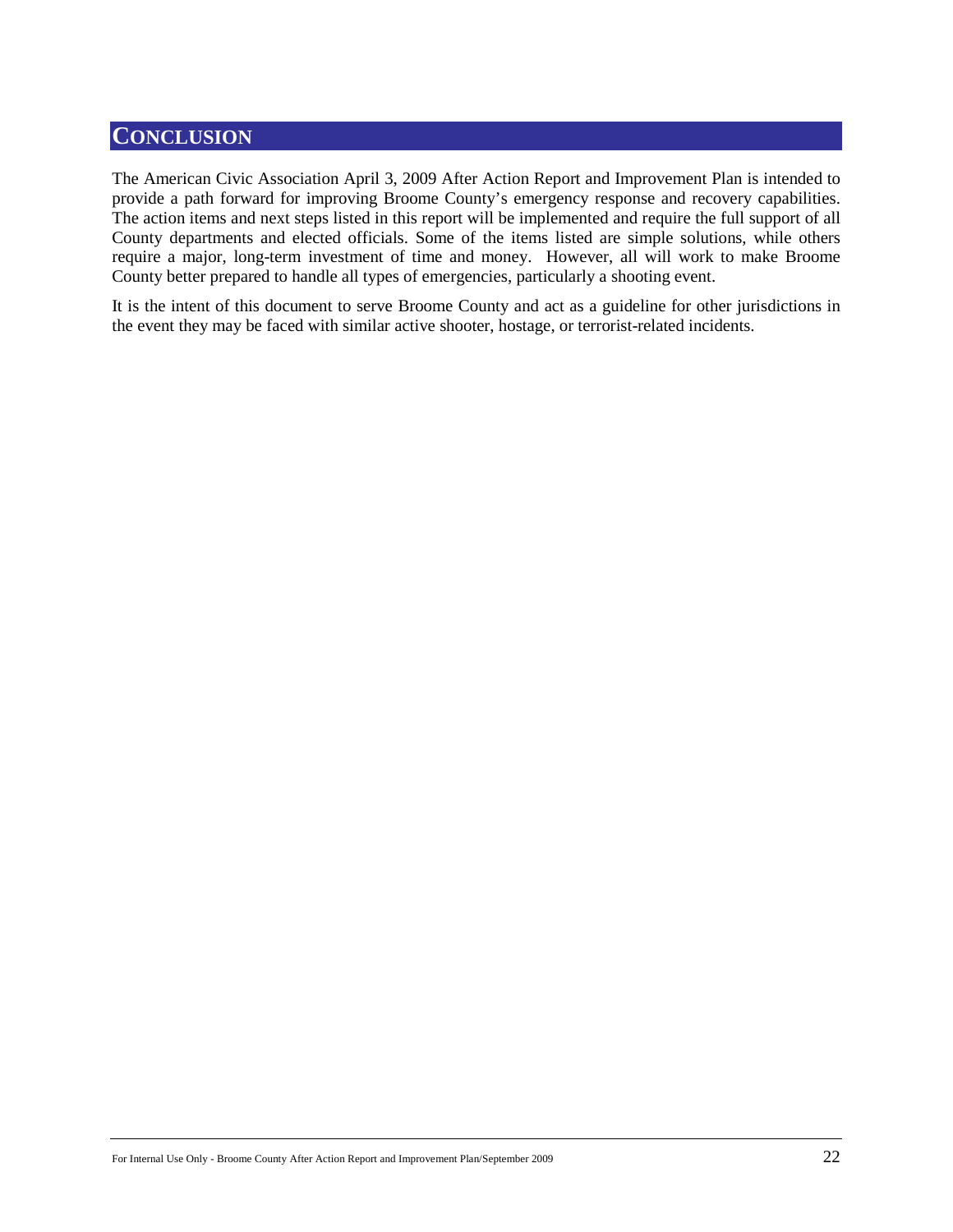# **APPENDIX A - IMPROVEMENT PLAN MATRIX**

This Improvement Plan has been developed specifically for Broome County. The recommended solutions, lead and supporting agencies identified and suggested resources were developed by stakeholders during the Improvement Planning Meeting. The recommendations are based on the findings detailed in the Analysis of Strengths and Areas for Improvement Planning Chapter of this AAR/IP. This Improvement Plan Matrix is intended to be a stand-alone document and can be excerpted from the rest of this AAR/IP.

The recommended solutions described in this Improvement Plan Matrix represent the best thinking of regional stakeholders at this time. Lead and supporting organizations may choose another path upon further investigation and reflection on the issue. A task force coordinated through Broome County OES will periodically update this Improvement Plan Matrix and provide an update to the Director of OES on a quarterly basis.

All lead and supporting agencies are encouraged and empowered to initiate the recommendations offered in this improvement plan immediately.

<span id="page-27-0"></span>The lead coordinating agencies are simply coordinating entities that are responsible for bringing stakeholders together to develop and implement the recommended solutions. In many cases, Broome County OES has been identified as the lead coordinating agency, which matches the office's role as the lead coordinating entity for emergency response. However, the support from all governmental departments, precincts, non-profit and private sector stakeholders is important for the successful implementation of these solutions.

The following timeframe represents recommendations for when the activity or solutions should be *completed*. All activities should be initiated immediately or as appropriate based on the following guide:

- Immediate (Next 6 months) Improvements to processes and protocols
- Short-term (Next 12 months) Development of plans to include changes in processes and protocols
- $\blacksquare$  Medium-term (Next 13-24 months) Multi-jurisdictional training and integration of processes and protocols into practice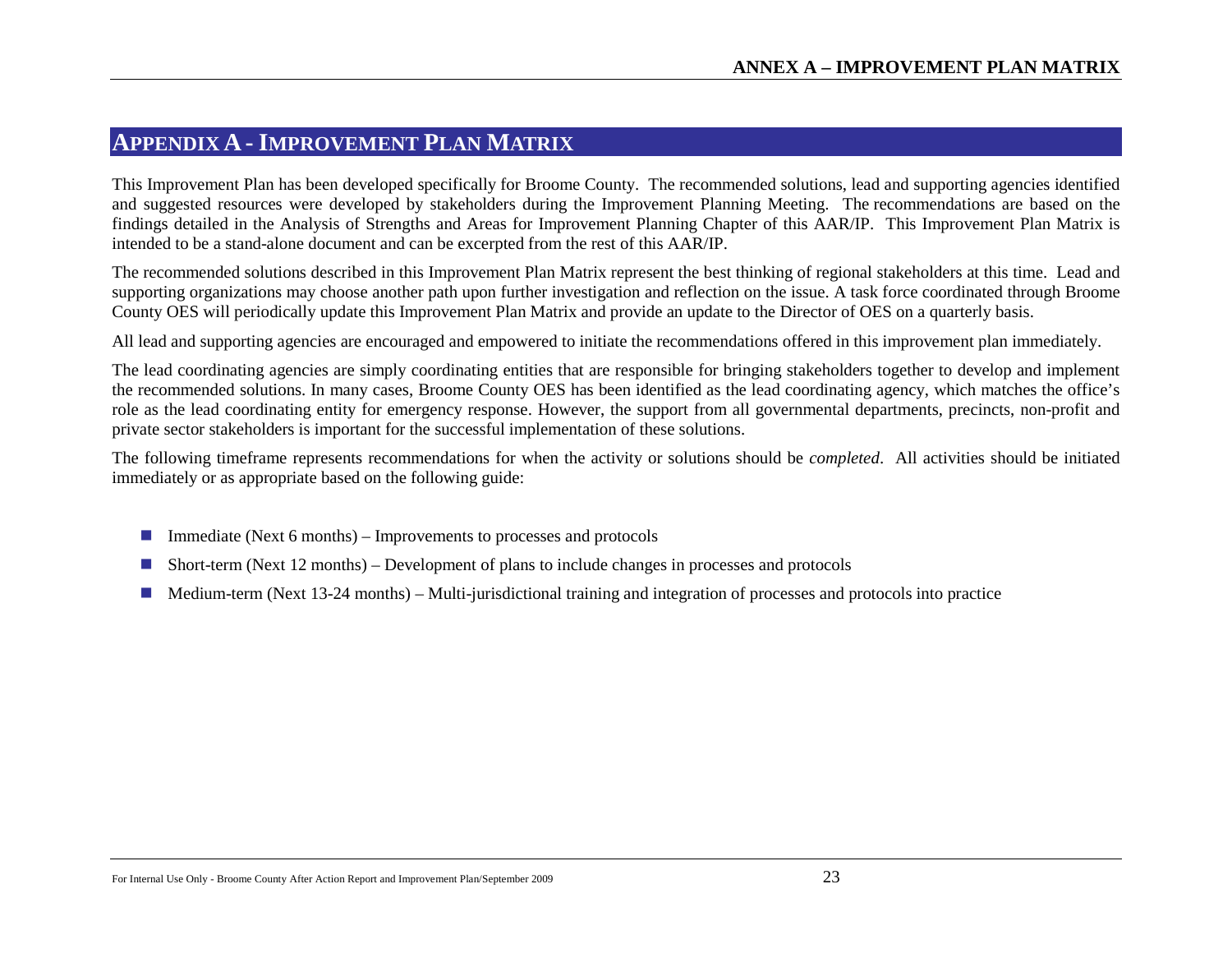| <b>Target Capability</b>                    | Task                                                   | Activity                                                  | <b>Issues</b>                                                                                                                                                                                                             | Recommendations                                                                                                                                                                                                          |                                                                                            |
|---------------------------------------------|--------------------------------------------------------|-----------------------------------------------------------|---------------------------------------------------------------------------------------------------------------------------------------------------------------------------------------------------------------------------|--------------------------------------------------------------------------------------------------------------------------------------------------------------------------------------------------------------------------|--------------------------------------------------------------------------------------------|
|                                             |                                                        |                                                           |                                                                                                                                                                                                                           | <b>Recommendations</b>                                                                                                                                                                                                   | Responsibility                                                                             |
| 1. Planning<br>1. Family<br>Plan<br>2. NIMS | Assistance<br>Center (FAC)                             | 1. Space Planning                                         | 1. Currently, no FAC plan exists. Although an FAC was<br>opened quickly and remained in the same location, unclear<br>communication led some to believe it had been moved<br>several times due to lack of space planning. | Because the American<br>Red Cross has initiated<br>development of a plan, it<br>is recommended that the<br>American Red Cross FAC<br>plan incorporate a county<br>approach.                                              | American Red Cross<br>in coordination with<br>city, county and<br>state efforts.           |
|                                             |                                                        | 2. Coroner Availability                                   | 1. No coroner was available at the FAC to explain the process<br>to family and loved ones with respect to the treatment of the<br>dead.                                                                                   | During a mass fatality,<br>include the County<br>Coroner in the EOC<br>activation.                                                                                                                                       |                                                                                            |
|                                             | Compliance                                             | 1. NIMS Compliance in<br>All Planning<br><b>Documents</b> | 1. Multiple local, state and federal documents outline the<br>requirement to integrate NIMS into planning documents.                                                                                                      | Broome County is<br>currently updating<br>language for NIMS<br>compliance.                                                                                                                                               | <b>Broome County</b><br><b>OES</b>                                                         |
|                                             | 3. Incident<br>Management<br>Assistance<br>Team (IMAT) | 1. Request For IMAT<br>Assistance                         | Broome County OES requested state IMAT<br>assistance to assist in the EOC and provide<br>guidance. Once requested, the IMAT resources<br>were integrated into the EOC and worked<br>extremely well with County resources. | Incorporate state, county<br>and municipality into the<br>state mobilization plan.<br>The emergency manager<br>and incident management<br>should agree on use of<br>IMAT based on the size<br>and scope of the incident. | County and<br>Municipalities                                                               |
|                                             |                                                        | 2. Integration of Human<br>Services Component             | 1. Human services should be incorporated as a component of<br>the IMAT deployment.                                                                                                                                        | Develop a<br>comprehensive Appendix<br>with a list of available<br>state resources.                                                                                                                                      | NY SEMO will<br>provide list to<br><b>Broome County</b><br>OES for inclusion in<br>the EOP |
|                                             | 4. Crisis<br>Communications                            | 1. Use/Implementation                                     | 1. No crisis communications plan exists.                                                                                                                                                                                  | Develop a crisis<br>communications plan that<br>integrates municipality                                                                                                                                                  | Integrated effort by<br>City of Binghamton<br>and Broome County                            |

# **BROOME COUNTY AAR/IP IMPROVEMENT PLAN MATRIX**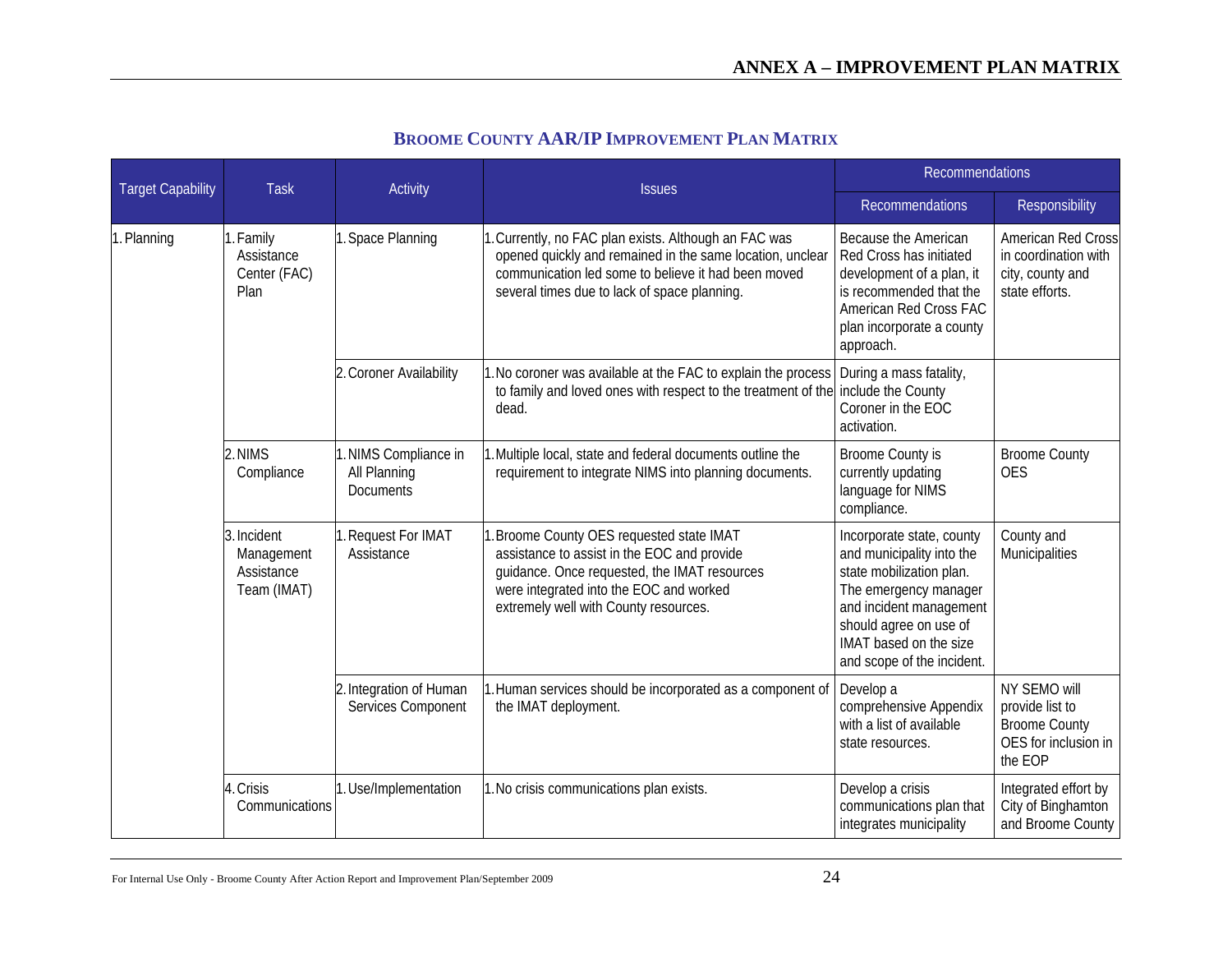| <b>Target Capability</b> | <b>Task</b>                     | Activity                             | <b>Issues</b>                                                                                  | <b>Recommendations</b>                                                                                                                                                                                                                                                        |                                                                                                          |
|--------------------------|---------------------------------|--------------------------------------|------------------------------------------------------------------------------------------------|-------------------------------------------------------------------------------------------------------------------------------------------------------------------------------------------------------------------------------------------------------------------------------|----------------------------------------------------------------------------------------------------------|
|                          |                                 |                                      |                                                                                                | <b>Recommendations</b>                                                                                                                                                                                                                                                        | Responsibility                                                                                           |
|                          | Plan                            |                                      |                                                                                                | and county levels.                                                                                                                                                                                                                                                            |                                                                                                          |
|                          |                                 |                                      | 2. No coordination between command post and EOC.                                               | Assign a communications<br>liaison from the command<br>post to the EOC.<br>Designate a central<br>location near site of the<br>incident to filter<br>information.                                                                                                             | City of Binghamton<br>and Broome County<br><b>OES</b>                                                    |
|                          | 5. Agency<br>Integration        | 1. Plan Implementation               | 1. The City was slow to incorporate County assistance.                                         | Hold a Public Officials<br>Conference to establish<br>an understanding of roles<br>and responsibilities under<br>article IIB, as well as<br>guidelines for recognizing<br>the size and scope of an<br>incident.                                                               | <b>Broome County</b><br>OES will request the<br><b>Public Officials</b><br>Course from NY<br><b>SEMO</b> |
|                          |                                 | 2. Lead Agency<br>Identification     | 1. No plan exists for determining which agency is the lead<br>agency for human services needs. | Create a policy statement<br>to establish the following:<br>In the emergency action<br>plan for criminal events,<br>crime victims specialists<br>lead the situation. In a<br>natural disaster,<br>biological/medical hazard,<br>the health department<br>leads the situation. | <b>Broome County</b><br>OES, City of<br>Binghamton                                                       |
|                          | 6. Hospital Plan<br>Integration | 1. Worst - case Scenario<br>Planning | 1. Hospital plans should incorporate worst-case scenario<br>planning.                          | Develop plans with area-<br>wide hospitals, including<br>Binghamton General, to<br>establish centralized<br>management of hospital<br>resources.                                                                                                                              | <b>Broome County</b><br><b>OES</b> Medical<br>Services<br>Coordinator                                    |
|                          | . Mass Fatality<br>Plan         | 1. Mass Fatality                     | 1.LE unfamiliar with plan.                                                                     | Add the mass fatality plan<br>component to the crisis                                                                                                                                                                                                                         | NYSEMO will<br>provide tools used                                                                        |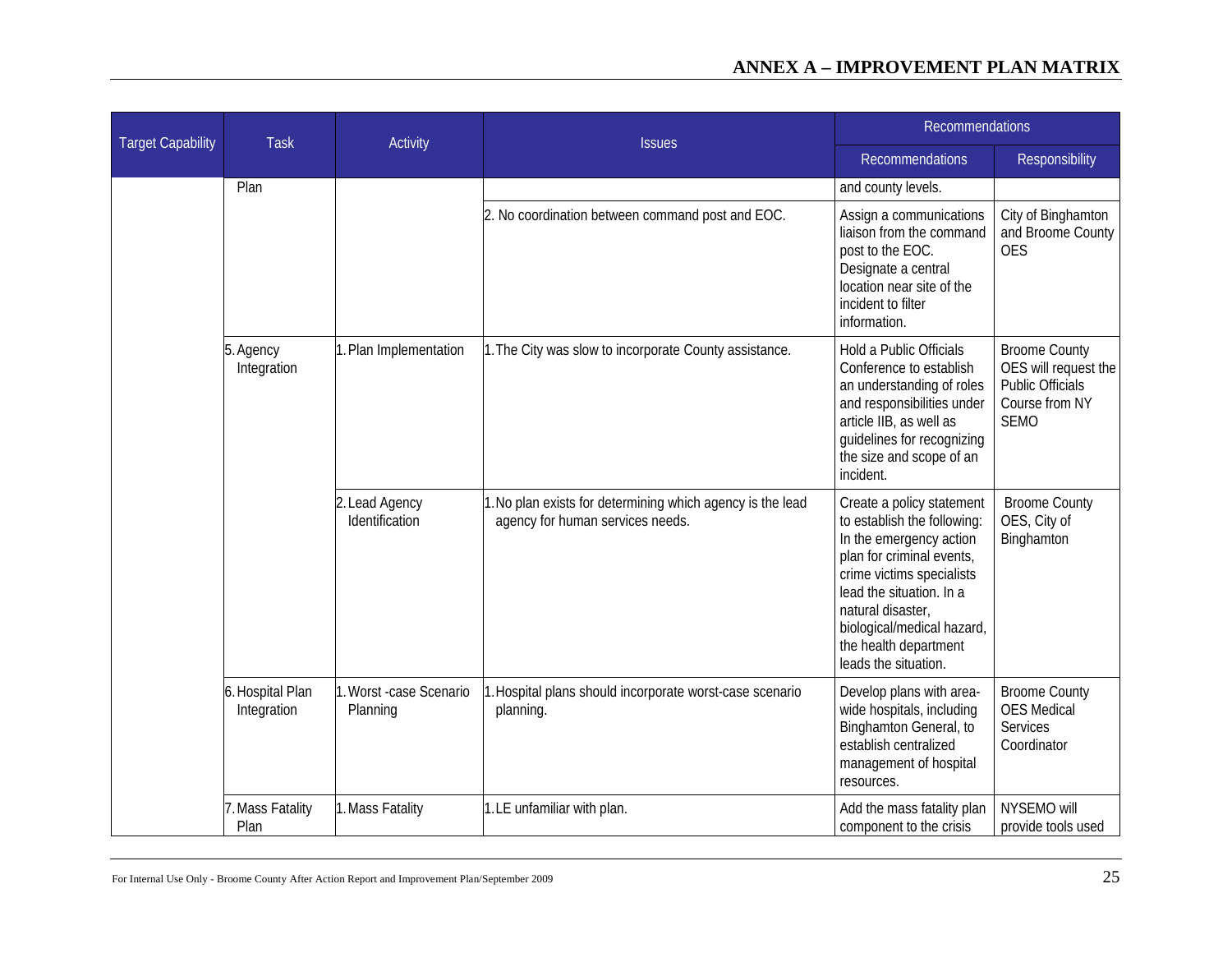| <b>Target Capability</b> |                                  | Activity<br><b>Task</b>                           | <b>Issues</b>                                                                                                                                                                                                                                                | Recommendations                                                                                                                      |                                                                                                                                                                                                                                                                                                                                                    |                                                                                                                                                                 |                                               |
|--------------------------|----------------------------------|---------------------------------------------------|--------------------------------------------------------------------------------------------------------------------------------------------------------------------------------------------------------------------------------------------------------------|--------------------------------------------------------------------------------------------------------------------------------------|----------------------------------------------------------------------------------------------------------------------------------------------------------------------------------------------------------------------------------------------------------------------------------------------------------------------------------------------------|-----------------------------------------------------------------------------------------------------------------------------------------------------------------|-----------------------------------------------|
|                          |                                  |                                                   |                                                                                                                                                                                                                                                              | <b>Recommendations</b>                                                                                                               | Responsibility                                                                                                                                                                                                                                                                                                                                     |                                                                                                                                                                 |                                               |
|                          |                                  | Management                                        |                                                                                                                                                                                                                                                              | communication plan and<br>ensure training.                                                                                           | during Buffalo crash<br>to address uniform<br>language. Also,<br><b>Binghamton Chief</b><br>offered to share with<br>the Police Chiefs<br>Association.                                                                                                                                                                                             |                                                                                                                                                                 |                                               |
| 2. Communication         | 1. Dispatch Center<br>Operations | 1. Fire Department Radio<br>Monitoring/Use        | 1. Three dispatchers oversee more than 15 individual radio<br>channels for local city/county fire department dispatch and<br>operations along with fifteen 911 trunks and approximately<br>30 other public lines.                                            | Create a policy statement<br>to pre-plan radio overhaul                                                                              | Dispatch Supervisor                                                                                                                                                                                                                                                                                                                                |                                                                                                                                                                 |                                               |
|                          |                                  | 2. Communications<br><b>Center Access Control</b> | Access control between EOC and 911 dispatch center is<br>unobstructed during EOC activation, which potentially<br>disrupts dispatch operations.                                                                                                              | Create a controlled<br>access policy                                                                                                 | Dispatch Supervisor                                                                                                                                                                                                                                                                                                                                |                                                                                                                                                                 |                                               |
|                          |                                  |                                                   |                                                                                                                                                                                                                                                              | 3. Self Dispatch of Law<br>Enforcement<br>Resources                                                                                  | Many law enforcement resources from the County Sheriffs<br>Office and State Police self-dispatched to the incident upon<br>hearing the initial BPD dispatch assignment. Broome<br>County Communications did not know the number of<br>resources that responded and could not assist with<br>accountability and location status of these resources. | First response agencies<br>should develop policies<br>for when an officer<br>initiates self-dispatch. A<br>staging area should be<br>created for such officers. | Chief will raise issue<br>at chief's meeting. |
|                          |                                  | 4. Jurisdiction Officer In<br>Dispatch            | 1.A Sheriff's' Sergeant was assigned to work in the dispatch<br>center assisting with law enforcement operations. A<br>representative of BPD that could have been assigned to the<br>dispatch center would have been able to provide assistance              | Assign a BPD<br>representative to the<br>EOC or deploy the mobile<br>command vehicle on<br>scene.                                    | <b>Binghamton Police</b><br>Department                                                                                                                                                                                                                                                                                                             |                                                                                                                                                                 |                                               |
|                          |                                  | 5. Transfer of<br>Communications                  | 1. There was a request made by the BPD Chief to transfer<br>communications to the BPD desk Sergeant. The request<br>was intended to transfer a cell phone caller but was initially<br>thought to mean the transfer of all communications to the<br>BPD desk. | <b>Broome OES</b><br>recommends the use of<br>the mobile<br>communication center<br>vehicle, which can<br>facilitate these requests. | It is of jurisdictional<br>responsibility to<br>request the mobile<br>command center to<br>an incident.                                                                                                                                                                                                                                            |                                                                                                                                                                 |                                               |
|                          |                                  | 6. Dispatch Phone                                 | 1. During this incident, the phone system in the dispatch                                                                                                                                                                                                    | A new phone system and                                                                                                               | <b>Broome County</b>                                                                                                                                                                                                                                                                                                                               |                                                                                                                                                                 |                                               |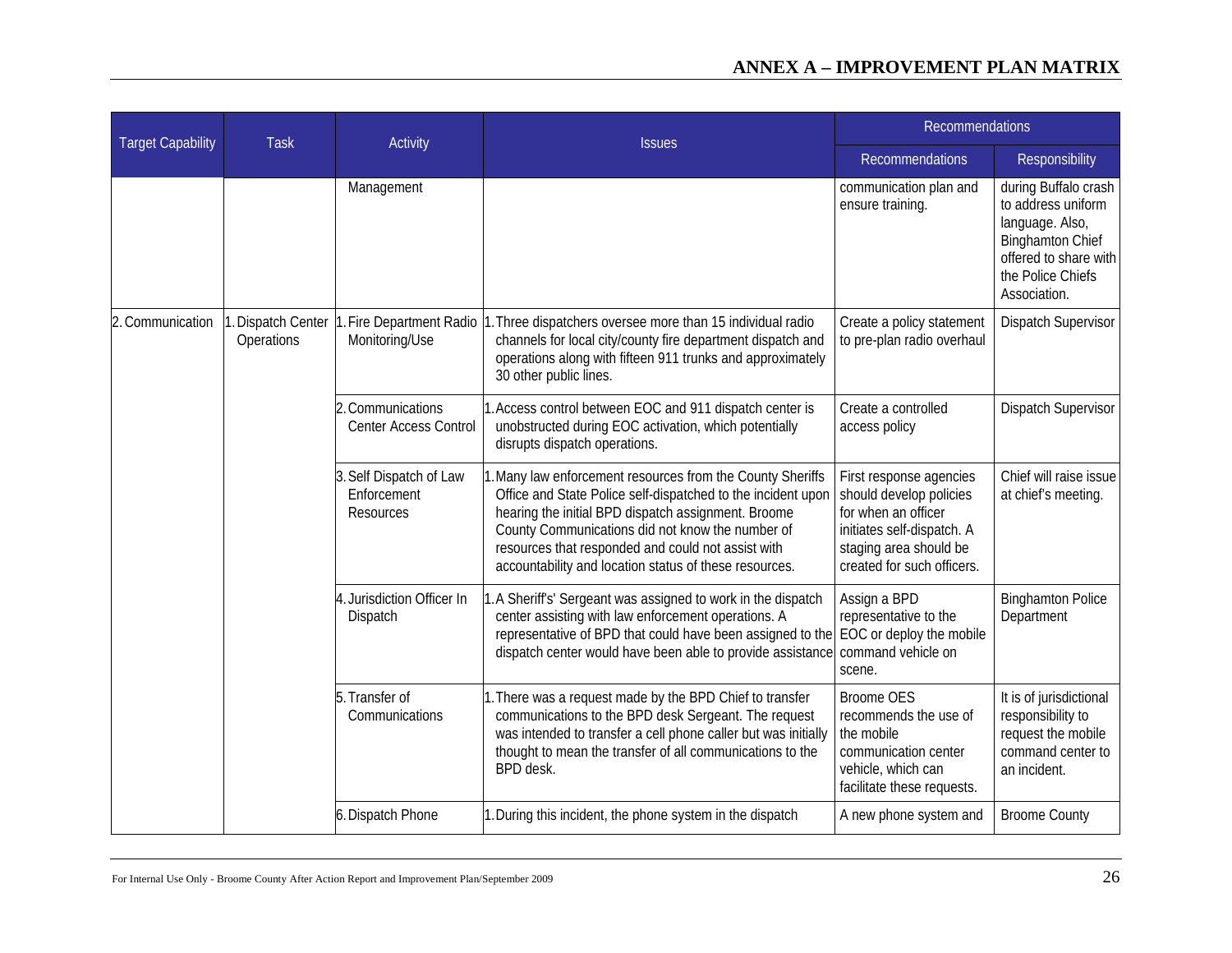| <b>Target Capability</b>                             | <b>Task</b>                        | <b>Activity</b>                                        | <b>Issues</b>                                                                                                                                                                                                                                                                                    | <b>Recommendations</b>                                                                                                                          |                                                                                |
|------------------------------------------------------|------------------------------------|--------------------------------------------------------|--------------------------------------------------------------------------------------------------------------------------------------------------------------------------------------------------------------------------------------------------------------------------------------------------|-------------------------------------------------------------------------------------------------------------------------------------------------|--------------------------------------------------------------------------------|
|                                                      |                                    |                                                        |                                                                                                                                                                                                                                                                                                  | <b>Recommendations</b>                                                                                                                          | Responsibility                                                                 |
|                                                      |                                    | System                                                 | center was found to have some volume issues and the<br>supervisor's console did not have a headset available for<br>use.                                                                                                                                                                         | equipment will be in place<br>by January 1, 2009.                                                                                               | <b>OES</b>                                                                     |
|                                                      |                                    | 7. Call Transfer                                       | . There was significant confusion during the incident and in<br>the days post-incident on where to transfer callers who<br>were requesting information on victims and assistance.<br>Transfer numbers provided to the dispatchers were in many<br>cases returned to the call center.             | The PIO should distribute<br>information about a<br>victim's assistance line or<br>location and/or a crisis<br>communication line.              | <b>PIO</b>                                                                     |
|                                                      | 2. Interoperable<br>Communications | 1. On-Scene<br>Communications                          | City/county response agencies use multiple radio<br>frequencies, spread across low band, VHF and UHF<br>channels. Radio interoperability was never instituted on<br>scene between first responders.                                                                                              | Use of the Mobile<br>Command vehicle will<br>alleviate this issue.<br>Broome County DHS is<br>currently conducting a<br>needs assessment study. | <b>Broome County</b><br>OES will submit<br><b>RFP</b>                          |
|                                                      | (Apparatus)<br>Dispatch            | 3. Response Asset 1. Dispatch of Specific<br>Resource  | 1. Multiple police units self dispatched to the incident scene.                                                                                                                                                                                                                                  | See recommendation for<br>Section 2.1.3.                                                                                                        |                                                                                |
|                                                      | . Cell Phone<br>Communications     | 1. Wireless Priority<br>Access (WPS)                   | . Specific cell phones assigned to staff that responded to the<br>scene were equipped with WPS. Cell phone coverage in<br>the area was overwhelmed and it became difficult for<br>responders to use their cell phones. Those with WPS<br>capable phones did not know how to activate the system. | Obtain WPS assets and<br>training for personnel at<br>city and county level-<br>enabled phone.                                                  |                                                                                |
|                                                      | Senior Staff<br><b>Briefings</b>   | 1. Integration With City<br>And County Senior<br>Staff |                                                                                                                                                                                                                                                                                                  | See recommendation for<br>Section 1.5.2.                                                                                                        |                                                                                |
| 3. Community<br>Preparedness<br>and<br>Participation | 1. Victim Services                 | 1. Use/Understanding Of<br>ICS                         | 1. Victims services personnel did not have training or an<br>understanding of ICS/EOC operations that were employed<br>during the incident.                                                                                                                                                      | Provide training to<br>Victim's Assistance staff<br>in ICS 100/ICS200                                                                           | Brett Chellis, ICS<br>Director in<br>conjunction with<br><b>CVA Supervisor</b> |
| 4. Intelligence<br>and                               | Information                        | Updates to All                                         | Incident Specific 1. Provide Critical Incident <sup>1</sup> 1. Accurate and timely information sharing across response                                                                                                                                                                           | Establish a unified<br>command center and                                                                                                       | All agencies                                                                   |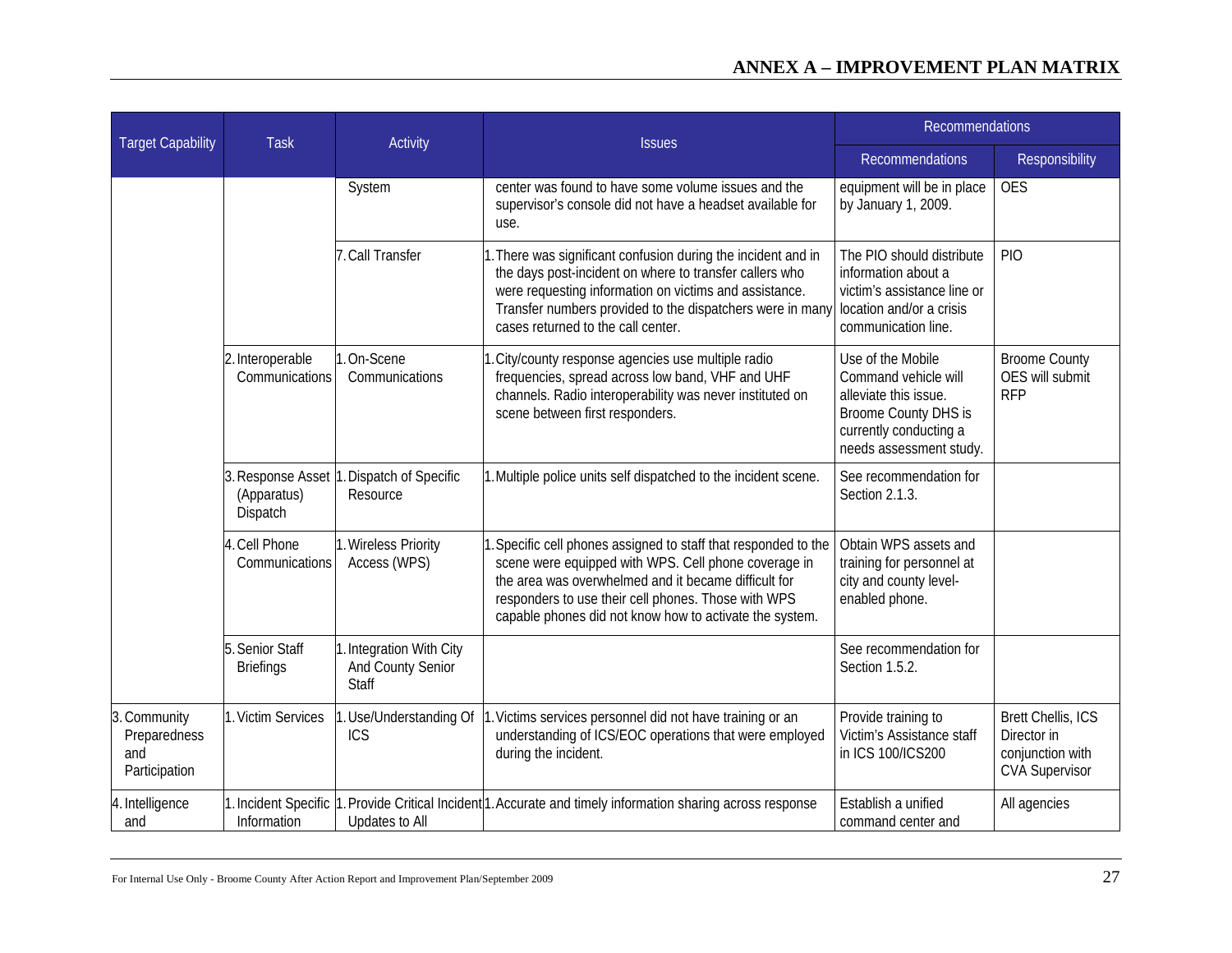|                                      | <b>Task</b>                                                 | Activity                                                 | <b>Issues</b>                                                                                                                                                                                                                | <b>Recommendations</b>                                                                                                       |                                           |
|--------------------------------------|-------------------------------------------------------------|----------------------------------------------------------|------------------------------------------------------------------------------------------------------------------------------------------------------------------------------------------------------------------------------|------------------------------------------------------------------------------------------------------------------------------|-------------------------------------------|
| <b>Target Capability</b>             |                                                             |                                                          |                                                                                                                                                                                                                              | <b>Recommendations</b>                                                                                                       | Responsibility                            |
| Information<br>Sharing               | Sharing                                                     | Response Personnel<br>On-Scene                           | disciplines did not occur.                                                                                                                                                                                                   | staff it appropriately with<br>all relevant players.                                                                         |                                           |
|                                      | 2. Information<br><b>Sharing Between</b><br>City and County |                                                          |                                                                                                                                                                                                                              |                                                                                                                              |                                           |
| 5. On-Site<br>Incident<br>Management | 1. Incident<br>Command                                      | 1. Use Of The Incident<br><b>Command System</b><br>(ICS) | 1. The primary response agency, BPD did not use a detailed,<br>documented Incident Command System during the incident<br>although law enforcement operations were being directed.                                            |                                                                                                                              |                                           |
|                                      |                                                             | 2. Unified Command                                       | . No plan currently exists on how to establish and run Unified<br>Command.                                                                                                                                                   |                                                                                                                              |                                           |
|                                      |                                                             |                                                          | 2. No Unified Command was established to include police, fire<br>and EMS response agencies in a single location.                                                                                                             | Group defined as a non-<br>issue; however, BDR<br>recommends fortifying<br>concept in all incident<br>trainings.             | Broome County, City<br>of Binghamton      |
|                                      |                                                             | 3. ICS Training                                          |                                                                                                                                                                                                                              |                                                                                                                              |                                           |
|                                      | 2. Staging of<br>Response<br>Assets                         | . Designated Staging<br>Area                             | . Although a staging area was announced for fire and EMS<br>equipment, the area was moved multiple times. Additional<br>consideration should have been given to the proximity of<br>the staging area to the actual incident. |                                                                                                                              |                                           |
|                                      |                                                             |                                                          | 2. No staging officer was assigned.                                                                                                                                                                                          |                                                                                                                              |                                           |
|                                      |                                                             | 2. Personnel and<br>Equipment                            | . Personnel and equipment need to remain with the vehicles<br>in the staging area.                                                                                                                                           | Corrective action has<br>already been taken;<br>ambulance/equipment<br>and staff will remain with<br>vehicle until deployed. | <b>EMS Coordinator</b><br>will issue plan |
|                                      | 3. Regulatory<br>Compliance                                 | 1. NY State Executive<br>Order                           | 1. State of New York Executive Chamber No. 26 Executive<br>Order issued on 3/5/96 establishes the National<br>Interagency Incident Management System (NIIMS) -<br>Incident Command System as the State standard command      | Continue to train<br>jurisdictions within the<br>county regarding the use<br>and implementation of                           | NIMS training                             |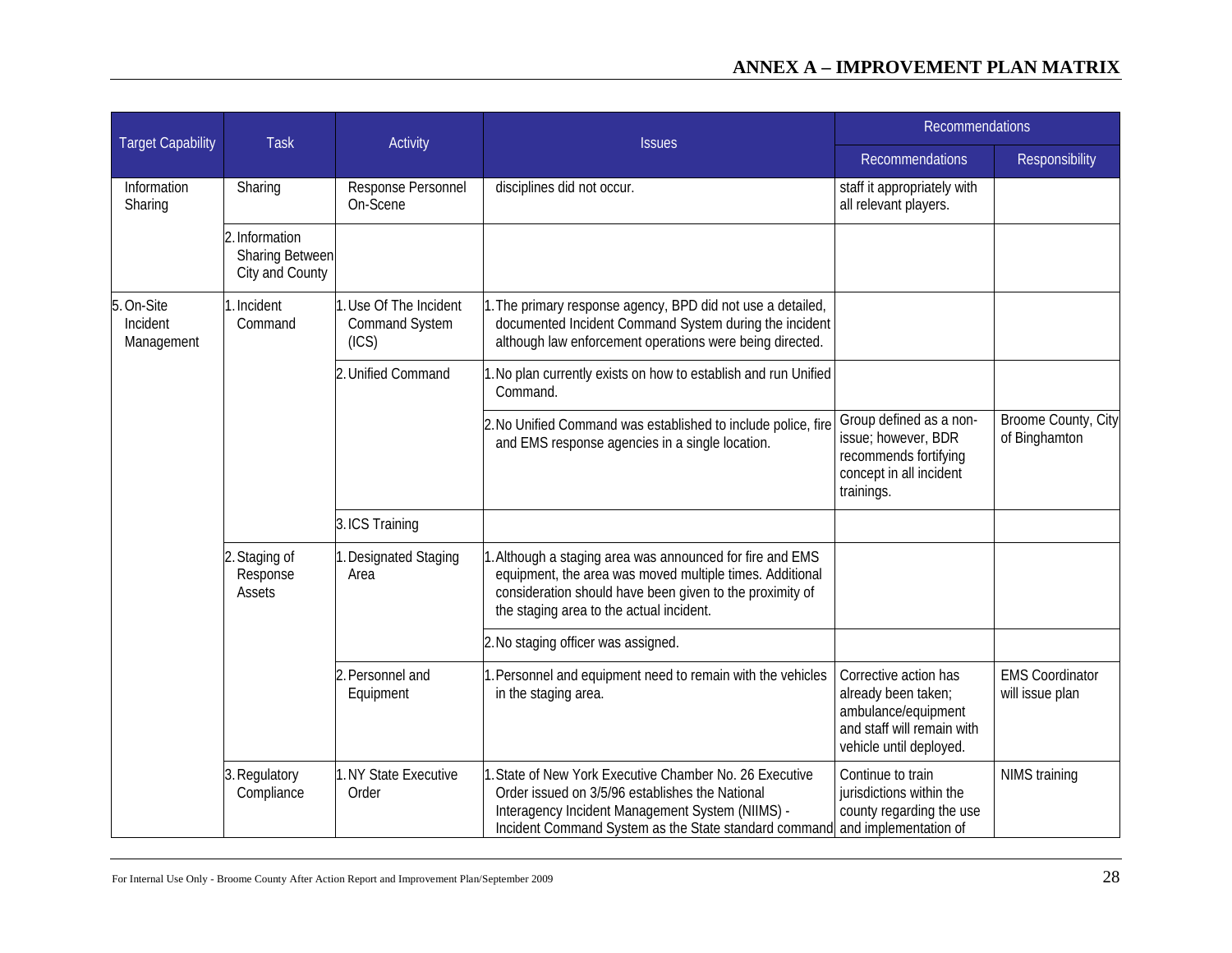|                                                      | <b>Task</b>                                         | <b>Activity</b>                                                                                    | <b>Issues</b>                                                                                                                                                                                                                                                                                                                                | <b>Recommendations</b>                                                                                                              |                                                                                                          |
|------------------------------------------------------|-----------------------------------------------------|----------------------------------------------------------------------------------------------------|----------------------------------------------------------------------------------------------------------------------------------------------------------------------------------------------------------------------------------------------------------------------------------------------------------------------------------------------|-------------------------------------------------------------------------------------------------------------------------------------|----------------------------------------------------------------------------------------------------------|
| <b>Target Capability</b>                             |                                                     |                                                                                                    |                                                                                                                                                                                                                                                                                                                                              | <b>Recommendations</b>                                                                                                              | Responsibility                                                                                           |
|                                                      |                                                     |                                                                                                    | and control system during emergency operations.                                                                                                                                                                                                                                                                                              | ICS.                                                                                                                                |                                                                                                          |
|                                                      |                                                     | 2. City of Binghamton<br>Executive Order -<br>2007-2                                               | . City of Binghamton Executive Order 2007-2 issued on<br>12/12//07 clearly states that the National Incident<br>Management System (NIMS) be utilized for all incident<br>management within the City of Binghamton. Based on the<br>information collected during this AAR/IP process, significant<br>work in this area needs to be performed. | NIMS training should be<br>incorporated into the<br>training programs and<br>exercised appropriately.                               | City of Binghamton<br>and Broome County                                                                  |
|                                                      | 4. Crime Scene<br>Management                        | 1. Personnel Training                                                                              | Many responders had never worked on a mass fatality.<br>crime scene prior to this incident. Personnel did not have<br>the appropriate training or understanding of how to<br>integrate with law enforcement operations.                                                                                                                      | Develop a multi-<br>disciplinary training and<br>exercise program to build<br>organizational resilience<br>and reinforce protocols. | N/A                                                                                                      |
| 6. Emergency                                         | 1. Activation                                       |                                                                                                    |                                                                                                                                                                                                                                                                                                                                              |                                                                                                                                     |                                                                                                          |
| Operations<br>Center<br>Management                   | 2. Use of Common<br>Terminology                     | 1. EOC Management                                                                                  | 1. The term Incident Commander is used on the Incident<br>Action Plan forms developed at the EOC during the<br>incident. This appears in contradiction to the ICS process<br>that should have been employed on scene.                                                                                                                        | Remove ICS language<br>from EOC forms.                                                                                              | <b>Broome County</b><br><b>OES</b>                                                                       |
| 7. Responder<br>Safety and<br>Health                 | 1. Critical Incident<br><b>Stress</b><br>Management | 1. Long Term Review of<br>Incident Stress and<br>Provision of Stress<br><b>Management Services</b> | Incident stress debriefings were conducted post incident.<br>There are a number of staff members still exhibiting<br>profound emotional distress as a result of this incident.<br>Follow on review and care by professionals should be<br>provided.                                                                                          | Provide mental health<br>resources through<br>American Red Cross.                                                                   | Employee has<br>responsibility to<br>follow through and<br>supervisor should<br>make<br>recommendations. |
| 8. Emergency<br>Public<br>Information<br>and Warning | 1. Public/Media<br>Information                      | Joint Information<br>Center (JIC)                                                                  | 1. No JIC plan currently exists.                                                                                                                                                                                                                                                                                                             | A JIC plan is currently<br>being developed.                                                                                         | <b>Broome County</b><br><b>OES</b>                                                                       |
|                                                      | <b>Distribution</b>                                 | 2. Provide Information In<br>Multiple Languages                                                    | . No published material exists to assist victims or families<br>specific to the language needs of this incident.                                                                                                                                                                                                                             | Emergency public<br>information is currently<br>being developed for<br>Broome County in 17<br>languages.                            | Office of Temporary<br><b>Disability Assistance</b><br>(OTDA)                                            |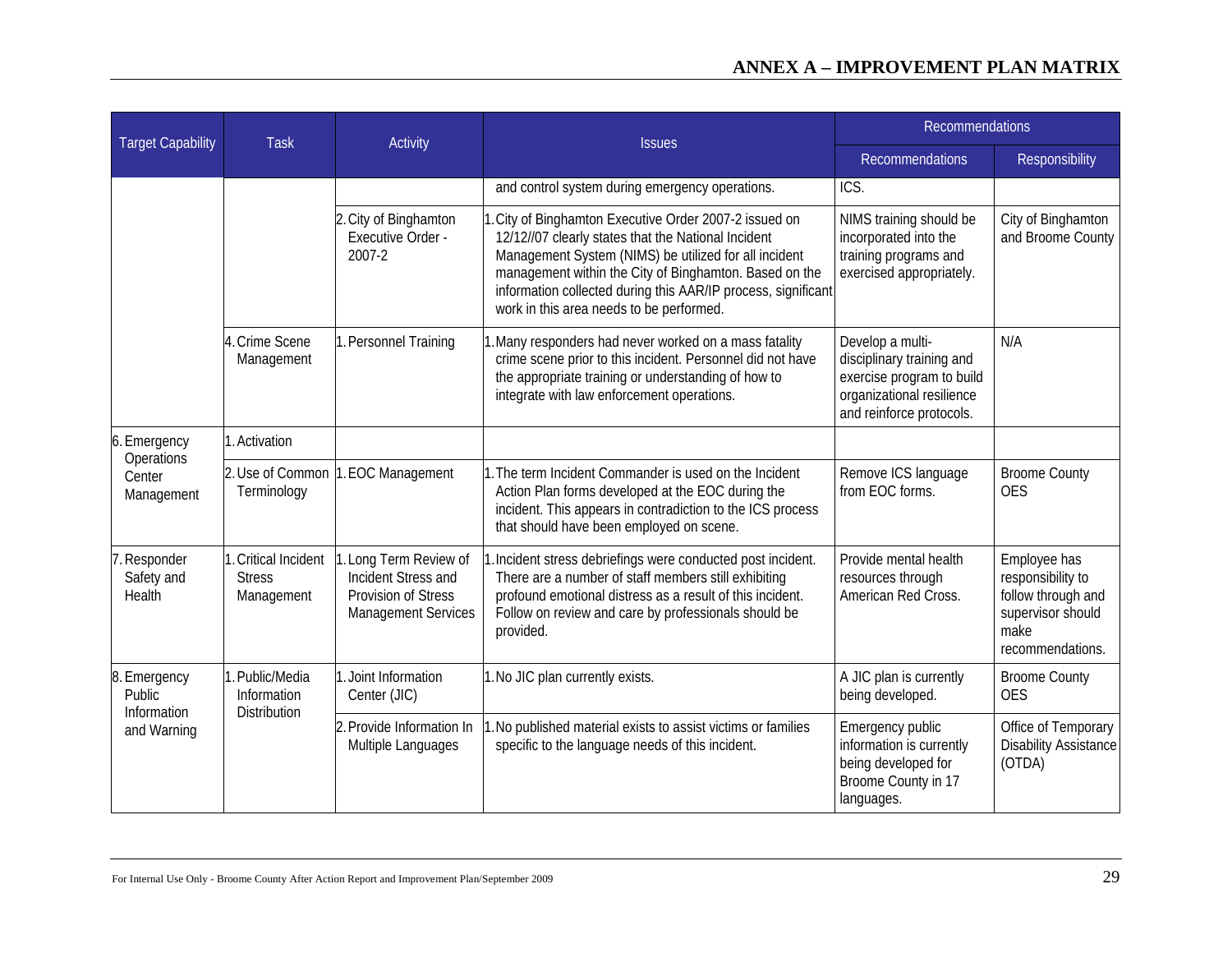| <b>Target Capability</b>                                            | <b>Task</b>                       |                                | Activity<br><b>Issues</b>                                                                                                                                                                                                                                                                      | <b>Recommendations</b>                                                                                                                                                                               |                                                                    |
|---------------------------------------------------------------------|-----------------------------------|--------------------------------|------------------------------------------------------------------------------------------------------------------------------------------------------------------------------------------------------------------------------------------------------------------------------------------------|------------------------------------------------------------------------------------------------------------------------------------------------------------------------------------------------------|--------------------------------------------------------------------|
|                                                                     |                                   |                                |                                                                                                                                                                                                                                                                                                | <b>Recommendations</b>                                                                                                                                                                               | Responsibility                                                     |
|                                                                     |                                   | 3. Media Engagement            | Immediately following the event, the role of incident PIO<br>was unclear, and information did not appropriately flow to<br>the media or public, thus creating speculation.                                                                                                                     | In the JIC plan currently<br>being developed, include<br>specifics on the role of<br>the PIO; this should be<br>discussed at the Public<br>Officials Conference.                                     | <b>Broome County</b><br>OES, City of<br>Binghamton                 |
|                                                                     | Distribution                      | System                         | 2. Mass Information <sup>1</sup> 1. Use Of The NY ALERT 1. The NY ALERT system was used with success multiple<br>times during the incident. In addition to the information<br>provided to NY ALERT, the same information should have<br>been provided to the local media outlets, but was not. | Ensure all field<br>commanders are<br>educated and trained to<br>use NY ALERT.                                                                                                                       | <b>Broome County</b><br><b>OES</b>                                 |
| 9. Mass Care<br>(Sheltering,<br>Feeding and<br>Related<br>Services) | 1. Family<br>Assistance<br>Center | 1. Open/Run a FAC              | 1. No FAC plan currently exists.                                                                                                                                                                                                                                                               | Build FAC plan into<br>county EOP and set<br>guidelines for selecting a<br>site and/or multiple<br>jurisdictions to host FAC<br>services.                                                            | <b>Broome County</b><br><b>OES</b>                                 |
| 10. Fatality<br>Management                                          | 1. Mass Fatality<br>Plan          | I. Mass Fatality<br>Management | 1. Mass fatality plan exists but Broome County jurisdictions<br>are unaware of it.                                                                                                                                                                                                             | Chiefs should be briefed<br>on the county fatality<br>management plan, which<br>should be reviewed by<br>OES and the County<br>Coroner. The Erie County<br>Plan should be reviewed<br>as an example. | County Coroner (NY<br>SEMO will provide<br>Erie County<br>Sample). |
|                                                                     |                                   | 2. Death Investigation         | 1. There is no formal standardization of the death<br>investigation process. Consideration should be given<br>perspective of hospital pathologist.                                                                                                                                             | Review plan with Dr.<br>Tarzian to gather best<br>practice.                                                                                                                                          | NY SEMO to supply<br><b>State Mass Fatality</b><br>Plan            |
|                                                                     |                                   | 3. Body Identification         | 1. There is no standardized process for confirming identity.                                                                                                                                                                                                                                   | Review plan with Dr.<br>Tarzian to gather best<br>practice.                                                                                                                                          | NY SEMO to supply<br><b>State Mass Fatality</b><br>Plan            |
|                                                                     |                                   |                                | 4. Post Death Notification 1. No contingencies exist to provide home support to families<br>after death notification has been give. These include clergy,                                                                                                                                      | Because integration in<br>the planning process is                                                                                                                                                    | County Coroner,<br><b>Family Assistance</b>                        |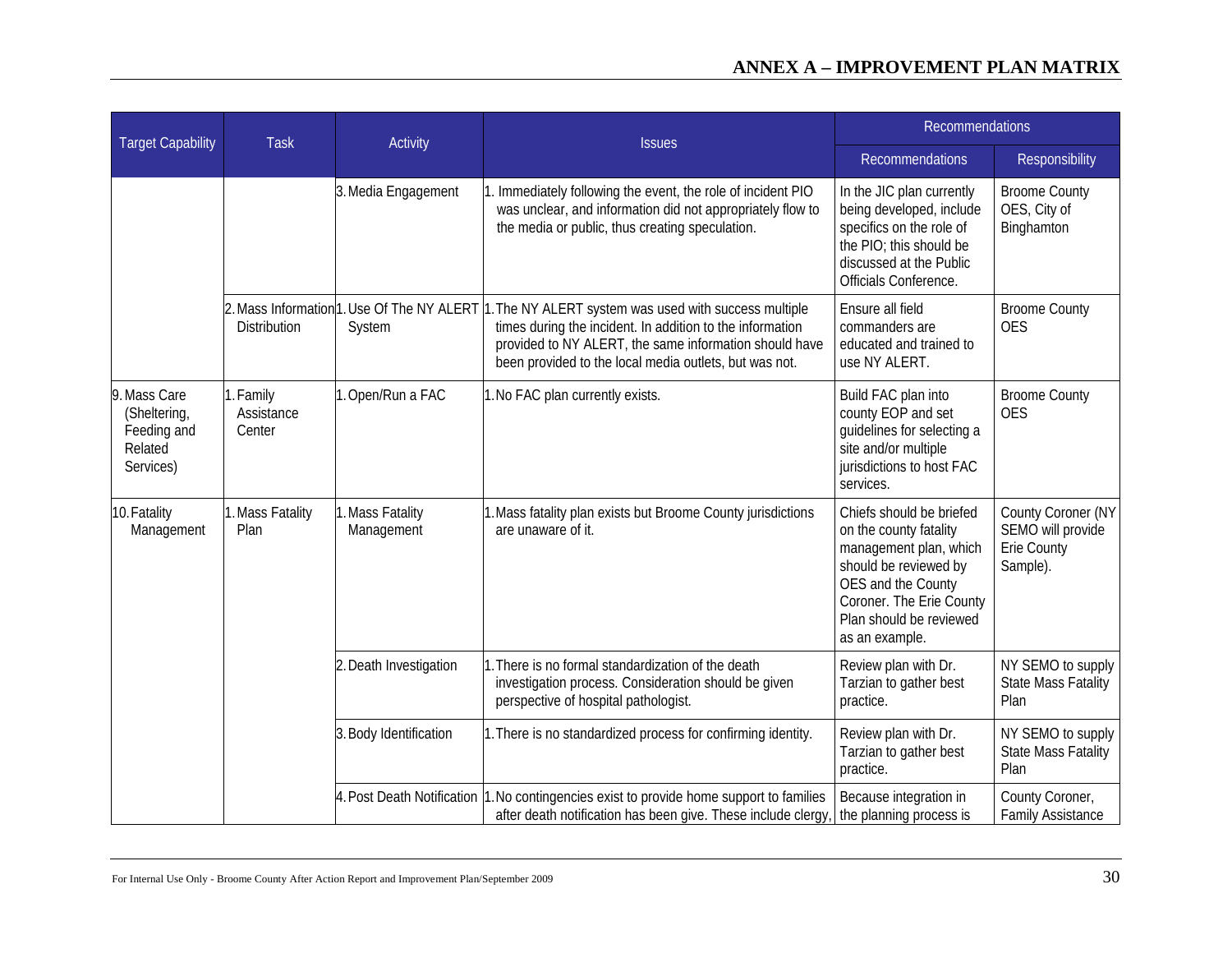| <b>Target Capability</b> | <b>Task</b>                           | Activity                                                | <b>Issues</b><br><b>Recommendations</b>                                                                                                             | <b>Recommendations</b>                                                                                                                                                                                                                           |                                                                                    |
|--------------------------|---------------------------------------|---------------------------------------------------------|-----------------------------------------------------------------------------------------------------------------------------------------------------|--------------------------------------------------------------------------------------------------------------------------------------------------------------------------------------------------------------------------------------------------|------------------------------------------------------------------------------------|
|                          |                                       |                                                         |                                                                                                                                                     |                                                                                                                                                                                                                                                  | Responsibility                                                                     |
|                          |                                       |                                                         | family, friends, law enforcement and funeral directors.                                                                                             | critical, create a death<br>notification plan and<br>integrate with the mass<br>fatality plan. Victim's<br>assistance should be<br>included in this process to<br>make personnel,<br>referrals, and other<br>resources available to<br>families. | Team, Broome<br>County OES (NY<br>SEMO will provide<br>the state fatality<br>plan) |
|                          | 2. Information<br><b>Distribution</b> | . Provide Information to<br>Families of the<br>Deceased | 1.A coroner should have been present at the FAC at<br>designated briefing times to provide critical information to<br>the families of the deceased. | See recommendation in<br>Section 10.1.4                                                                                                                                                                                                          |                                                                                    |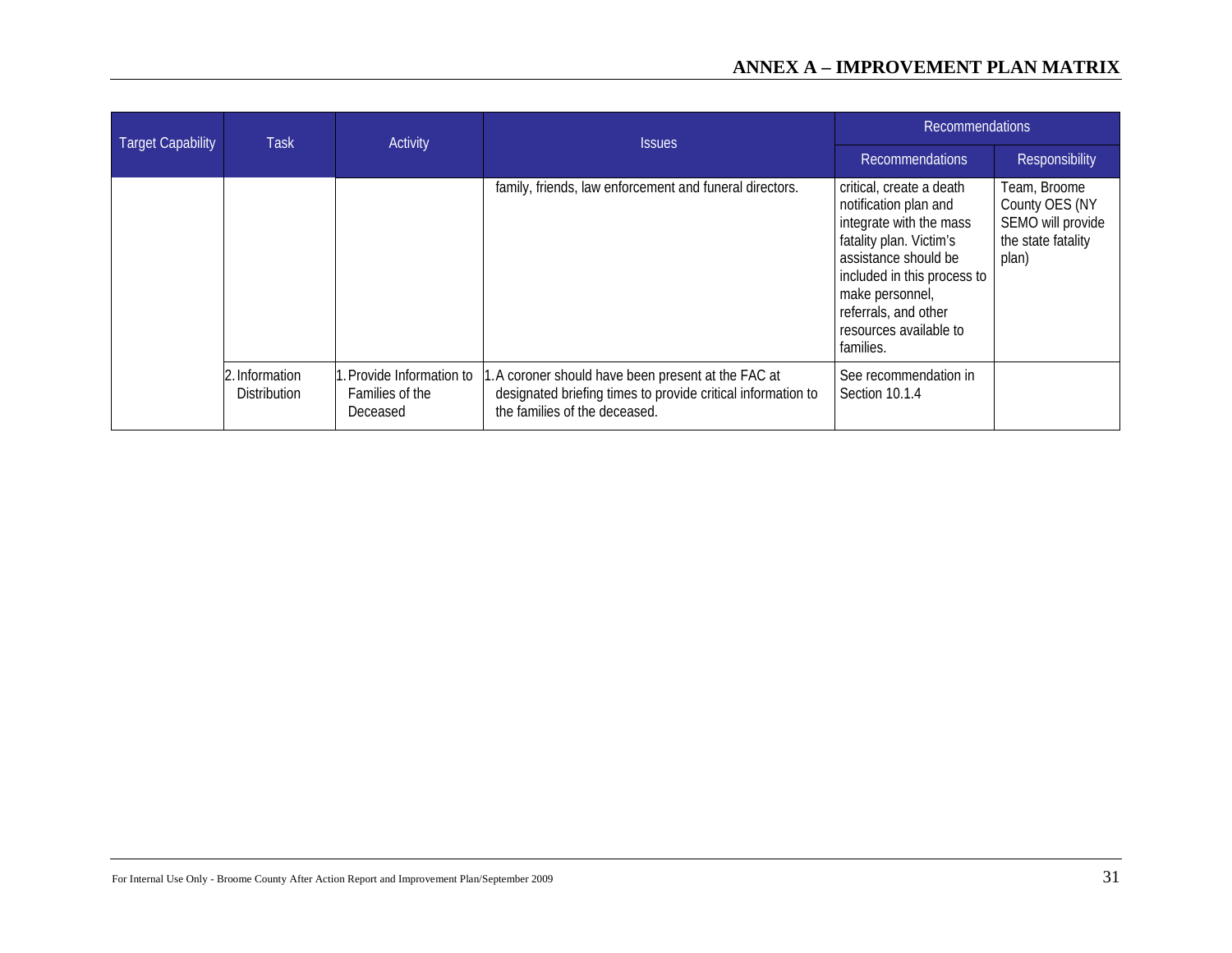# **APPENDIX B – LIST OF PARTICIPANTS**

City and County participants in the AAR/IP development process are listed below. Their reflections and perspectives were instrumental in the development of this report. Following the list of participants are questions used during the group stakeholder review to identify and articulate observations of the strengths and weaknesses demonstrated during ACA Shooting response and recovery efforts. These questions were not asked verbatim, but rather served as a general tool to ensure the group review and any subsequent phone conversations were comprehensive.

<span id="page-36-1"></span><span id="page-36-0"></span>

| <b>Name</b>          | <b>Title</b>                                                   | <b>Department</b>                  | <b>Function During Incident</b>  | <b>Discipline</b>                                | Supervisor                                           |
|----------------------|----------------------------------------------------------------|------------------------------------|----------------------------------|--------------------------------------------------|------------------------------------------------------|
| <b>Andrew Block</b>  | Director, Community<br><b>Relations</b>                        | City of Binghamton                 | City of Binghamton PIO           | Government Administration/Media<br>Relations     | City of Binghamton<br>Mayor                          |
| Arthur Johnson       | <b>Commissioner of Social</b><br>Services and Mental<br>Health | <b>Broome County</b>               | Human Services Branch Director   | Social Services Administration                   | <b>County Executive</b>                              |
| Barbara Fiala        | <b>County Executive</b>                                        | <b>Broome County</b>               | <b>County Executive</b>          | <b>Government Administration</b>                 | Citizenry                                            |
| Benjamin Krakauer    | <b>Emergency Preparedness</b><br>Coordinator                   | <b>Broome County</b><br>OES/DOH    | Director's Aide/Planning Section | <b>EMS/Public Health/Emergency</b><br>Management | <b>OES Director/Public</b><br><b>Health Director</b> |
| <b>Brett Chellis</b> | <b>OES Director/Fire</b><br>Coordinator                        | <b>Broome County</b><br><b>OES</b> | Response Coordinator             | <b>Emergency Management</b>                      | <b>County Executive</b>                              |
| Carrie Abbott        | <b>Supervising Public Health</b><br>Educator                   | <b>Broome County</b><br><b>DOH</b> | Call Center Supervisor           | <b>Public Health</b>                             | Director, Public Health                              |
| Claudia Edwards      | <b>Public Health Director</b>                                  | <b>Broome County</b><br><b>DOH</b> | <b>Public Health Liaison</b>     | <b>Public Health</b>                             | <b>County Executive</b>                              |
| Daniel Thomas        | Fire Chief                                                     | City of Binghamton                 | Fire/EMS Commander               | <b>Fire Service</b>                              | City of Binghamton<br>Mayor                          |
| Darcy Fauci          | Deputy County Executive                                        | <b>Broome County</b>               | <b>D/County Executive</b>        | <b>Government Administration</b>                 | <b>County Executive</b>                              |
| David Harder         | Sheriff                                                        | <b>Broome County</b>               | Law Enforcement                  | Law Enforcement/Corrections                      | Citizenry                                            |

## **BROOME COUNTY AAR/IP LIST OF PARTICIPANTS**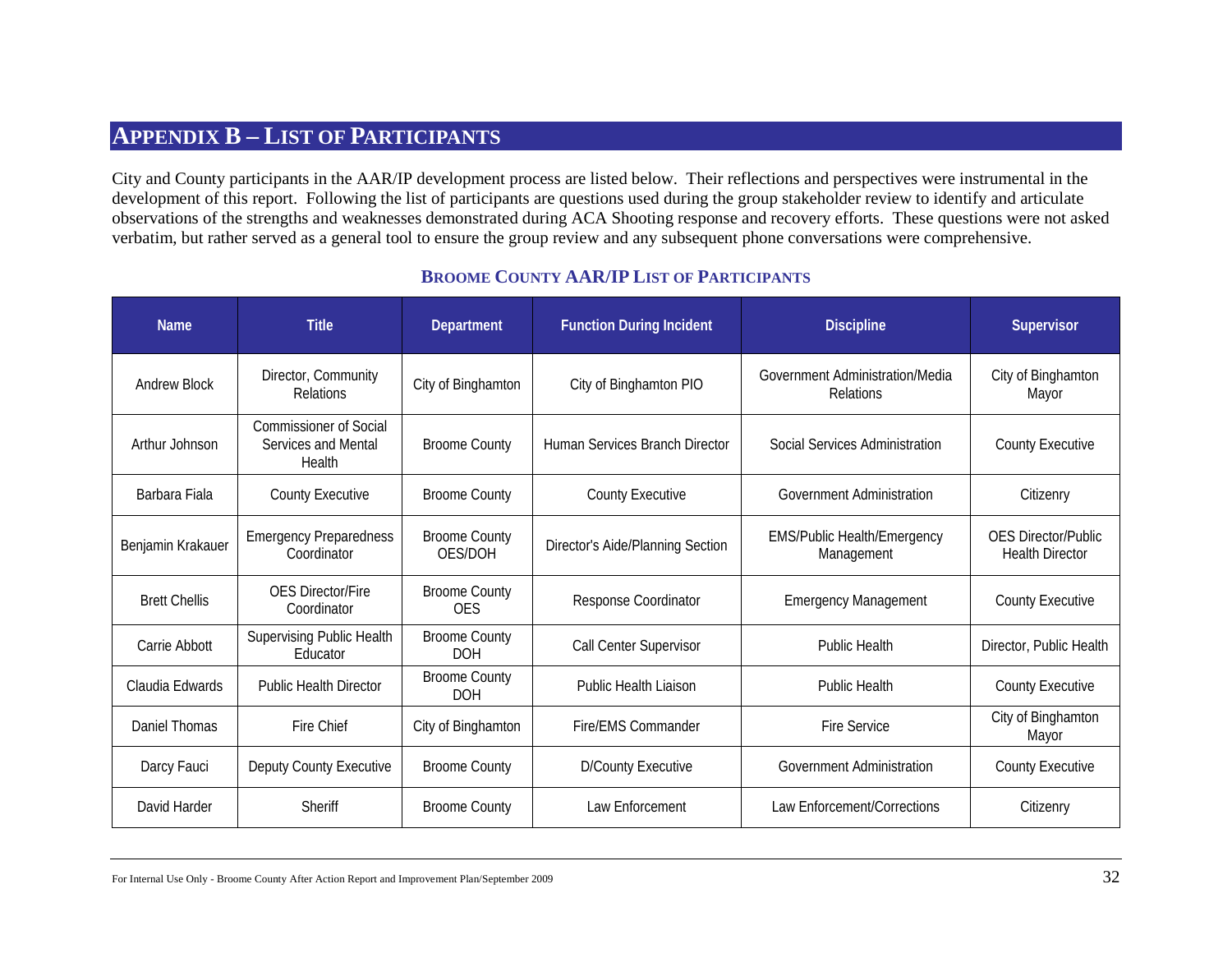# **ANNEX B – LIST OF PARTICIPANTS**

| <b>Name</b>            | <b>Title</b>                                             | <b>Department</b>                                       | <b>Function During Incident</b>                     | <b>Discipline</b>                                         | Supervisor                                           |
|------------------------|----------------------------------------------------------|---------------------------------------------------------|-----------------------------------------------------|-----------------------------------------------------------|------------------------------------------------------|
| Gary O'Neil            | Undersheriff                                             | <b>Broome County</b>                                    | Law Enforcement                                     | Law Enforcement                                           | Sheriff                                              |
| <b>Jason Ellis</b>     | Detective Sergeant /<br>Deputy Fire Coordinator          | <b>Broome County</b><br>Sheriff/OES                     | Law Enforcement<br>Liaison/Operations Section Chief | Law Enforcement/Emergency<br>Management                   | Sheriff/OES Director                                 |
| <b>Jeff Winchell</b>   | Senior Fire Investigator                                 | <b>Broome County</b><br><b>OES</b>                      | <b>Operations Section Chief</b>                     | Fire Service/Law Enforcement                              | <b>OES</b> Director                                  |
| Joseph Zikuski         | Chief of Police                                          | City of Binghamton                                      | Law Enforcement Commander                           | Law Enforcement                                           | City of Binghamton<br>Mayor                          |
| Katie Cusano           | Deputy Commissioner for<br><b>Mental Health</b>          | <b>Broome County</b><br>Department of<br>Mental Health  | Humans Services Branch                              | <b>Mental Health</b>                                      | <b>Commissioner Social</b><br>Services/Mental Health |
| Leigh Ann<br>Scheider  | <b>Executive Assistant to</b><br><b>County Executive</b> | <b>Broome County</b>                                    | <b>Broome County PIO</b>                            | Government Administration/Media<br>Relations              | <b>County Executive</b>                              |
| Matthew Ryan           | Mayor                                                    | City of Binghamton                                      | <b>Chief Executive</b>                              | <b>Government Administration</b>                          | Citizenry                                            |
| <b>Michael Ballard</b> | Communications<br>Supervisor                             | <b>Broome County</b><br><b>OES</b>                      | 911 Supervisor/Operations                           | <b>Public Safety Telecommunications</b>                   | <b>OES Director</b>                                  |
| Patrick Brennan        | Deputy County Executive                                  | <b>Broome County</b>                                    | <b>D/County Executive</b>                           | <b>Government Administration</b>                          | <b>County Executive</b>                              |
| Raini Baudendistel     | <b>Executive Director</b>                                | <b>Crime Victims</b><br><b>Assistance Center</b>        | Victim Assistance Center                            | Victim Assistance                                         | CVAC Board of<br><b>Directors</b>                    |
| Raymond Serowik        | <b>EMS Coordinator</b>                                   | <b>Broome County</b><br><b>OES</b>                      | <b>EMS Coordinator/Incident</b><br>Commander        | <b>Emergency Medical</b><br>Services/Emergency Management | <b>OES Director</b>                                  |
| Sharon Aswad           | Director, Emergency<br>Services                          | Southern Tier<br>Chapter - American<br><b>Red Cross</b> | Victim Assistance Center                            | Mass Care                                                 | <b>Red Cross Executive</b><br><b>Director</b>        |
| Thomas<br>McCartney    | Regional Coordinator                                     | <b>NYS SEMO</b>                                         | Regional Coordinator                                | <b>Emergency Management</b>                               | Regional Director,<br><b>SEMO</b>                    |
| Tom Vroman             | Chief Deputy Fire<br>Coordinator                         | <b>Broome County</b><br><b>OES</b>                      | Logistics Section Chief                             | Fire Service/Emergency<br>Management                      | <b>OES Director</b>                                  |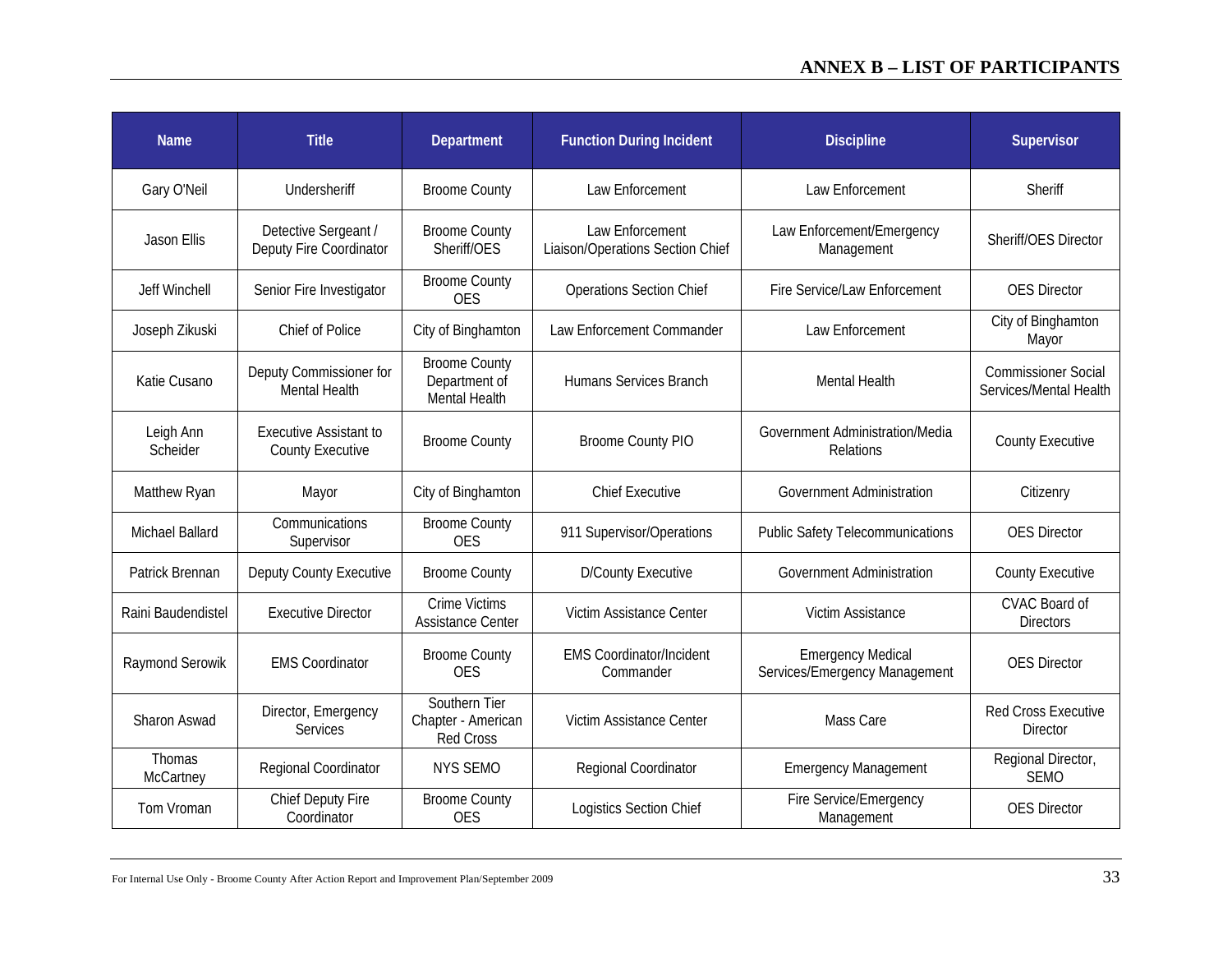# **ANNEX B – LIST OF PARTICIPANTS**

| <b>Name</b>      | <b>Title</b>                  | Department | <b>Function During Incident</b> | <b>Discipline</b>           | Supervisor     |
|------------------|-------------------------------|------------|---------------------------------|-----------------------------|----------------|
| William Campbell | <b>Planning Section Chief</b> | NYS SEMO   | <b>Planning Section Chief</b>   | <b>Emergency Management</b> | Director, SEMO |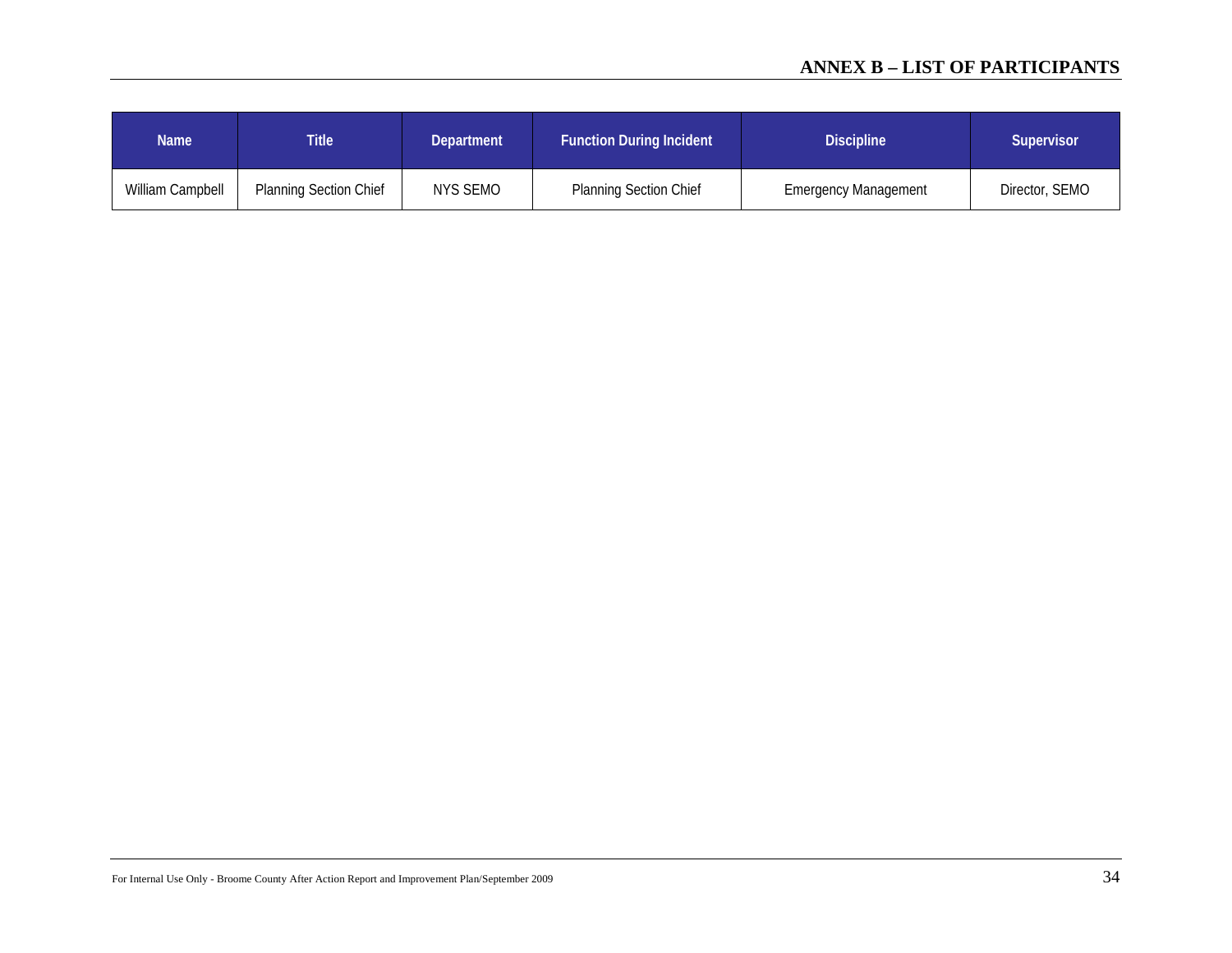# **APPENDIX C – DOCUMENT INVENTORY**

To facilitate the multi-disciplinary After Action Session, BDR reviewed the following prior to the meeting:

- $\blacksquare$  911 Logs
- **Mutual Aid**
- **Incident Action Plans**
- **Emergency Operation Plan**
- **Family/Victims Assistance**
- State of Emergency Requests
- **PIO/Media**
- **Agency Contacts**
- **Situation Reports**
- **Incident Action Reports**
- Status Boards
- **Ops, Planning and Logistics**
- **EOC** Notes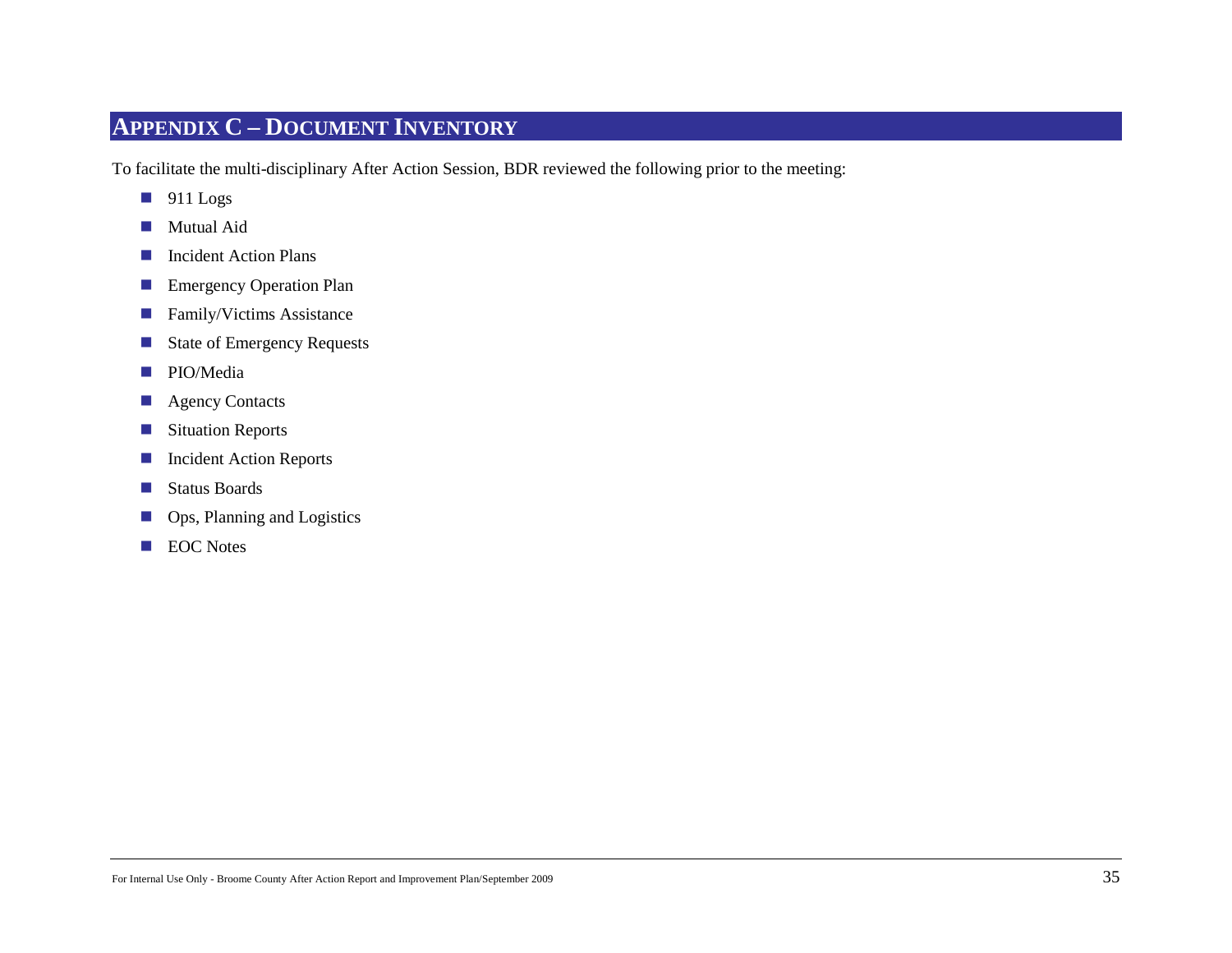| <b>BROOME COUNTY AAR/IP DOCUMENT INVENTORY</b> |  |  |  |
|------------------------------------------------|--|--|--|
|------------------------------------------------|--|--|--|

| <b>Document Name</b>                                          | <b>Jurisdiction</b>                                           | <b>Discipline</b>                                                                                                                                                                                                                                                                                                                                                                                                                                                                                                      | Date of Issue |
|---------------------------------------------------------------|---------------------------------------------------------------|------------------------------------------------------------------------------------------------------------------------------------------------------------------------------------------------------------------------------------------------------------------------------------------------------------------------------------------------------------------------------------------------------------------------------------------------------------------------------------------------------------------------|---------------|
| <b>AAR Contact Sheet</b>                                      | City of Binghamton, Broome County,<br><b>NYSEMO</b>           | Multi                                                                                                                                                                                                                                                                                                                                                                                                                                                                                                                  | 4/3/2009      |
| 040409 Incident<br><b>Contact List</b>                        | City of Binghamton, Broome County                             | Broome County, Binghamton Police Dept, SEMO, American Red<br>Cross, NYS BAR, Crime Victims Assistance Center, NYS Office of<br>Mental Health, Congressman Hinchey's Office                                                                                                                                                                                                                                                                                                                                             | 4/4/2009      |
| <b>Incident Action Plan</b><br>Cover                          | <b>Broome County</b>                                          | <b>Broome County</b>                                                                                                                                                                                                                                                                                                                                                                                                                                                                                                   | 4/4/2009      |
| 203 Org 040409 1600<br>Organization<br><b>Assignment List</b> | City of Binghamton, Broome County,<br>New York                | Broome County Mental Health, Broome County Health Dept,<br>Congressman Hinchey, Governor's Office, Binghamton PD, SEMO,<br><b>SEMO IMT</b>                                                                                                                                                                                                                                                                                                                                                                             | 4/4/2009      |
| Incident Objectives<br>040409 1600                            |                                                               |                                                                                                                                                                                                                                                                                                                                                                                                                                                                                                                        | 4/4/2009      |
| Report_2358                                                   |                                                               |                                                                                                                                                                                                                                                                                                                                                                                                                                                                                                                        |               |
| Ops 4 IAP 4-6-09                                              | City of Binghamton, Broome County,<br>New York State, Federal | Broome County, Broome County Mental Health, Broome County<br>Health Department, Congressman Hinchey, Governor's Office,<br>Binghamton Police Dept, SEMO, SEMO IMT, Crime Victims<br>Assistance Center, American Red Cross, Office of Temp Disabilities,<br>Broome Security, Government Rep, Binghamton Police Dept,<br>Binghamton Fire Dept, Broome Sheriff, EOC, Superior Ambulance<br>Services, Binghamton General Hospital, PSC, SUL, RUL, State Bar,<br>IC, PIO, OSC, LSO, SO                                      | 4/6/2009      |
| Report_2362                                                   |                                                               |                                                                                                                                                                                                                                                                                                                                                                                                                                                                                                                        | 4/6/2009      |
| Report_2363                                                   |                                                               |                                                                                                                                                                                                                                                                                                                                                                                                                                                                                                                        | 4/6/2009      |
| SitRep 040609 1100                                            | Broome County, New York State, Fed                            | NYS IMT, Family Assistance Center, American Red Cross, NYS Bar<br>Association, Broome County Emergency Management Office, Crime<br>Victims Assistance Bureau, NYS Emergency management Office,<br>NYS Office of Children and Family Services, NYS Office of<br>Temporary and Disability Assistance, Governor's Office<br>Representative; NYS Deputy Secretary, Congressman Hinchey's<br>Office, Community Organizations Active in Disasters, US Senators<br>Schumer and Gillibrand, Broome County Sheriff's Department | 4/6/2009      |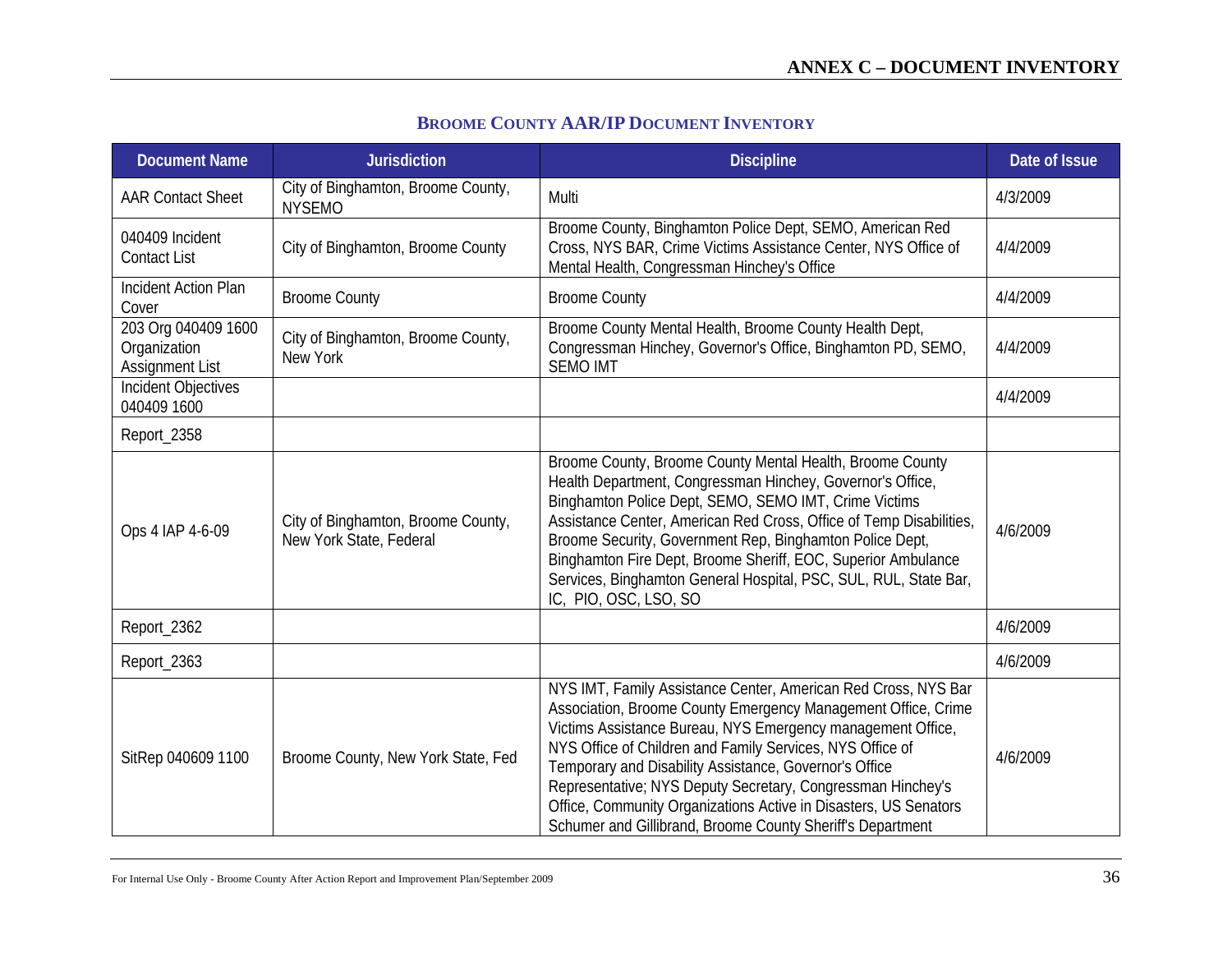# **ANNEX C – DOCUMENT INVENTORY**

| <b>Document Name</b>                    | <b>Jurisdiction</b>                                           | <b>Discipline</b>                                                                                                                                                                                                                                                                                                                                                                                                                                                                                                                                                                                                                                                                                                             | Date of Issue |
|-----------------------------------------|---------------------------------------------------------------|-------------------------------------------------------------------------------------------------------------------------------------------------------------------------------------------------------------------------------------------------------------------------------------------------------------------------------------------------------------------------------------------------------------------------------------------------------------------------------------------------------------------------------------------------------------------------------------------------------------------------------------------------------------------------------------------------------------------------------|---------------|
| Ops 4 IAP 4-6-09                        | City of Binghamton, Broome County,<br>New York State, Federal | Broome County, Broome County Mental Health, Broome County<br>Health Department, Congressman Hinchey, Governor's Office,<br>SEMO, SEMO IMT, Crime Victims, American Red Cross, Office of<br>Temp Disabilities, Broome Security, Government Rep, U.S.<br>Department of State, State Bar Associations, Binghamton Police<br>Dept., Binghamton Fire, Crime Victims Assistance Center                                                                                                                                                                                                                                                                                                                                              | 4/6/2009      |
| Report_2364                             |                                                               |                                                                                                                                                                                                                                                                                                                                                                                                                                                                                                                                                                                                                                                                                                                               |               |
| IAP 5 4-7-09                            | City of Binghamton, Broome County,<br>New York State, Federal | Broome County, U.S. State Department, State Bar Association,<br>Broome County Mental Health, Broome County Health Department,<br>Congressman Hinchey, Governor's Office, Binghamton Police<br>Department, SEMO, SEMO IMT, Red Cross, NYS Bar Association,<br>Crime Victims, CVAC, NYS IMT, EOC, Binghamton Fire Department,<br>Binghamton General Hospital, PSC, SITL, RESL, Crime Victims<br>Assistance., IC, PIO, OSC, LSC, SOFR,                                                                                                                                                                                                                                                                                           | 4/7/2009      |
| Report_2366                             |                                                               |                                                                                                                                                                                                                                                                                                                                                                                                                                                                                                                                                                                                                                                                                                                               | 4/7/2009      |
| Report_2373                             |                                                               |                                                                                                                                                                                                                                                                                                                                                                                                                                                                                                                                                                                                                                                                                                                               |               |
| SitRep 040709 1300                      | City of Binghamton, Broome County,<br>New York State, Federal | Broome County, Family Assistance Center, NYS IMT, NYS OCFS,<br>SUNY/Binghamton, U.S. Senators Schumer and Gillibrand,<br><b>Binghamton City Mayor</b>                                                                                                                                                                                                                                                                                                                                                                                                                                                                                                                                                                         | 4/7/2009      |
| Broome County, New<br><b>York State</b> |                                                               | Broome County, County Social Services, Crime Victims Assistance<br>Center, Community Organizations Active in Disaster, Broome County<br>mental Health, Broome County Department of Social Services,<br>Family Assistance Center, American Red Cross, Broome County<br>Office of Mental Health, Broome County Office of Mental Health-<br>Children's Health Clinic, Broome County Office of Emergency<br>Services, Crime Victims Assistance Center, New York State Bar<br>Association, Crime Victims Board, NYS Office of Mental Health, New<br>York State Office of Temporary and Disability Assistance, NYS<br>Volunteer Agencies Active in Disaster, NYS Office of Children and<br>Family Services, NYS Crime Victims Board |               |
| Report_2376                             |                                                               |                                                                                                                                                                                                                                                                                                                                                                                                                                                                                                                                                                                                                                                                                                                               |               |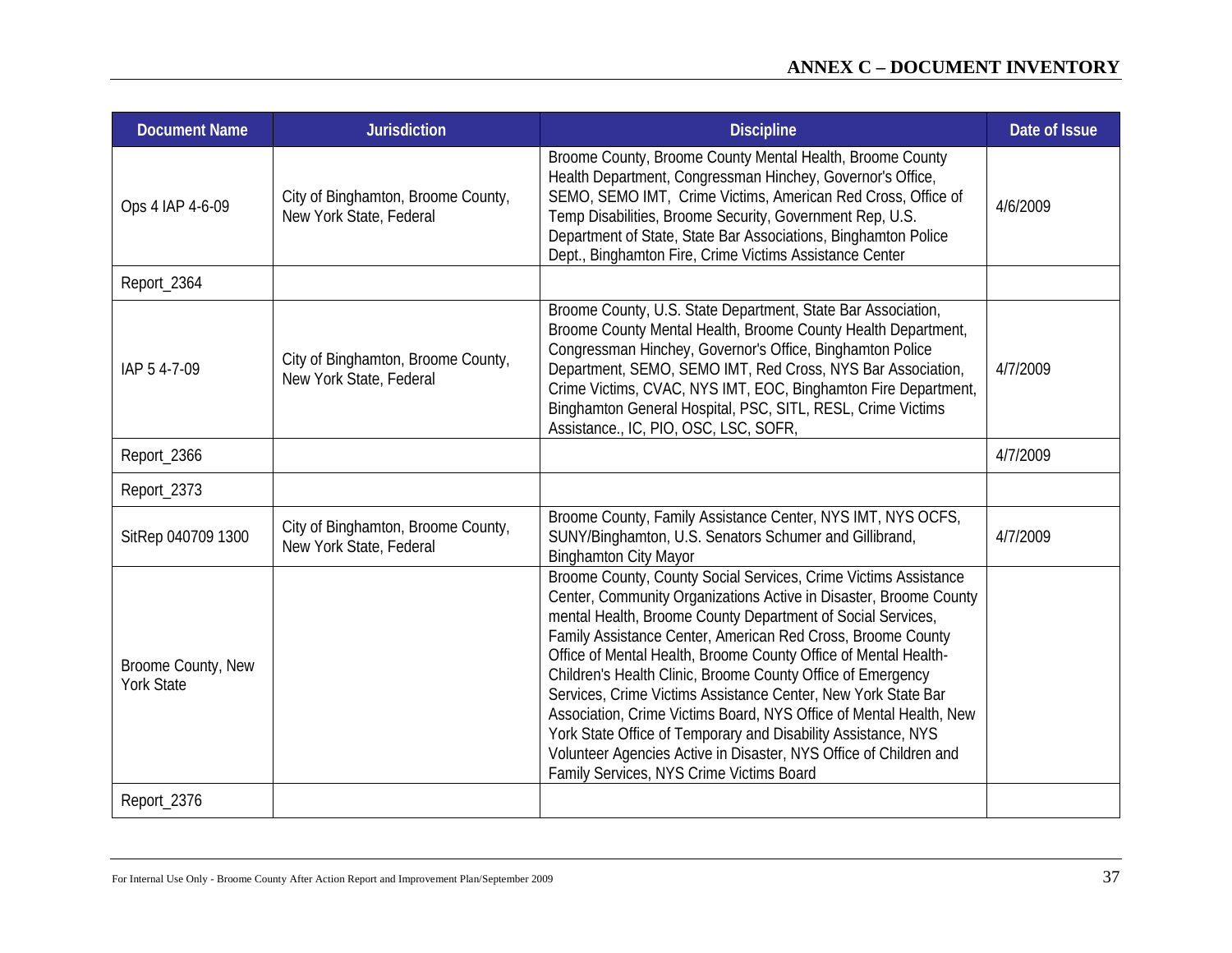| <b>Document Name</b>                    | <b>Jurisdiction</b>                                  | <b>Discipline</b>                                                                                                                                                                                                                                                                                                                                                                                                                                                                                                                                                           | Date of Issue |
|-----------------------------------------|------------------------------------------------------|-----------------------------------------------------------------------------------------------------------------------------------------------------------------------------------------------------------------------------------------------------------------------------------------------------------------------------------------------------------------------------------------------------------------------------------------------------------------------------------------------------------------------------------------------------------------------------|---------------|
| SitRep 040809                           | City of Binghamton, Broome County,<br>New York State | Broome County Health Department, Broome County IT, Family<br>Assistance Center, Human Needs Task Force, NYSEMO, American<br>Red Cross, FBI, Broom County Sheriff, BOCES, City of Binghamton,<br>Broome County, State level Crime Victims Board, NYSOTDA,<br>NYOMH, Governor Paterson, Broome County Emergency<br>Operations Center, SED/Albany Health and Safety, NYSUT, PIO,<br>Community Organizations Active in Disasters, Broome County Crime<br>Victims Assistance Center, Commissioner of Social Services and<br>Mental Health, Red Cross Disaster Assistance, NYSIMT | 4/8/2009      |
| 09_04_amer_civic                        |                                                      |                                                                                                                                                                                                                                                                                                                                                                                                                                                                                                                                                                             | 4/8/2009      |
| Broome County, New<br><b>York State</b> |                                                      | Broom County Office of Emergency Services, Broome County<br>Mental Health Department, Broome County Fire Dept., Broome<br>County Mental Health Department, U.S. State Department, State Bar<br>Association Victims Assistance Center, Broome County Crime<br>Victims Assistance Center, NYSEMO, City of Binghamton<br>government, EOC,                                                                                                                                                                                                                                      |               |
| Ops 7 IAP 4-9-09                        | City of Binghamton, Broome County,<br>New York State | Broome County, U.S. State Department, State Bar Association,<br>Broome County Health Department, Broome County mental Health,<br>Broome County Health Department, Congressman Hinchey,<br>Governor's Office, Binghamton Police Department, SEMO IMT, FBI,<br>Department of Justice, United Way, City of Binghamton, County of<br>Broome, Broom/Tioga Boces,                                                                                                                                                                                                                 | 4/9/2009      |
| Report_2377                             |                                                      |                                                                                                                                                                                                                                                                                                                                                                                                                                                                                                                                                                             | 4/8/2009      |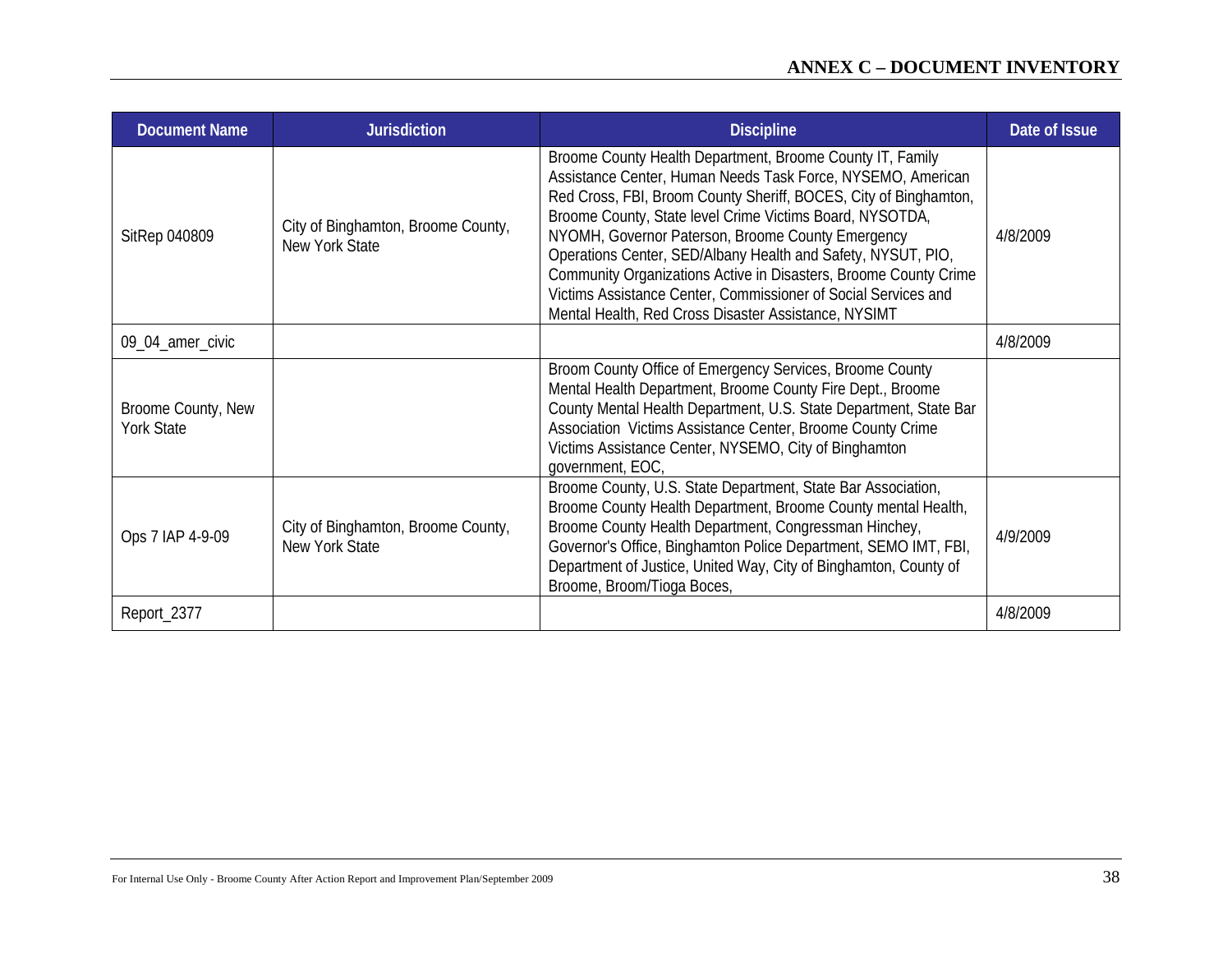| <b>Document Name</b> | <b>Jurisdiction</b>                                           | <b>Discipline</b>                                                                                                                                                                                                                                                                                                                                                                                                                                                                                                                                                                                                                                                                                                                                                                                                                                                                                                                                                                                                                                                                                                      | Date of Issue |
|----------------------|---------------------------------------------------------------|------------------------------------------------------------------------------------------------------------------------------------------------------------------------------------------------------------------------------------------------------------------------------------------------------------------------------------------------------------------------------------------------------------------------------------------------------------------------------------------------------------------------------------------------------------------------------------------------------------------------------------------------------------------------------------------------------------------------------------------------------------------------------------------------------------------------------------------------------------------------------------------------------------------------------------------------------------------------------------------------------------------------------------------------------------------------------------------------------------------------|---------------|
| VACPlan 040809       | City of Binghamton, Broome County,<br>New York State, Federal | Broome County Health Department, County Social Services, Crime<br>Victims Assistance Center, Community Organizations Active in<br>Disaster, American Red Cross, Broome County Department of Social<br>Services, Greater Binghamton Health Center, NYS CVB, MHAST,<br>Broome County Office of Mental Health- Children's Health Clinic,<br>United Way, Broome County PR, WSKG, Broome County Office of<br>Emergency Services, Crime Victims Board, Crime Victims<br>Assistance Center, NYS Office of Mental Health, NYS Office of<br>Temporary and Disability Assistance, NYS Volunteer Agencies<br>Active in Disaster, NYS Office of Children and Family Services, NYS<br>Crime Victims Board, Broome County Health Department, Greater<br>Binghamton Health Center, FBI, CVAC, Congressman Hinchey's<br>Office, NYS Bar Association, BCMH, City of Binghamton, County of<br>Broome, Broome County Council of Churches, Wilson Memorial<br>Hospital, Family Care Center, Binghamton City Council, Binghamton<br>School District, Binghamton Council of Churches, NYS IMT, NYS<br>SBA, NYS CVB, NYS DHCR, Salvation Army | 4/8/2009      |
| Report_2378          |                                                               |                                                                                                                                                                                                                                                                                                                                                                                                                                                                                                                                                                                                                                                                                                                                                                                                                                                                                                                                                                                                                                                                                                                        | 4/9/2009      |
| SitRep 040909 1730   | Broome County, New York State                                 | Broome County Health Department, American Red Cross, Family<br>Assistance Center, Victims Assistance Center, NYSOTDA, WSKG,<br>County Emergency Management Office, NYSEMO, NYS IMT, U.S.<br>Senators Schumer and Gillibrand,                                                                                                                                                                                                                                                                                                                                                                                                                                                                                                                                                                                                                                                                                                                                                                                                                                                                                           | 4/9/2009      |
| Report_2352          | City of Binghamton, Broome County                             | City of Binghamton, Broome County                                                                                                                                                                                                                                                                                                                                                                                                                                                                                                                                                                                                                                                                                                                                                                                                                                                                                                                                                                                                                                                                                      | 4/3/2009      |
| Report_2353          | City of Binghamton, Broome County                             | City of Binghamton, Broome County                                                                                                                                                                                                                                                                                                                                                                                                                                                                                                                                                                                                                                                                                                                                                                                                                                                                                                                                                                                                                                                                                      |               |
| Report_2354          | Broome County, New York State                                 | Broome County, Broome County Sherriff's Office, Binghamton City<br>High School, NYS DOT,                                                                                                                                                                                                                                                                                                                                                                                                                                                                                                                                                                                                                                                                                                                                                                                                                                                                                                                                                                                                                               | 4/3/2009      |
| Report_2355          | City of Binghamton, Broom County                              | Broome County, Broome County Office of Emergency Services, City<br>of Binghamton Police                                                                                                                                                                                                                                                                                                                                                                                                                                                                                                                                                                                                                                                                                                                                                                                                                                                                                                                                                                                                                                | 4/3/2009      |
| Report_2356          | <b>Broome County</b>                                          | Broome County, City of Binghamton, New York State, Binghamton<br>City Police, Broome County Sheriff's Department, Broome County<br>EOC, Broome County Health Department, NYSEMO, NYSIMT                                                                                                                                                                                                                                                                                                                                                                                                                                                                                                                                                                                                                                                                                                                                                                                                                                                                                                                                | 4/4/2009      |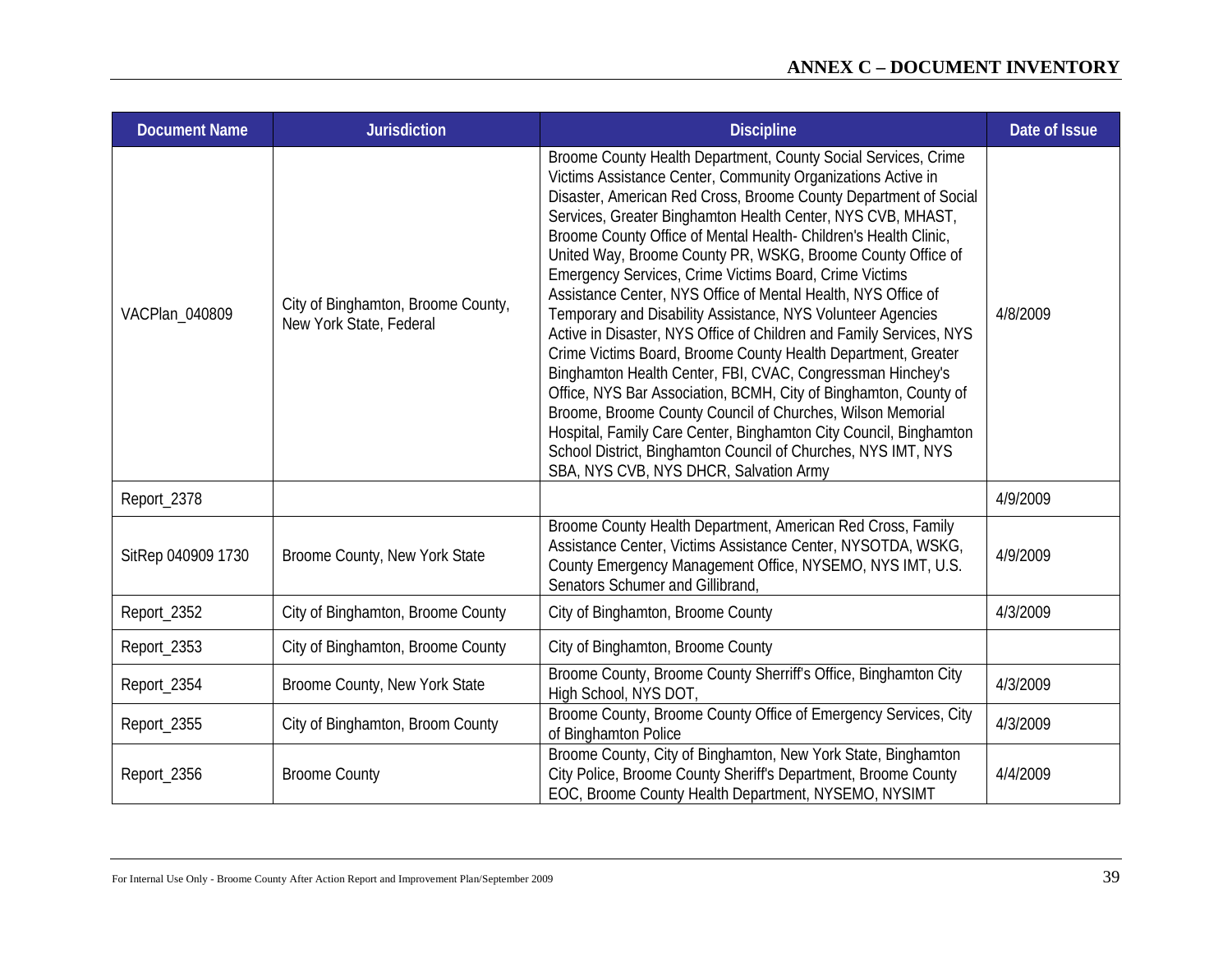| <b>Document Name</b> | <b>Jurisdiction</b>                       | <b>Discipline</b>                                                                                                                                                                                                                                                                                                                                                                                                      | Date of Issue |
|----------------------|-------------------------------------------|------------------------------------------------------------------------------------------------------------------------------------------------------------------------------------------------------------------------------------------------------------------------------------------------------------------------------------------------------------------------------------------------------------------------|---------------|
| Report_2357          | City of Binghamton, Broome County         | City of Binghamton, Broome County mental Health Commissioner,<br>Broome County health Department, Broome County Emergency<br>Services, NYS Emergency Management Office, Broome County<br>Mental health, NYS Office of Mental Health Broome County Catholic<br>Charities, American Red Cross, Broome County Crime Victims<br>Assistance Center. Broome County Victim's Assistance, Broome<br>County Council of Churches |               |
| Report_2359          | <b>Broome County</b>                      | <b>Broome County</b>                                                                                                                                                                                                                                                                                                                                                                                                   |               |
| Report_2360          | <b>Broome County</b>                      | <b>Broome County</b>                                                                                                                                                                                                                                                                                                                                                                                                   |               |
| Report_2361          | Broome County, New York State             | NYSIMT, Broome County EOC, Family Assistance Center, Red<br>Cross                                                                                                                                                                                                                                                                                                                                                      | 4/5/2009      |
| Report_2361_4850     | Broome County, New York State             | NYSIMT, Broome County EOC, , Family Assistance Center, Red<br>Cross, Crime Victims Assistance Board                                                                                                                                                                                                                                                                                                                    | 4/5/2009      |
| Report_2361_4851     | Broome County, New York State             | NYSIMT, Broom County EOC, Family Assistance Center, SEMO IT,<br>American Red Cross                                                                                                                                                                                                                                                                                                                                     | 4/5/2009      |
| Report_2361_4852     | Broome County, New York State             | NYSIMT, Broom County EOC, Family Assistance Center, SEMO IT,<br>American Red Cross                                                                                                                                                                                                                                                                                                                                     | 4/5/2009      |
| Report_2361_4853     | Broome County, New York State             | NYSIMT, Broom County EOC, Family Assistance Center, SEMO IT,<br><b>American Red Cross</b>                                                                                                                                                                                                                                                                                                                              | 4/5/2009      |
| Report_2365          | Broome County, New York State,<br>Federal | Senator Schumer and Gillibrand, American Civic Association,<br>Broome County, Broome County Emergency management Director                                                                                                                                                                                                                                                                                              | 4/6/2009      |
| Report_2365_4858     | Broome County, New York State,<br>Federal | Senator Schumer and Gillibrand, American Civic Association,<br>Broome County, Broome County Emergency management Director                                                                                                                                                                                                                                                                                              | 4/6/2009      |
| Report_2367          | Broome County, New York State,<br>Federal | Broome County EOC, Senators Schumer and Gillibrand, Broome<br>County, Family Assistance Center, Broome County Emergency<br>Management Director, SEMO                                                                                                                                                                                                                                                                   | 4/7/2009      |
| Report_2374          | Broome County, New York State,<br>Federal | Broome County, Family Assistance Center, NYS IMT, U.S. Senators<br>Schumer and Gillibrand, Binghamton City Mayor, CVB, OMH, Bar<br>Association, SEMO, OTDA, OCFS, County Mental Health, Public<br>Health, Crime Victims Assistance, VOAD, American Red Cross,<br>Broome County Emergency Management, Broome County EOC                                                                                                 |               |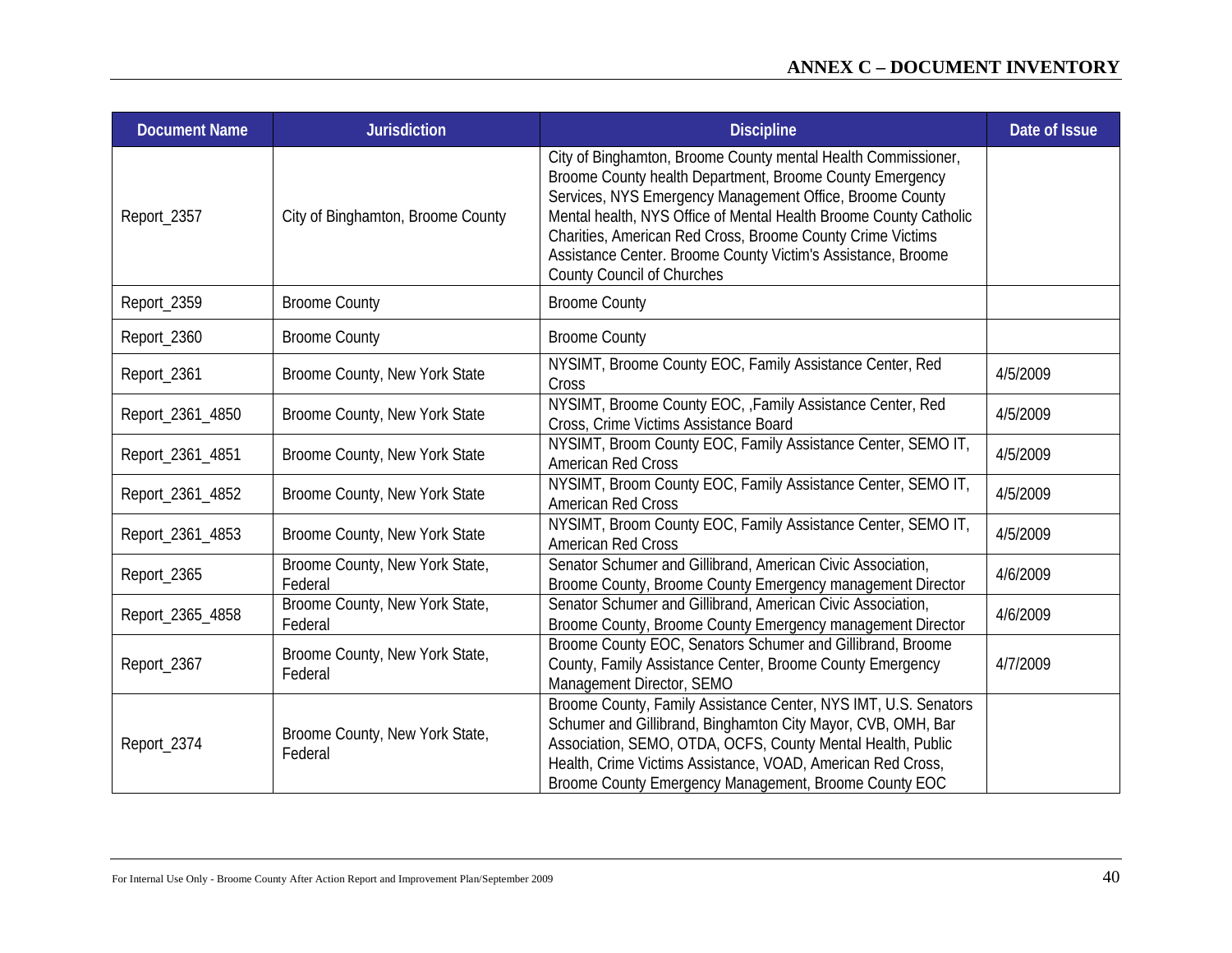| Document Name                                              | <b>Jurisdiction</b>  | <b>Discipline</b>            | Date of Issue |
|------------------------------------------------------------|----------------------|------------------------------|---------------|
| 46814883-44241017<br>(Broome County Mass<br>Fatality Plan) | <b>Broome County</b> | <b>Broome County Coroner</b> |               |